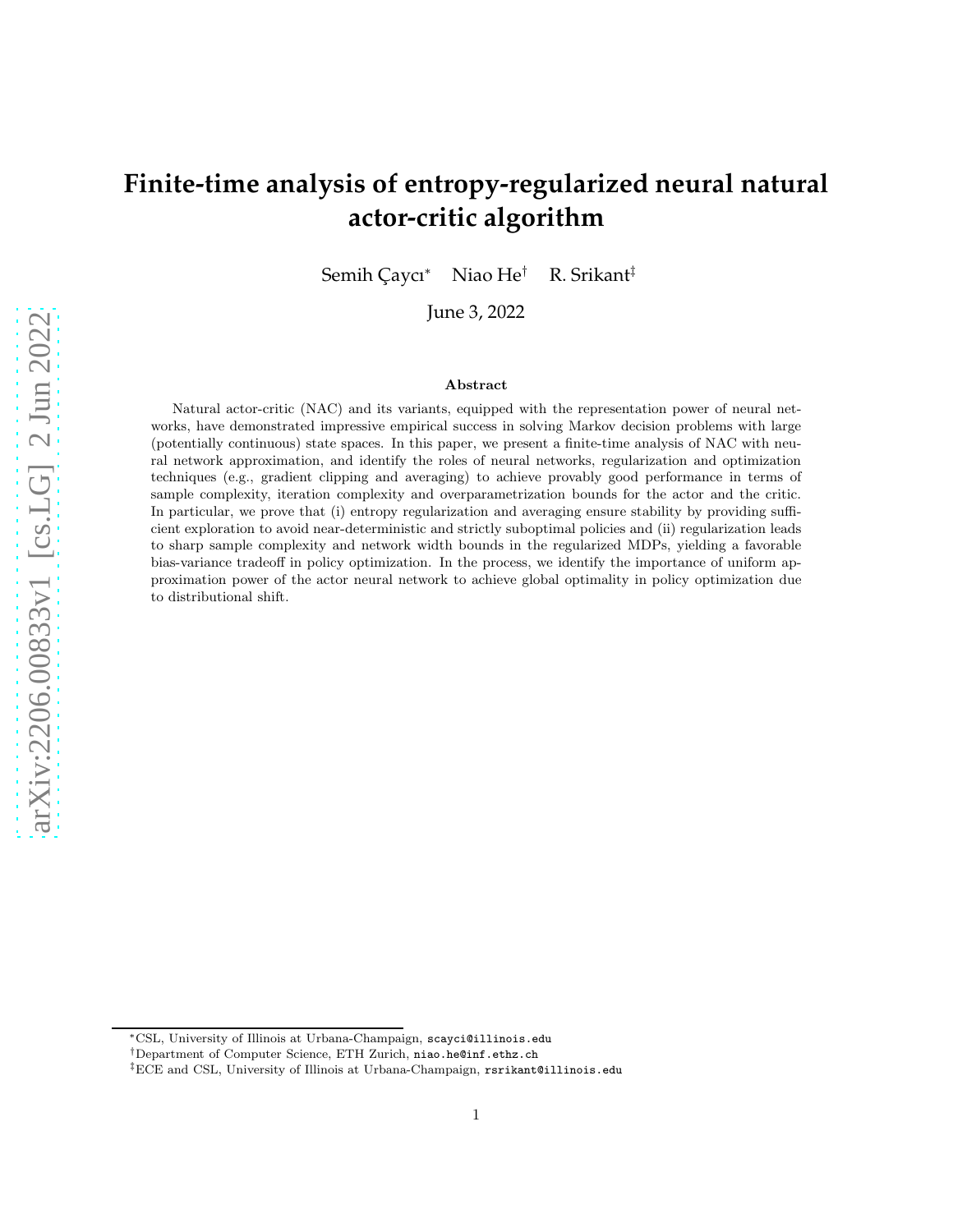## Contents

|              | A Proof of Lemma 6                                                                            | 31                                        |  |  |  |  |
|--------------|-----------------------------------------------------------------------------------------------|-------------------------------------------|--|--|--|--|
| 6            | Conclusion                                                                                    | 27                                        |  |  |  |  |
|              | 5.5                                                                                           | 22<br><b>26</b>                           |  |  |  |  |
|              | Analysis of the Function Approximation Error: How Do Neural Networks Address Distribu-<br>5.4 |                                           |  |  |  |  |
|              | 5.3                                                                                           | 19                                        |  |  |  |  |
|              | 5.2                                                                                           | 18                                        |  |  |  |  |
|              | 5.1                                                                                           | 17                                        |  |  |  |  |
| 5            | Finite-Time Analysis of Neural NAC                                                            | 17                                        |  |  |  |  |
|              | 4.5                                                                                           | <sup>16</sup>                             |  |  |  |  |
|              | Performance Bounds under a Strong Distribution Mismatch Condition<br>4.4.2                    | <b>15</b>                                 |  |  |  |  |
|              | Performance Bounds under a Weak Distribution Mismatch Condition<br>4.4.1                      | 13                                        |  |  |  |  |
|              | Global Optimality and Convergence of Neural NAC<br>4.4                                        | 13                                        |  |  |  |  |
|              | 4.3                                                                                           | 12                                        |  |  |  |  |
|              | 4.2                                                                                           | $12\,$                                    |  |  |  |  |
|              | Regularization and Persistence of Excitation under Neural NAC<br>4.1                          | -11<br>-11                                |  |  |  |  |
| 4            | Main Results: Sample Complexity and Overparameterization Bounds for Neural NAC                |                                           |  |  |  |  |
|              | 3.2                                                                                           | -9                                        |  |  |  |  |
|              | 3.1                                                                                           | 8                                         |  |  |  |  |
| 3            | Natural Actor-Critic with Neural Network Approximation                                        | 8                                         |  |  |  |  |
|              | 2.2                                                                                           | -6                                        |  |  |  |  |
| $\bf{2}$     | <b>Background and Problem Setting</b><br>2.1                                                  | $\overline{\mathbf{5}}$<br>$\overline{5}$ |  |  |  |  |
|              | 1.3                                                                                           | 5                                         |  |  |  |  |
|              | 1.2                                                                                           | 3                                         |  |  |  |  |
|              | 1.1                                                                                           | $\overline{3}$                            |  |  |  |  |
| $\mathbf{1}$ | Introduction                                                                                  | $\overline{\mathbf{2}}$                   |  |  |  |  |

## <span id="page-1-0"></span>1 Introduction

In reinforcement learning (RL), an agent aims to find an optimal policy that maximizes the expected total reward in a Markov decision process (MDP) by interacting with an unknown and dynamical environment [\[1,](#page-27-0) [2,](#page-27-1) [3\]](#page-27-2). Policy gradient methods [\[4,](#page-27-3) [5,](#page-27-4) [6\]](#page-27-5), which employ first-order optimization methods to find the best policy within a parametric policy class, have demonstrated impressive success in numerous complicated RL problems. The success largely benefits from the versatility of policy gradient methods in accommodating a rich class of function approximation schemes [\[7,](#page-27-6) [8,](#page-27-7) [9,](#page-27-8) [10\]](#page-27-9).

Natural policy gradient (NPG), natural actor-critic (NAC) and their variants, which use Fisher information matrix as a pre-conditioner for the gradient updates [\[11,](#page-27-10) [12,](#page-27-11) [13,](#page-27-12) [14\]](#page-27-13), are particularly popular because of their impressive empirical performance in practical applications. In practice, NPG/NAC methods are further combined with (a) neural network approximation for high representation power of both the actor and the critic, and (b) entropy regularization for stability and sufficient exploration, leading to remarkable performance in complicated control tasks that involve large state-action spaces [\[15,](#page-27-14) [9,](#page-27-8) [16\]](#page-27-15).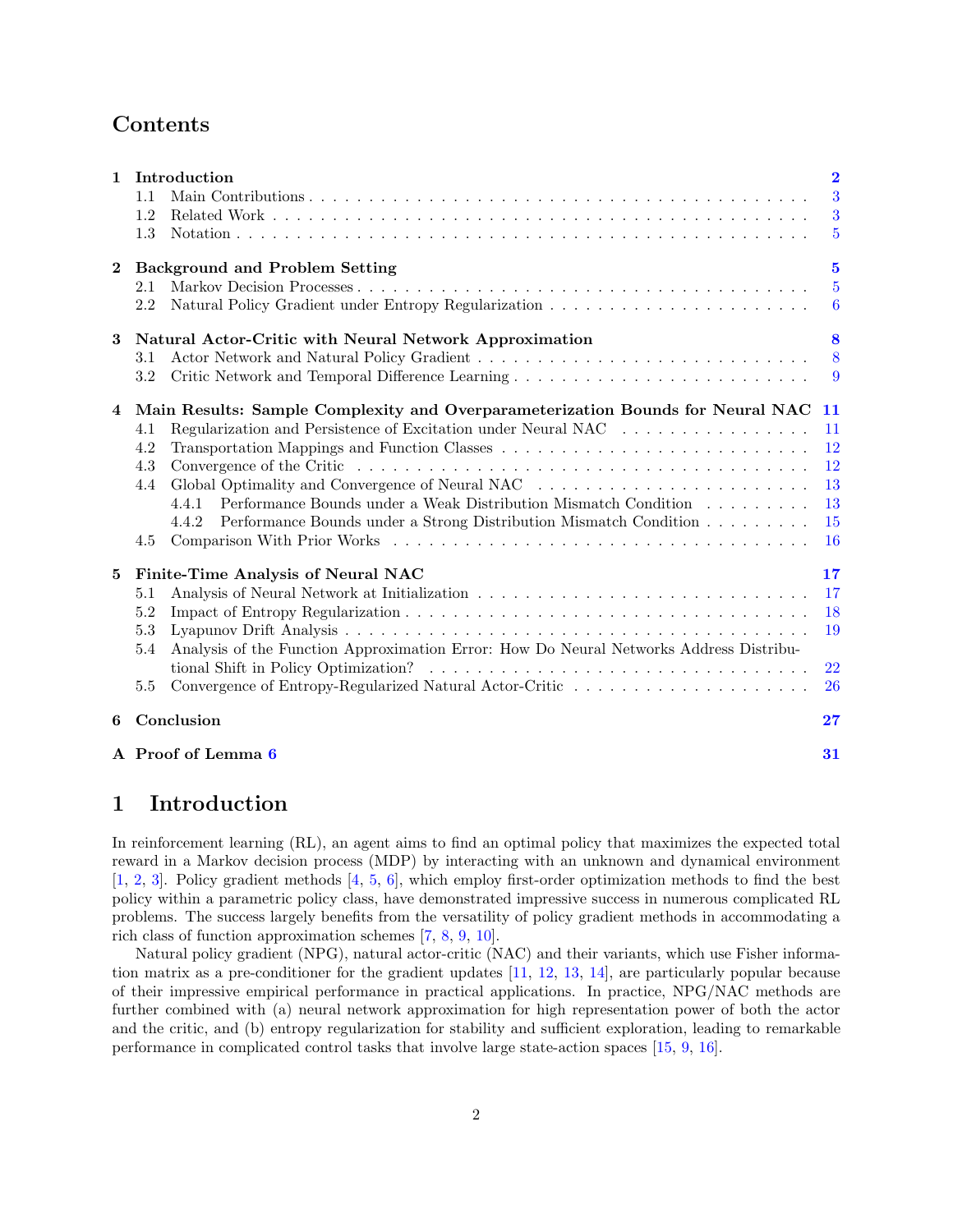Despite the empirical successes, a strong theoretical understanding of policy gradient methods, especially when boosted with function approximation and entropy regularization, appears to be in a nascent stage. Recently, there has been a plethora of theoretical attempts to understand the convergence properties of policy gradient methods and the role of entropy regularization [\[17,](#page-27-16) [18,](#page-27-17) [19,](#page-28-0) [20,](#page-28-1) [21\]](#page-28-2). These works predominantly study the tabular setting, where a parallelism between the well-known policy iteration and policy gradient methods can be exploited to establish the convergence results. But for the more intriguing function approximation regime, especially with neural network approximation, little theory is known. Two of the main challenges come from the highly nonconvex nature of the problem when using neural network approximation for both the actor and the critic, and the complex exploration dynamics.

In this paper, we provide the first non-asymptotic analysis of an entropy-regularized natural actor-critic (NAC) method in which we use two separate two-layer neural networks for the actor and critic, and employ a learning scheme based on approximate natural policy gradient updates to achieve optimality. We show that the expressive power of these neural networks provide the ability to achieve optimality within a broad class of policies.

#### <span id="page-2-0"></span>1.1 Main Contributions

We elaborate some of our contributions below.

- *Sharp sample complexity, convergence rate and overparameterization bounds:* We prove sharp convergence guarantees in terms of sample complexity, iteration complexity and network width. Particularly, We prove that the NAC method with an adaptive step-size achieves sharp  $O(1/\epsilon)$  iteration complexity and  $\tilde{O}(1/\epsilon^5)$  sample complexity to achieve  $\epsilon$  gap with the optimal policy of the regularized MDP under mildest distribution mismatch conditions to the best of our knowledge. The required network width for both the actor and critic are  $\tilde{O}(1/\epsilon^4)$  and  $\tilde{O}(1/\epsilon^2)$ , respectively. Under the standard distribution mismatch assumption as in [\[22\]](#page-28-3), our sample complexity bound for the unregularized MDP is  $\tilde{O}(1/\epsilon^6)$ , which improves the existing bounds significantly.
- *Stable policy optimization:* Existing works on neural policy gradient methods with neural network approximation *assume* that the policies perform sufficient exploration to avoid instability, i.e., convergence to near-deterministic and strictly suboptimal stationary policies. In this paper, we prove that policy optimization is stabilized by incorporating entropy regularization, gradient clipping and averaging. In particular, we show that the combination of these methods leads to *"persistence of excitation"* condition, which ensures sufficient exploration to avoid near-deterministic and strictly suboptimal stationary policies. Consequently, we prove convergence to the globally optimal policy under the mildest concentrability coefficient assumption for on-policy NAC to the best of our knowledge.
- *Understanding the dynamics of neural network approximation in policy optimization:* Our analysis reveals that the uniform approximation power of the actor network to approximate Q-functions throughout policy optimization steps is crucial to ensure global (near-)optimality, which is a specific feature of reinforcement learning that induces a distributional shift over time in contrast to a static supervised learning problem. To that end, we establish high-probability bounds for a two-layer feedforward actor neural network to uniformly approximate Q-functions of the policy iterates during the training.

#### <span id="page-2-1"></span>1.2 Related Work

*Policy gradient and actor-critic:* Policy gradient methods use a gradient-based scheme to find the optimal policy [\[4,](#page-27-3) [5\]](#page-27-4). [\[12\]](#page-27-11) proposed the natural gradient method, which uses the Fisher information matrix as a pre-conditioner to fit the problem geometry better. Actor-critic method, which learns approximations to both state-action value functions and policies for variance reduction, was introduced in [\[6\]](#page-27-5).

*Neural actor-critic methods:* Recently, there has been a surge of interest in direct policy optimization methods for solving MDPs with large state spaces by exploiting the representation power of deep neural networks. Particularly, deterministic policy gradient [\[23\]](#page-28-4), trust region policy optimization (TRPO) [\[24\]](#page-28-5),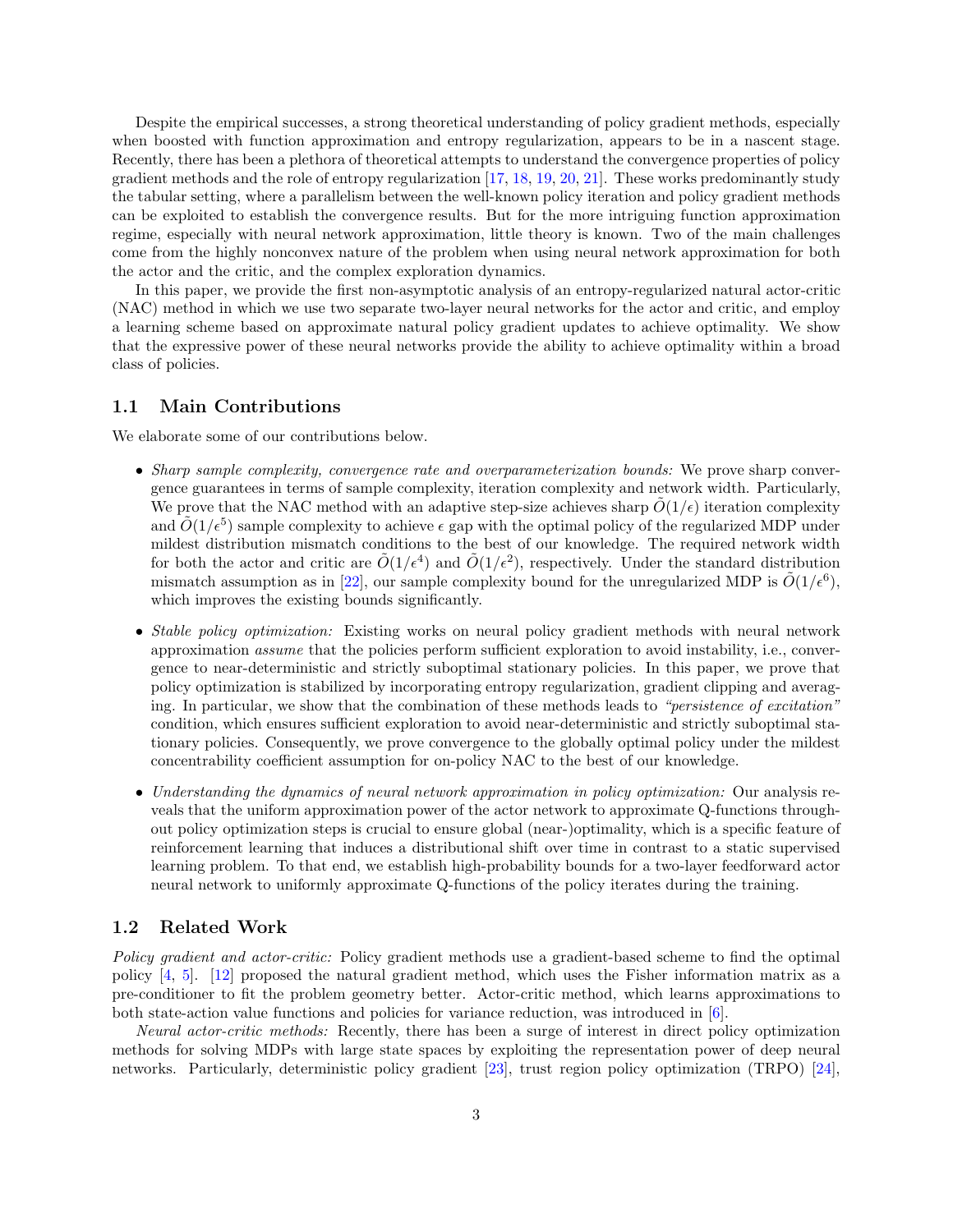proximal policy optimization (PPO) [\[25\]](#page-28-6), soft actor-critic (SAC) [\[15,](#page-27-14) [26\]](#page-28-7) achieved impressive empirical success in solving complicated control tasks.

*Role of regularization:* Entropy regularization is an essential part of policy optimization algorithms (e.g., TRPO, PPO and SAC) to encourage exploration and achieve fast and stable convergence. It has been numerically observed that entropy regularization leads to a smoother optimization landscape, which leads to improved convergence properties in policy optimization [\[16\]](#page-27-15). For tabular reinforcement learning, the impact of entropy regularization was studied in [\[17,](#page-27-16) [20,](#page-28-1) [21\]](#page-28-2). On the other hand, the function approximation regime leads to considerably different dynamics compared to the tabular setting mainly because of the generalization over a large state space, complex exploration dynamics and distributional shift. As such, the role of regularization is very different in the function approximation regime, which we study in this paper.

*Theoretical analysis of policy optimization methods:* Despite the vast literature on the practical performance of PG/AC/NAC type algorithms, their theoretical understanding has remained elusive until recently. In the tabular setting, global convergence rates for PG methods were established in [\[17,](#page-27-16) [18,](#page-27-17) [27\]](#page-28-8). By incorporating entropy regularization, it was shown in [\[28,](#page-28-9) [19,](#page-28-0) [20,](#page-28-1) [29,](#page-28-10) [30\]](#page-28-11) that the convergence rate can be improved significantly in the tabular setting. Finite-time performances of off-policy actor-critic methods in the tabular and linear function approximation regimes were investigated in [\[31,](#page-28-12) [32\]](#page-28-13). In our paper, we consider neural network approximation under entropy regularization with on-policy sampling.

On the other hand, when the controller employs a function approximator for the purpose of generalization to a large state-action space, the convergence properties of policy optimization methods radically change due to more complicated optimization landscape and distribution mismatch phenomenon in reinforcement learning [\[17\]](#page-27-16). Under strong assumptions on the exploratory behavior of policies throughout learning iterations, global optimality of NPG with linear function approximation up to a function approximation error was established in [\[17\]](#page-27-16). For actor-critic and natural actor-critic methods with linear function approximation, there are finite-time analyses in [\[33,](#page-28-14) [34,](#page-28-15) [35\]](#page-28-16). For general actor schemes with linear critic, convergence to stationary points was investigated in [\[36,](#page-28-17) [37,](#page-29-0) [38\]](#page-29-1).

By incorporating entropy regularization, it was shown that improved convergence rates under much weaker conditions on the underlying controlled Markov chain can be established in [\[39\]](#page-29-2) with linear function approximation. Our paper uses results from the drift analysis in [\[39\]](#page-29-2), but addresses the complications due to the nonlinearity introduced by ReLU activation functions, and establishes global convergence to the optimal policies. The neural network approximation eliminates the function approximation error, which is a constant in linear function approximation, by employing a sufficiently wide actor neural network.

*Neural network analysis:* The empirical success of neural networks, which have more parameters than the data points, has been theoretically explained in [\[40,](#page-29-3) [41,](#page-29-4) [42\]](#page-29-5), where it was shown that overparameterized neural networks trained by using first-order optimization methods achieve good generalization properties. The need for massive overparameterization was addressed in [\[43,](#page-29-6) [44\]](#page-29-7), and it was shown that considerably smaller network widths can suffice to achieve good training and generalization results in structured supervised learning problems. Our analysis in this work is mainly inspired by [\[43\]](#page-29-6). On the other hand, reinforcement learning problem has significantly different and more challenging dynamics than the supervised learning setting as we have a dynamic optimization problem in actor-critic, where distributional shift occurs as the policies are updated. As such, uniform approximation power of the actor network in approximating various functions through policy optimization steps becomes critical, different from the supervised learning setting in [\[45\]](#page-29-8). Our analysis utilizes tools from [\[45,](#page-29-8) [43\]](#page-29-6): (i) we consider max-norm geometry to achieve mild overparameterization, (ii) we bound the distance between the neural tangent kernel (NTK) function class and the class of functions realizable by a finite-width neural network by extending the ReLU analysis in [\[43\]](#page-29-6).

The most relevant work in the literature is [\[22\]](#page-28-3), where the convergence of NAC with a two-layer neural network was studied without entropy regularization. It was shown that, under strong assumptions on the exploratory behavior of policies throughout the trajectory, neural-NPG achieves  $\epsilon$ -optimality with  $O(1/\epsilon^{14})$ sample complexity and  $O(1/\epsilon^{12})$  network width bounds. In this paper, we incorporate widely-used algorithmic techniques (entropy regularization, averaging and gradient clipping) to NAC with neural network approximation, and prove significantly improved sample complexity and overparameterization bounds under weaker assumptions on the concentrability coefficients. Additionally, our analysis reveals that the uniform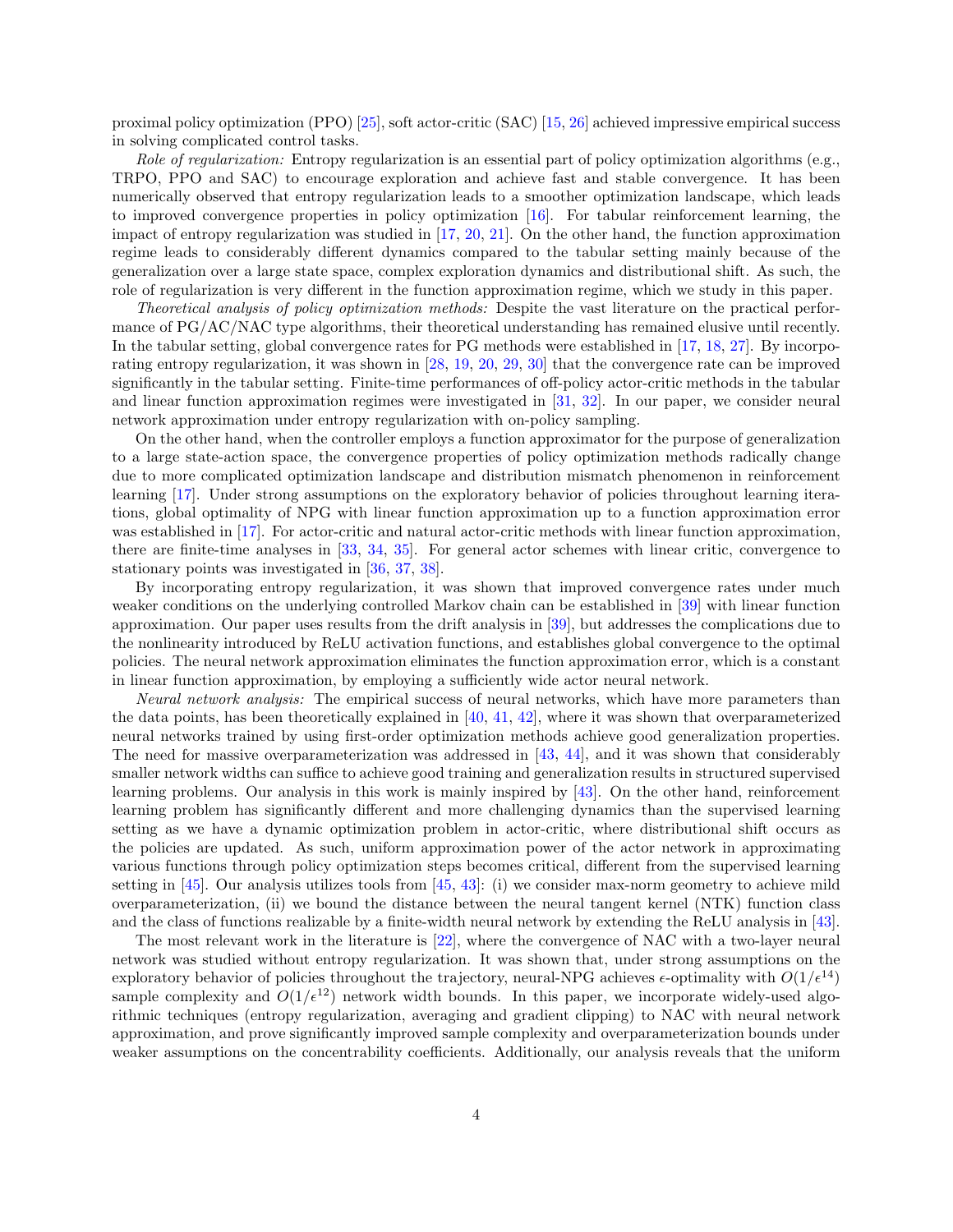approximation power of the actor neural network is critically important to establish global optimality, where distributional shift plays a crucial role (see Section [5.4\)](#page-21-0). In another relevant work, [\[46\]](#page-29-9) considers a singletimescale actor-critic with neural network approximation, but the function approximation error was not investigated due to the realizability assumption, which assumes that all policies throughout the policy optimization steps are realizable by the neural network. On of the main goals of our work is to study the benefits of employing neural networks in policy optimization, and we explicitly characterize the function class and approximation error that stems from the use of finite-width neural networks.

#### <span id="page-4-0"></span>1.3 Notation

For a sequence of numbers  $\{x_i : i \in I\}$  where I is an index set,  $[x_i]_{i \in I}$  denotes the vector obtained by concatenation of  $x_i, i \in I$ . For a set A, |A| denotes its cardinality. For two distributions P, Q defined over the same probability space, Kullback-Leibler divergence is denoted as follows:  $D_{KL}(P||Q) = \mathbb{E}_{s \sim P} \left[ \log \frac{P(s)}{Q(s)} \right]$ i . For a convex set  $C \subset \mathbb{R}^d$  and  $x \in \mathbb{R}^d$ ,  $\mathcal{P}_C(x)$  denotes the projection of x onto  $C: \mathcal{P}_C(x) = \arg \min_{y \in C} ||x - y||_2$ . For  $n \in \mathbb{Z}^+$ ,  $[n] = \{1, 2, \ldots, n\}$ . For  $d, m \in \mathbb{N}$ ,  $R > 0$  and  $v \in \mathbb{R}^{m \times d}$ , we denote

$$
\mathcal{B}_{m,R}^d(v) = \left\{ y \in \mathbb{R}^{m \times d} : \sup_{i \in [m]} ||v_i - y_i||_2 \le \frac{R}{\sqrt{m}} \right\},\
$$

<span id="page-4-1"></span>where  $v_i$  denotes the  $i^{\text{th}}$  row of v.

## 2 Background and Problem Setting

<span id="page-4-2"></span>In this section, we introduce basic backgrounds of the problem setting, the natural actor critic method, as well as entropy regularization and neural network approximation that we consider.

#### 2.1 Markov Decision Processes

We consider a discounted Markov decision process  $(S, \mathcal{A}, P, r, \gamma)$  where S and A are the state and action spaces, P is a (unknown) transition kernel,  $r : \mathcal{S} \times \mathcal{A} \to [0, r_{max}]$ ,  $0 < r_{max} < \infty$  is the reward function, and  $\gamma \in (0, 1)$  is the discount factor. In this work, we consider a state space S and a finite action space A such that  $S \times A \subset \mathbb{R}^d$ . Also, we assume that, by appropriate representation of the state and action variables, the following bound holds:

$$
\sup_{(s,a)\in\mathcal{S}\times\mathcal{A}}\|(s,a)\|_2\leq 1,\tag{1}
$$

throughout the paper.

**Value function:** A randomized *policy*  $\pi : \mathcal{S} \to \mathcal{A}$  assigns some probability of taking an action  $a \in \mathcal{A}$  at a given state  $s \in \mathcal{S}$ . A policy π introduces a trajectory by specifying  $a_t \sim \pi(\cdot|s_t)$  and  $s_{t+1} \sim P(\cdot|s_t, a_t)$ . For any  $s_0 \in \mathcal{S}$ , the corresponding value function of a policy  $\pi$  is as follows:

$$
V^{\pi}(s_0) = \mathbb{E}\Big[\sum_{t=0}^{\infty} \gamma^t r(s_t, a_t) | s_0\Big],\tag{2}
$$

where  $a_t \sim \pi(\cdot|s_t)$  and  $s_{t+1} \sim P(\cdot|s_t, a_t)$ .

Entropy regularization: In policy optimization, in order to encourage exploration and avoid neardeterministic suboptimal policies, entropy regularization is commonly used in practice [\[8,](#page-27-7) [15,](#page-27-14) [9,](#page-27-8) [16\]](#page-27-15). For a policy  $\pi$ , let

$$
H^{\pi}(s_0) = \mathbb{E}\Big[\sum_{t=0}^{\infty} \gamma^t \mathcal{H}\big(\pi(\cdot|s_t)\big)\Big| s_0\Big],\tag{3}
$$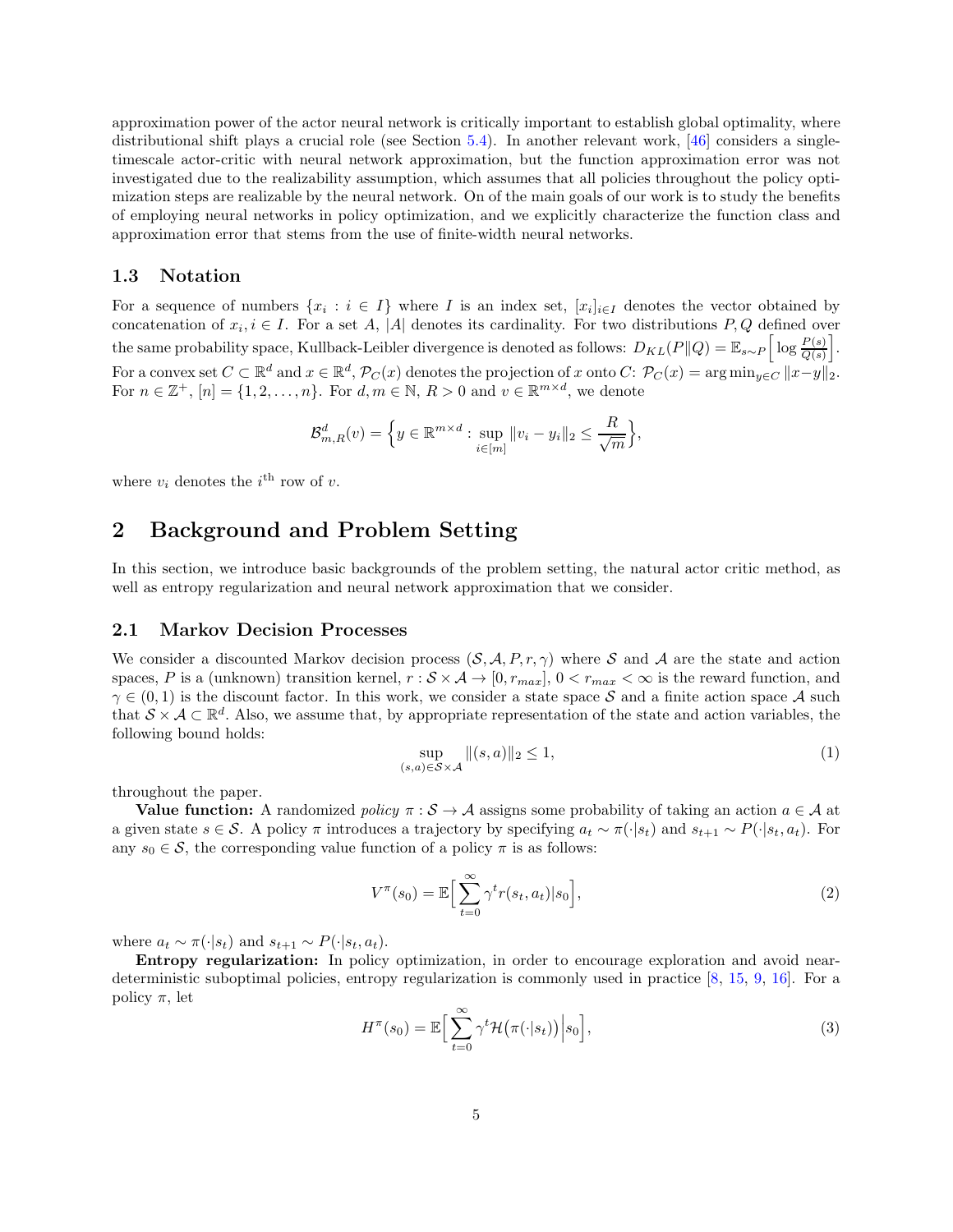where  $\mathcal{H}(\pi(\cdot|s)) = -\sum_{a \in \mathcal{A}} \pi(a|s) \log(\pi(a|s))$  is the entropy functional. Then, for  $\lambda > 0$ , the entropyregularized value function is defined as follows:

<span id="page-5-1"></span>
$$
V_{\lambda}^{\pi}(s_0) = V^{\pi}(s_0) + \lambda H^{\pi}(s_0). \tag{4}
$$

Note that  $\pi_0(\cdot|\cdot) = 1/|\mathcal{A}|$  maximizes the regularizer  $H^{\pi}(s_0)$  for any  $s_0 \in \mathcal{S}$ . Hence, the additional  $\lambda H^{\pi}(s_0)$ term in [\(4\)](#page-5-1) encourages exploration while introducing some bias controlled by  $\lambda > 0$ .

**Entropy-regularized objective:** For a given initial state distribution  $\mu$  and for a given regularization parameter  $\lambda > 0$ , the objective in this paper is to maximize the entropy-regularized value function:

<span id="page-5-3"></span>
$$
\max_{\pi} V_{\lambda}^{\pi}(\mu) := \mathbb{E}_{s_0 \sim \mu} \left[ V_{\lambda}^{\pi}(s_0) \right]. \tag{5}
$$

We denote the optimal policy for the regularized MDP as  $\pi^*$  throughout the paper.

**Q-function and advantage function:** The entropy-regularized (or *soft*) Q-function  $q_\lambda^{\pi}(s, a)$  is defined as:

$$
q_{\lambda}^{\pi}(s, a) = \mathbb{E}\Big[\sum_{k=0}^{\infty} \gamma^{k} \big(r(s_{k}, a_{k}) - \lambda \log \pi(a_{k}|s_{k})\big)\Big|s_{0}=s, a_{0}=a\Big].
$$
\n
$$
(6)
$$

Note that  $q_{\lambda}^{\pi}$  is the fixed point of the Bellman equation  $q(s, a) = \mathcal{T}^{\pi}q(s, a)$  where the Bellman operator  $\mathcal{T}^{\pi}$ is defined as:

$$
\mathcal{T}^{\pi}q(s,a) = r(s,a) - \lambda \log \pi(a|s) + \gamma \mathbb{E}_{s' \sim P(\cdot|s,a),a' \sim \pi(\cdot|s')}[q(s',a')].
$$

As we will see, for NAC algorithms, the following function, called the soft Q-function under a policy  $\pi$ , turns out to be a useful quantity [\[20\]](#page-28-1):

$$
Q_{\lambda}^{\pi}(s, a) = r(s, a) + \gamma \mathbb{E}_{s' \sim P(\cdot | s, a)} \left[ V_{\lambda}^{\pi}(s') \right]. \tag{7}
$$

Note that the two Q-functions are related as follows:

$$
q^{\pi}_{\lambda}(s, a) = Q^{\pi}_{\lambda}(s, a) - \lambda \log \pi(a|s).
$$

The advantage function under a policy  $\pi$  is defined as follows:

<span id="page-5-4"></span>
$$
A_{\lambda}^{\pi}(s, a) = q_{\lambda}^{\pi}(s, a) - V_{\lambda}^{\pi}(s).
$$
\n(8)

Similarly, the soft advantage function is defined as follows:

<span id="page-5-2"></span>
$$
\Xi_{\lambda}^{\pi}(s,a) = Q_{\lambda}^{\pi}(s,a) - \sum_{a' \in \mathcal{A}} \pi(a'|s) Q_{\lambda}^{\pi}(s,a'). \tag{9}
$$

Lastly, we can bound the entropy-regularized value function as follows:

$$
0 \le V_{\lambda}^{\pi}(\mu) \le \frac{r_{max} + \lambda \log |\mathcal{A}|}{1 - \gamma},\tag{10}
$$

<span id="page-5-0"></span>for any  $\lambda > 0$ ,  $\pi$  since  $r \in [0, r_{max}]$  and  $\mathcal{H}(p) \leq \log |\mathcal{A}|$  for any distribution p over  $\mathcal{A}$  [\[20\]](#page-28-1).

#### 2.2 Natural Policy Gradient under Entropy Regularization

For a given randomized policy  $\pi_{\theta}$  parameterized by  $\theta \in \Theta$  where  $\Theta$  is a given parameter space, policy gradient methods maximize  $V^{\pi_\theta}(\mu)$  by using the policy gradient  $\nabla_\theta V^{\pi_\theta}(\mu)$ . Natural policy gradient, as a quasi-Newton method, adjusts the gradient update to fit problem geometry by using the Fisher information matrix as a pre-conditioner [\[12,](#page-27-11) [20\]](#page-28-1).

Let

$$
G^{\pi_{\theta}}(\mu) = \mathbb{E}_{s \sim d_{\mu}^{\pi_{\theta}}, a \sim \pi_{\theta}(\cdot | s)} \Big[ \nabla_{\theta} \log \pi_{\theta}(a | s) \nabla_{\theta}^{\top} \log \pi_{\theta}(a | s) \Big],
$$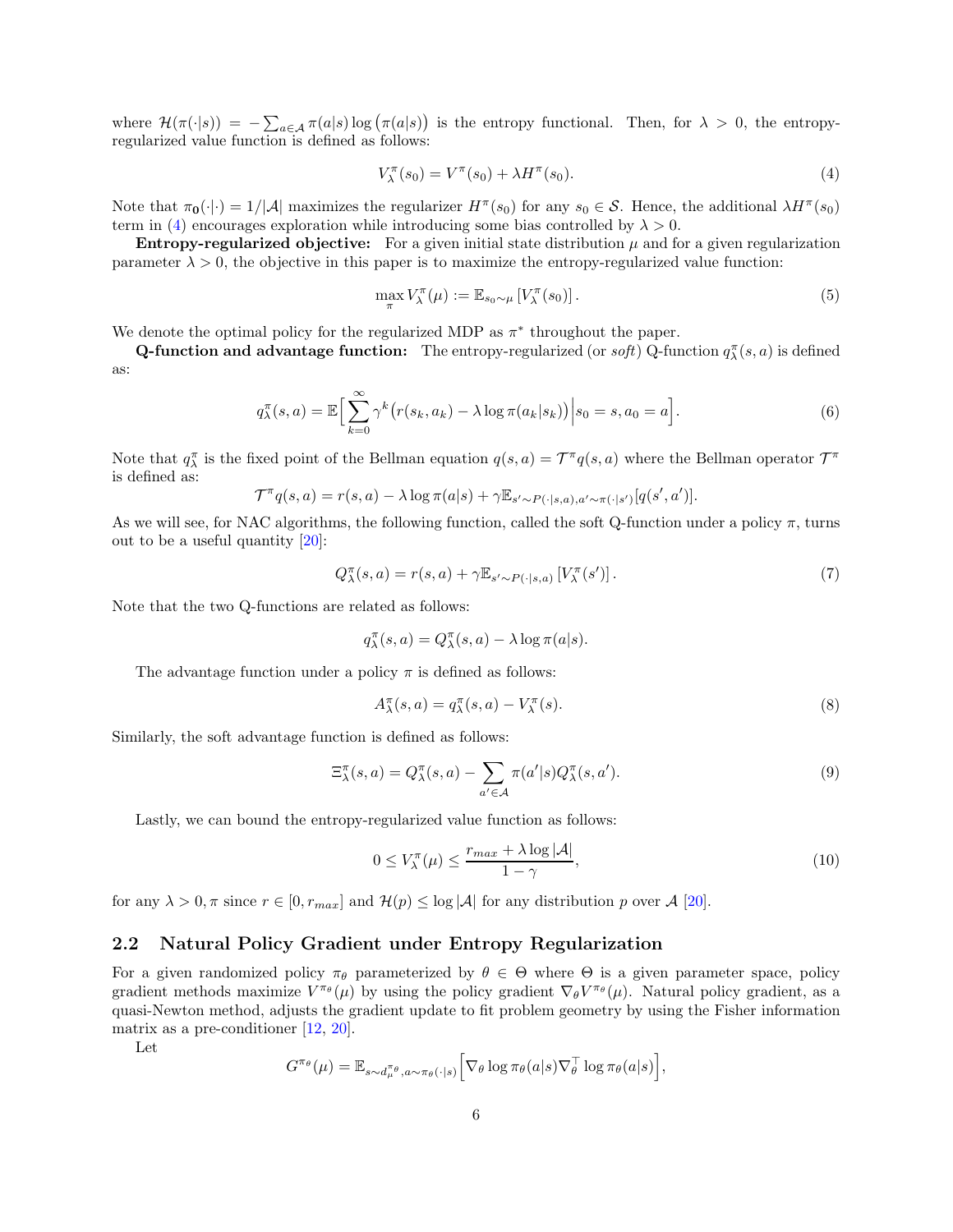be the Fisher information matrix under policy  $\pi_{\theta}$ , where

$$
d_{\mu}^{\pi}(\cdot) = (1 - \gamma) \sum_{k=0}^{\infty} \gamma^{k} \mathbb{P}(s_k \in \cdot | s_0 \sim \mu),
$$

is the discounted state visitation distribution under a policy  $\pi$ . Then, the update rule under NPG can be expressed as

<span id="page-6-2"></span>
$$
\theta \leftarrow \theta + \eta \cdot \left[ G^{\pi_{\theta}}(\mu) \right]^{-1} \nabla V_{\lambda}^{\pi_{\theta}}(\mu), \tag{11}
$$

where  $\eta > 0$  is the step-size. Equivalently, the NPG update can be written as follows:

$$
\theta^+ \in \arg\max_{\theta \in \mathbb{R}^d} \left\{ \nabla_{\theta}^{\top} V_{\lambda} (\pi_{\theta^-}) (\theta - \theta^-) - \frac{1}{2\eta} (\theta - \theta^-)^{\top} G^{\pi_{\theta^-}} (\mu) (\theta - \theta^-) \right\}.
$$
 (12)

The above update scheme is closely related to gradient ascent and policy mirror ascent. Note that the gradient ascent for policy optimization performs the following update:

<span id="page-6-1"></span>
$$
\theta^+ \in \arg\max_{\theta \in \mathbb{R}^d} \left\{ \nabla_{\theta}^{\top} V_{\lambda}(\pi_{\theta^-}) (\theta - \theta^-) - \frac{1}{2\eta} \|\theta - \theta^-\|_2^2 \right\}.
$$
 (13)

The update in  $(13)$  leads to the policy gradient algorithm  $[4]$ . Compared to  $(13)$ , the natural policy gradient uses a generalized Mahalanobis distance (i.e., weighted- $\ell_2$  distance) as the Bregman divergence instead of  $\ell_2$  distance, which yields significant improvements in policy optimization by avoiding the so-called vanishing gradient problem in the tabular case [\[20,](#page-28-1) [19,](#page-28-0) [17\]](#page-27-16). Consequently, state-of-the-art reinforcement learning algorithms such as trust region policy optimization (TRPO) [\[24\]](#page-28-5), proximal policy optimization (PPO) [\[25\]](#page-28-6) and soft actor-critic [\[15\]](#page-27-14) are variants of the natural policy gradient method.

In the following, we provide necessary tools to compute the policy gradient and the update rule in [\(11\)](#page-6-2) based on [\[39\]](#page-29-2).

**Proposition 1** (Policy gradient). *For any*  $\theta$  *and*  $\lambda > 0$ *, we have:* 

<span id="page-6-3"></span>
$$
\nabla_{\theta} V_{\lambda}^{\pi_{\theta}}(\mu) = \frac{1}{1 - \gamma} \mathbb{E}_{s \sim d_{\mu}^{\pi_{\theta}}, a \sim \pi_{\theta}(\cdot | s)} \Big[ \nabla_{\theta} \log \pi_{\theta}(a | s) q_{\lambda}^{\pi_{\theta}}(s, a) \Big]. \tag{14}
$$

Based on Proposition [1,](#page-6-3) the gradient update of natural policy gradient can be computed by the following lemma, which is an extension of [\[12,](#page-27-11) [17,](#page-27-16) [39\]](#page-29-2).

#### Lemma 1. *Let*

$$
L(w,\theta) = \mathbb{E}_{s \sim d_{\mu}^{\pi_{\theta}}, a \sim \pi_{\theta}(\cdot|s)} \left[ \left( \nabla_{\theta}^{\top} \log \pi_{\theta}(a|s) w - q_{\lambda}^{\pi_{\theta}}(s, a) \right)^{2} \right],
$$
\n(15)

*be the error for a given policy parameter* θ*. Define*

$$
w_{\lambda}^{\pi_{\theta}} \in \arg\min_{w} L(w, \theta). \tag{16}
$$

*Then, we have:*

$$
G^{\pi_{\theta}}(\mu)w_{\lambda}^{\pi_{\theta}} = (1 - \gamma)\nabla_{\theta}V_{\lambda}^{\pi_{\theta}}(\mu), \qquad (17)
$$

*where*  $G^{\pi_{\theta}}$  *is the Fisher information matrix.* 

<span id="page-6-0"></span>The above results for general policy parameterization will provide basis for the entropy-regularized natural actor-critic (NAC) with neural network approximation that we will introduce in the following section, with certain modifications for variance reduction and stability that we will describe; see Remark [2](#page-8-1) later.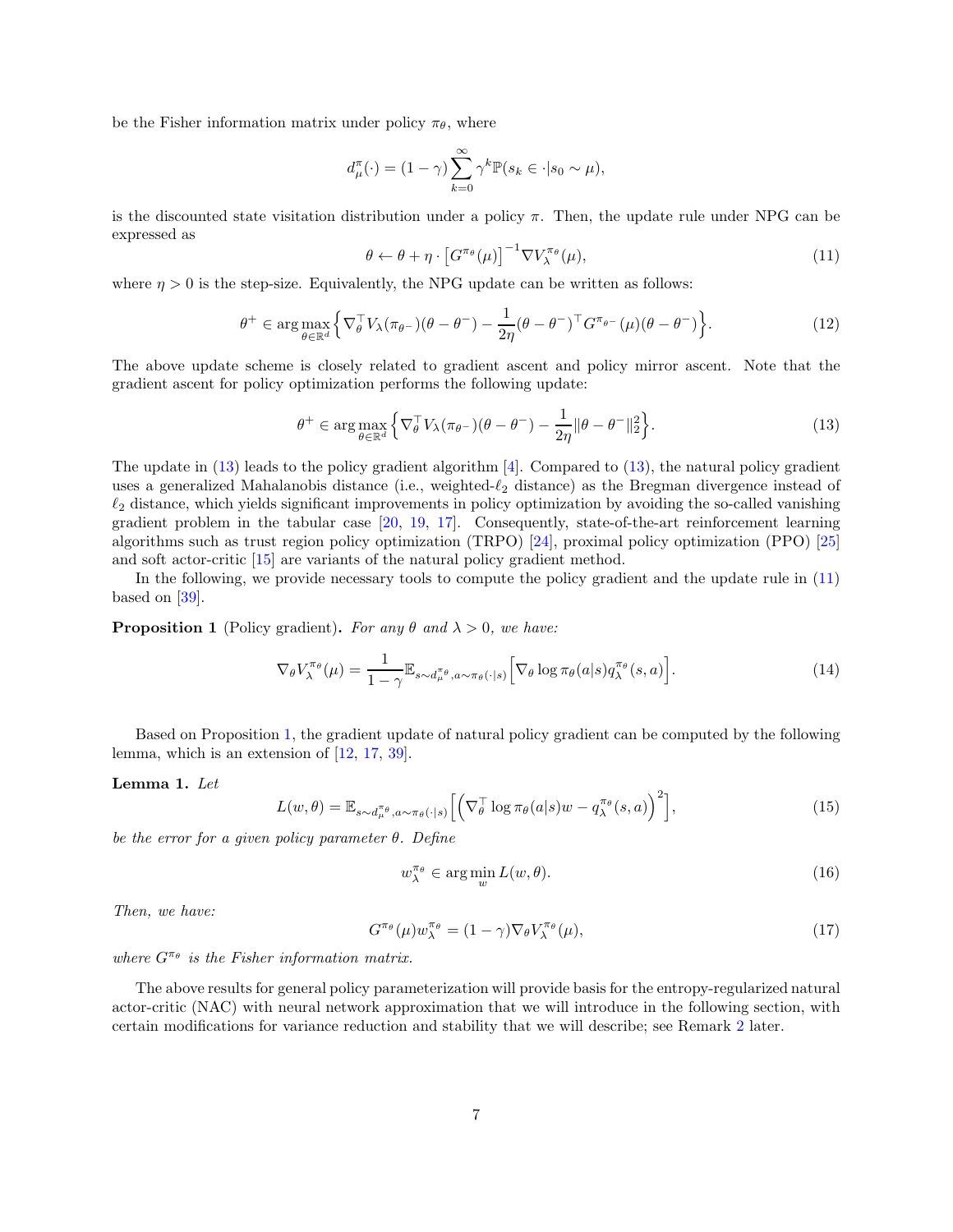### 3 Natural Actor-Critic with Neural Network Approximation

In this section, we will introduce the entropy-regularized natural actor critic algorithm, where both the actor and critic are represented by single-hidden-layer neural networks.

Throughout this paper, we make the following assumption, which is standard in policy optimization [\[17\]](#page-27-16).

<span id="page-7-3"></span>**Assumption 1** (Sampling oracle). For a given initial state distribution  $\mu$  and policy  $\pi$ , we assume that the *controller is able to obtain an independent sample from*  $d_{\mu}^{\pi}$  *at any time.* 

<span id="page-7-0"></span>The sampling process involves a resetting mechanism and a simulator, which are available in many important application scenarios, and sampling from a state visitation distribution  $d_{\mu}^{\pi}$  can be performed as described in [\[47\]](#page-29-10).

#### 3.1 Actor Network and Natural Policy Gradient

For a network width  $m \in \mathbb{Z}^+$  and  $c_i \in \mathbb{R}$ ,  $\theta_i \in \mathbb{R}^d$  for  $i \in [m]$ , the actor network is given by the singlehidden-layer neural network:

$$
f(s, a; (c, \theta)) = \frac{1}{\sqrt{m}} \sum_{i=1}^{m} c_i \sigma(\langle \theta_i, (s, a) \rangle), \qquad (18)
$$

where  $c = [c_i]_{i \in [m]}, \theta = [\theta_i]_{i \in [m]}, \sigma(x) = \max\{0, x\}$  is the ReLU activation function. As a common practice [\[43,](#page-29-6) [44,](#page-29-7) [42\]](#page-29-5), we fix the output layer c after a random initialization, and only train the weights of hidden layer, namely,  $\theta \in \Theta \subset \mathbb{R}^{m \times d}$ . Given a (possibly random) parameter  $\theta^0 \in \mathbb{R}^{m \times d}$ , a design parameter  $R > 0$ , regularization parameter  $\lambda > 0$  and network width  $m \in \mathbb{Z}^+$ , the parameter space that we consider is as follows:

$$
\Theta = \left\{ \theta \in \mathbb{R}^{m \times d} : \max_{i \in [m]} \|\theta_i - \theta_i^0\|_2 \le \frac{R}{\lambda \sqrt{m}} \right\}.
$$
\n(19)

For this parameter space  $\Theta$ , the policy class that we consider is  $\Pi = {\pi_\theta : \theta \in \Theta}$ , where the policy that corresponds to  $\theta \in \Theta$  is as follows:

<span id="page-7-1"></span>
$$
\pi_{\theta}(a|s) = \frac{\exp(f(s, a; (c, \theta)))}{\sum_{a' \in \mathcal{A}} \exp(f(s, a'; (c, \theta)))}.
$$
\n(20)

We randomly initialize the actor neural network by using the symmetric initialization in Algorithm [1,](#page-7-1)  $(c, \theta(0)) \sim \text{sym\_init}(m, d)$ , which was introduced in [\[48\]](#page-29-11). Later, we will employ a similar symmetric initial-

| Algorithm 1: sym init $(m, d)$ - Symmetric Initialization                                 |  |  |  |  |  |  |
|-------------------------------------------------------------------------------------------|--|--|--|--|--|--|
| <b>Inputs:</b> $m$ : network width, $d$ : feature dimension                               |  |  |  |  |  |  |
| for $i = 1, 2, , m/2$ do                                                                  |  |  |  |  |  |  |
|                                                                                           |  |  |  |  |  |  |
|                                                                                           |  |  |  |  |  |  |
| end for                                                                                   |  |  |  |  |  |  |
| <b>return</b> network weights $(c, \theta)$                                               |  |  |  |  |  |  |
| $c_i = -c_{i+m/2} \sim Rademacher$<br>$\theta_i = \theta_{i+m/2} \sim \mathcal{N}(0,I_d)$ |  |  |  |  |  |  |

ization scheme for the critic neural network.

We denote the policy at iteration  $t < T$  as  $\pi_t = \pi_{\theta(t)}$  and neural network output as  $f_t(s, a)$  $f(s, a; (c, \theta(t)))$ . In the absence of  $\Xi_\lambda^{\pi_t}$  and  $d_\mu^{\pi_t}$ , we estimate

<span id="page-7-2"></span>
$$
u_t^* = \min_{u \in \mathcal{B}_{m,R}^d(0)} \mathbb{E}[(\nabla^\top \log \pi_t(a|s)u - \Xi_\lambda^{\pi_t}(s,a))^2],\tag{21}
$$

by using samples by the following actor-critic method: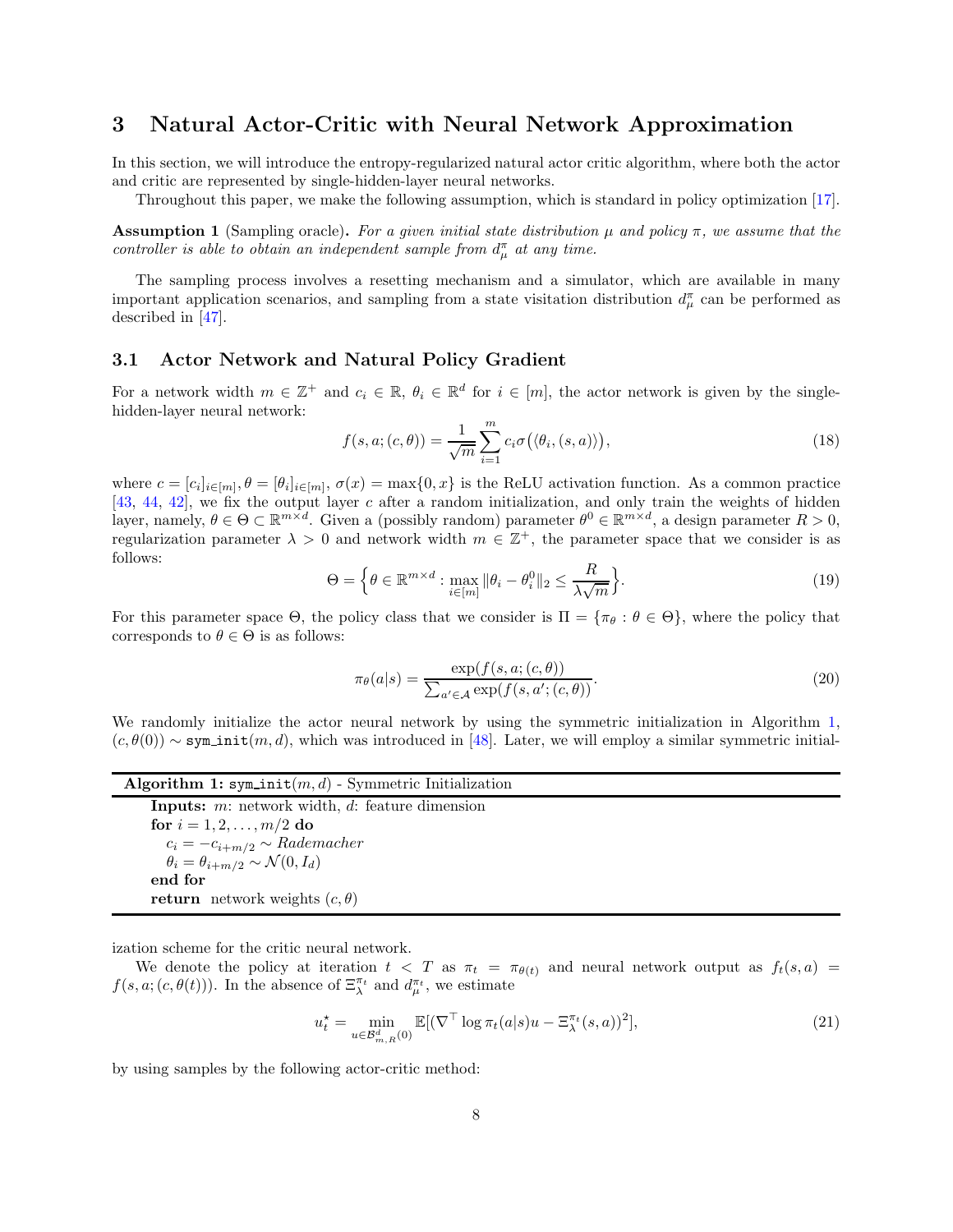- Critic: Temporal difference learning algorithm (Algorithm [3](#page-10-2) in Section [3.2\)](#page-8-0), which employs a critic neural network, returns a set of neural network weights that yield a sample-based estimate for the soft advantage function  $\{\widehat{\Xi}_{\lambda}^{\pi_t}(s,a) : (s,a) \in \mathcal{S} \times \mathcal{A}\}.$
- Policy update: Given this, we approximate  $u_t^*$  by using stochastic gradient descent (SGD) with N iterations and step-size  $\alpha_A > 0$ . Starting with  $u_0^{(t)} = 0$ , an iteration of SGD is as follows

$$
u_{n+1/2}^{(t)} = u_n^{(t)} - \alpha_A \left( \nabla_{\theta}^{\top} \log \pi_t(a_n | s_n) u_n^{(t)} - \hat{\Xi}_{\lambda}^{\pi_t}(s_n, a_n) \right) \nabla_{\theta} \log \pi_t(a_n | s_n), \tag{22}
$$

$$
u_{n+1}^{(t)} = \mathcal{P}_{\mathcal{B}_{m,R}^d(0)}\left(u_{n+1/2}^{(t)}\right),\tag{23}
$$

where  $s_n \sim d_\mu^{\pi_t}$  and  $a_n \sim \pi_t(\cdot|s_n)$  for  $n = 0, 1, \ldots, N-1$ ,  $\widehat{\Xi}_{\lambda}^{\pi_t}$  is the output of the critic. Then, the final estimate is  $u_t = \frac{1}{N} \sum_{n=1}^{N} u_n^{(t)}$ . By using  $u_t$ , we perform the following update:

<span id="page-8-3"></span>
$$
\theta(t+1) = \theta(t) + \eta_t \cdot w_t,
$$

where  $w_t = u_t - \lambda (\theta(t) - \theta(0)).$ 

The natural actor-critic algorithm is summarized in Algorithm [2.](#page-9-0) Below, we summarize the modifications in the algorithm that we consider in this paper with respect to the NPG described in the previous section.

Remark 1 (Averaging and projection). The update in each iteration of the NAC algorithm described in Algorithm [2](#page-9-0) can be equivalently written as follows:

<span id="page-8-2"></span>
$$
\theta(t+1) - \theta(0) = (1 - \eta_t \lambda) \cdot (\theta(t) - \theta(0)) + (1 - \eta_t) u_t,
$$
\n(24)

where  $u_t$  is an approximate solution to the optimization problem [\(21\)](#page-7-2). As we will see, the projection of  $u_t$ onto  $\mathcal{B}_{m,R}^d(0)$  (which can be considered as gradient clipping), in conjunction with the averaging in the policy update [\(24\)](#page-8-2) enables us to control  $\max_{i\in[m]}\|\theta_i(t) - \theta_i(0)\|_2$  while taking (natural) gradient steps towards the optimal policy. Controlling  $\max_{i \in [m]} ||\hat{\theta}_i(t) - \theta_i(0)||_2$  is critical for two reasons: (i) to ensure sufficient exploration, and (ii) to establish the convergence bounds for the neural networks.

Alternatively, one may be tempted to project  $\theta(t)$  onto a ball around  $\theta(0)$  in the  $\ell_2$ -geometry to control  $\max_i ||\theta_i(t) - \theta_i(0)||_2$ . However, as the algorithm follows the *natural* policy gradient, which uses a different Bregman divergence than  $\|\cdot\|_2$ , projection of  $\theta(t)$  with respect to the  $\ell_2$ -norm may not result in moving the policy in the direction of improvement. Similarly, since we parameterize the policies by using a lower-dimensional vector  $\theta \in \mathbb{R}^{m \times d}$  to avoid storing and computing  $|\mathcal{S} \times \mathcal{A}|$ -dimensional policies, Bregman projection in the probability simplex, which is commonly used in direct parameterization, is not a feasible option for policy optimization with function approximation.

As such, simultaneous use of averaging and projection of the update  $u_t$  are critical to control the network weights and policy improvement.

<span id="page-8-1"></span>**Remark 2** (Baseline). Note that the update  $u_t^*$  in [\(21\)](#page-7-2) uses the soft-advantage function  $\Xi_\lambda^{\pi}$  rather than the state-action value function  $q_{\lambda}^{\pi}$ . The soft-advantage function uses  $\sum_{a \sim \pi_t} \pi_t(a|s) Q_{\lambda}^{\pi_t}(s, a)$  as a baseline for variance reduction, which is a common practice in policy gradient methods [\[1\]](#page-27-0).

<span id="page-8-0"></span>In the following subsection, we describe the critic algorithm in detail.

#### 3.2 Critic Network and Temporal Difference Learning

We estimate  $\Xi_{\lambda}^{\pi_t}$  by using the neural TD learning algorithm with max-norm regularization [\[49\]](#page-29-12). Note that  $\Xi_\lambda^{\pi_t}$  can be directly obtained from  $q_\lambda^{\pi_\theta}$  via  $Q_\lambda^{\pi_\theta}(s, a) = q_\lambda^{\pi_\theta}(s, a) - \lambda \log \pi_\theta(a|s)$  and [\(9\)](#page-5-2). Since  $q_\lambda^{\pi_\theta}$  is the fixed point of the Bellman equation  $(6)$ , it can be approximated by using temporal difference (TD) learning algorithms.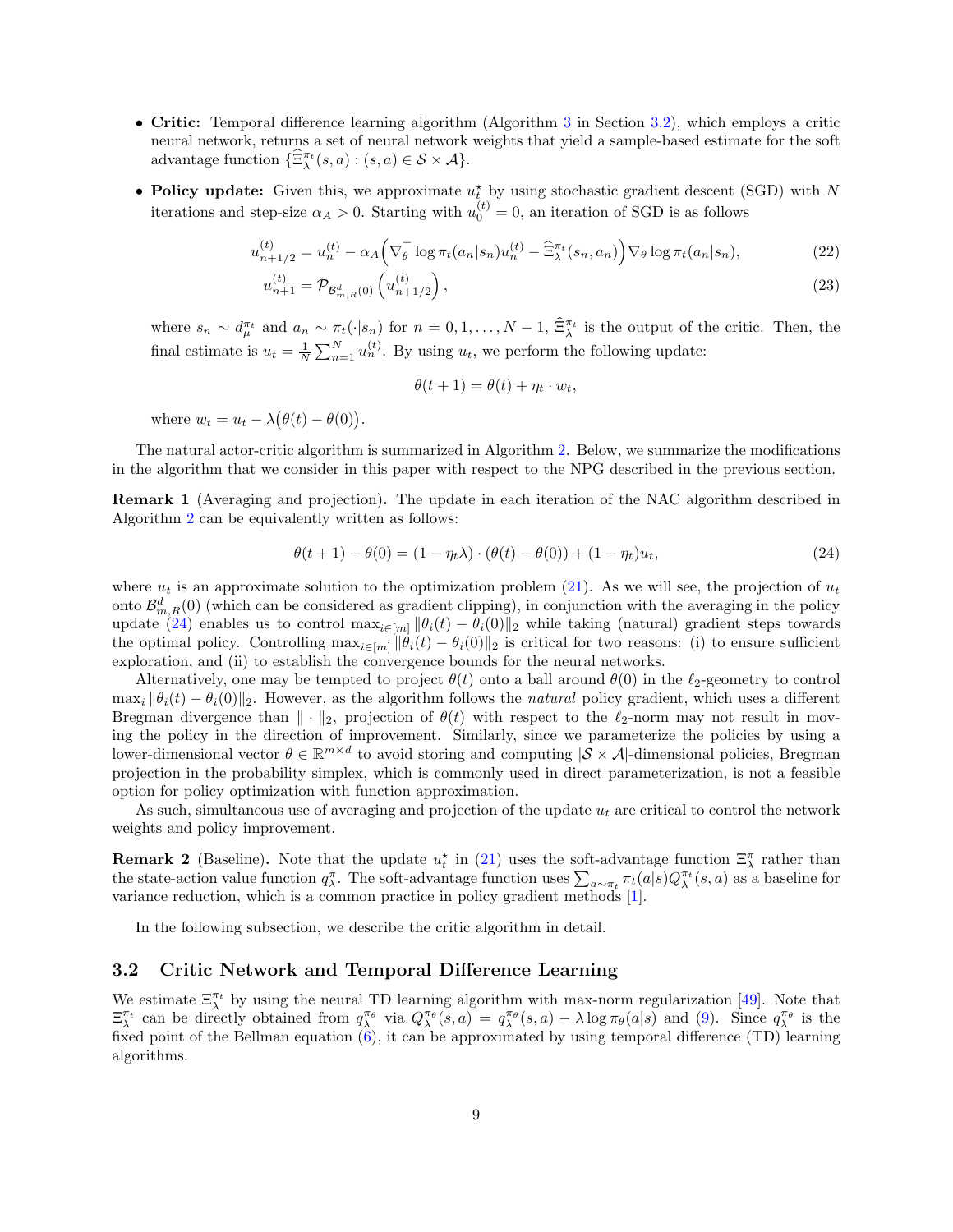Algorithm 2: Entropy-regularized Neural NAC

<span id="page-9-2"></span><span id="page-9-0"></span>1: Initialize  $(c, \theta(0)) \sim \text{sym}_i$ init $(m, d)$ 2: for  $t = 0, 1, ..., T - 1$  do<br>3: Critic:  $\widehat{\Xi}_{\lambda}^{\pi_t} = \text{MN-NTD}(\tau)$ 3: Critic:  $\widehat{\Xi}_{\lambda}^{\pi_t} = \texttt{MN-NTD}(\pi_t, R, m', T', \alpha_C)$ 4: Initialize:  $u_0^{(t)} = 0$ 5: **for**  $n = 0, 1, ..., N$  do 6: Sampling:  $s_n \sim d_\mu^{\pi_t}, a_n \sim \pi_t(\cdot|s_n)$ . 7:  $u_{n+1/2}^{(t)} = u_n^{(t)} - \alpha_A \left( \nabla_{\theta}^{\top} \log \pi_t(a_n|s_n) u_n^{(t)} - \hat{\Xi}_{\lambda}^{\pi_t}(s_n, a_n) \right) \nabla_{\theta} \log \pi_t(a_n|s_n)$ 8:  $u_{n+1}^{(t)} = \mathcal{P}_{\mathcal{B}_{m,R}^d(0)}\left(u_{n+1}^{(t)}\right)$  $n+1/2$  $\setminus$ 9: end for 10:  $u_t = \frac{1}{N} \sum_{n=1}^{N} u_n^{(t)}$ 11:  $\theta(t+1) = \theta(t) + \eta_t u_t - \eta_t \lambda[\theta(t) - \theta(0)]$ 12: end for

<span id="page-9-3"></span>For the critic, we use a two-layer neural network of width  $m'$ , which is defined as follows:

<span id="page-9-1"></span>
$$
\widehat{q}(s, a; (b, W)) = \frac{1}{\sqrt{m'}} \sum_{i=1}^{m'} b_i \sigma(\langle W_i, (s, a) \rangle).
$$
\n(25)

The critic network is initialized according to the symmetric initialization scheme in Algorithm [1.](#page-7-1) Let  $(b, W(0))$  denote the initialization.

We aim to solve the following problem:

$$
W^* = \arg\min_{W} \mathbb{E}_{s \sim d_{\mu}^{\pi_{\theta}}, a \sim \pi_{\theta}(\cdot | s)} \left[ \left( \widehat{q}(s, a; (b, W)) - \mathcal{T}^{\pi_{\theta}} \widehat{q}(s, a; (b, W)) \right)^2 \right]. \tag{26}
$$

where  $\mathcal{T}^{\pi}$  is the Bellman operator in [\(2.1\)](#page-5-3).

We will consider max-norm regularization in the updates of the critic, which was shown to be effective in supervised learning and reinforcement learning (see [\[49,](#page-29-12) [50\]](#page-29-13)). For a given  $w_0 \in \mathbb{R}^d$  and  $R > 0$ , let

$$
\mathcal{G}_R(w_0) = \{ w \in \mathbb{R}^d : ||w - w_0||_2 \le R/\sqrt{m'} \}.
$$
\n(27)

Under max-norm regularization, each hidden unit's weight vector is confined within the set  $\mathcal{G}_R(W_i(0))$  for a given projection radius R.

For  $k = 0, 1, \ldots, T' - 1$ , we assume that  $(s_k, a_k)$  is sampled from  $d_{\mu}^{\pi_{\theta}}$ , i.e.,  $s_k \sim d_{\mu}^{\pi_{\theta}}$ ,  $a_k \sim \pi_{\theta}(\cdot | s_k)$ . Upon obtaining  $(s_k, a_k)$ , the next state-action pair is obtained by following  $\pi_{\theta}$ :  $s'_k \sim P(\cdot|s_k, a_k)$ ,  $a'_k \sim \pi_{\theta}(\cdot|s'_k)$ . One can replace the i.i.d. sampling here with Markovian sampling at the cost of a more complicated analysis as in [\[51\]](#page-29-14). However, since experience replay is used in practice, the actual sampling procedure is neither purely Markovian or i.i.d., and here for simplicity of the analysis, we choose to model it as i.i.d. sampling.

An iteration of MN-NTD is as follows:

$$
W_i(t+1) = \mathcal{P}_{\mathcal{G}_R(W_i(0))}\left(W_i(t) + \alpha \big(r_k + \gamma \widehat{q}_k(s'_k, a'_k) - \widehat{q}_k(s_k, a_k)\big)\nabla_{W_i}\widehat{q}_k(s_k, a_k)\right), \forall i \in [m'],
$$

where  $\hat{q}_k(s, a) = \hat{q}(s, a; (b, W(k))), r_k = r(s_k, a_k) - \lambda \log \pi_\theta(a_k|s_k)$  and  $\mathcal{P}_{\mathcal{C}}$  is the projection operator onto a set  $\mathcal{C} \subset \mathbb{R}^d$ . The output of the critic, which approximates  $q_{\lambda}^{\pi_{\theta}}$ , is then obtained as:

$$
\overline{q}_{T'}^{\pi_{\theta}}(s, a) = \widehat{q}\Big(s, a; \big(b, \frac{1}{T'} \sum_{k < T'} W(k)\big)\Big), \quad (s, a) \in \mathcal{S} \times \mathcal{A},
$$

where  $T'$  is the number of iterations of MN-NTD. We obtain an approximation of the soft Q-function as

$$
\overline{Q}_{\lambda}^{\pi_{\theta}}(s, a) = \overline{q}_{T'}^{\pi_{\theta}}(s, a) - \lambda \log \pi_{\theta}(a|s).
$$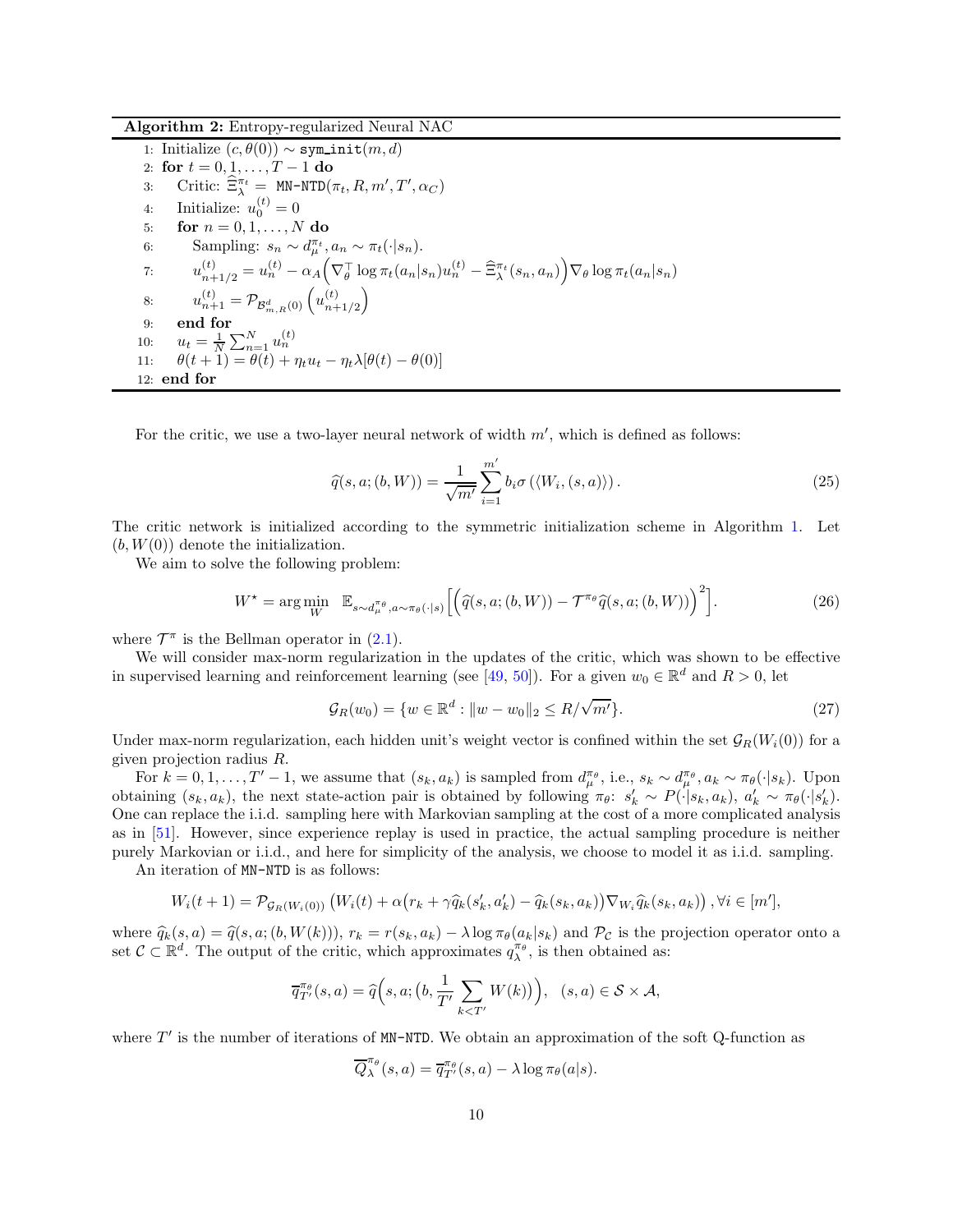The corresponding estimate for the soft advantage function is the following:

<span id="page-10-2"></span>
$$
\widehat{\Xi}_{\lambda}^{\pi_{\theta}}(s,a) = \overline{Q}_{\lambda}^{\pi_{\theta}}(s,a) - \sum_{a' \in \mathcal{A}} \pi_{\theta}(a'|s) \overline{Q}_{\lambda}^{\pi_{\theta}}(s,a'). \tag{28}
$$

The critic update for a given policy  $\pi_{\theta}, \theta \in \Theta$  is summarized in Algorithm [3.](#page-10-2)

#### Algorithm 3: MN-NTD - Max-Norm Regularized Neural TD Learning

**Inputs:** Policy  $\pi_{\theta}$ , proj. radius R, network width  $m'$ , sample size T', step-size  $\alpha_C$ Initialization:  $(b, W(0)) = \texttt{syminit}(m', d)$ for  $k < T^\prime - 1$  do Observe  $(s_k, a_k) \sim d_{\mu}^{\pi_{\theta}} \circ \pi_{\theta}(\cdot | s_k), s'_k \sim P(\cdot | s_k, a_k), a'_k \sim \pi_{\theta}(\cdot | s'_k)$ Observe reward:  $r_k := r(s_k, a_k) - \lambda \log \pi_\theta(a_k|s_k)$ Compute semi-gradient:  $g_k = (r_k + \gamma \hat{q}_k(s'_k, a'_k) - \hat{q}_k(s_k, a_k)) \nabla_{\theta} \hat{q}_k(s_k, a_k)$ Take a semi-gradient step:  $W(k + 1/2) = W(k) + \alpha_C g_k$ Max-norm regularization:  $W_i(k+1) = \mathcal{P}_{\mathcal{G}_R(W_i(0))} \{W_i(k+1/2)\}, \forall i \in [m']$ end for Feturn  $\overline{q}_{T'}^{\pi_{\theta}}(s, a) = \hat{q} \Big(s, a; \big(b, \frac{1}{T'} \sum_{k \leq T'} W(k) \big) \Big)$  for all  $(s, a) \in S \times A$ 

## <span id="page-10-0"></span>4 Main Results: Sample Complexity and Overparameterization Bounds for Neural NAC

<span id="page-10-1"></span>In this section, we analyze the convergence of the entropy-regularized neural NAC algorithm and provide sample complexity and overparameterization bounds for both the actor and the critic.

#### 4.1 Regularization and Persistence of Excitation under Neural NAC

The following proposition implies that the persistence of excitation condition (see [\[52\]](#page-29-15) for a discussion of the critical role of persistence of excitation in stochastic control problems) is satisfied under Algorithm [2,](#page-9-0) which implies sufficient exploration to ensure convergence to global optimality.

**Proposition 2** (Persistence of excitation). For any regularization parameter  $\lambda > 0$ , projection radius R, *the entropy-regularized NAC satisfies the following:*

<span id="page-10-4"></span>
$$
\max_{i \in [m]} \|\theta_i(t) - \theta_i(0)\|_2 \le \frac{R\varkappa_t}{\lambda \sqrt{m}},\tag{29}
$$

*where*

$$
\varkappa_t = \begin{cases} 1, & \eta_t = \frac{1}{\lambda(t+1)}, \\ 1 - (1 - \eta \lambda)^t, & \eta_t = \eta \in \left(0, \frac{1}{\lambda}\right), \end{cases} \tag{30}
$$

*for all*  $t \geq 0$  *almost surely. Consequently,* 

$$
\pi_{min} := \inf_{(s,a) \in \mathcal{S} \times \mathcal{A}} \pi_t(a|s) \ge \frac{\exp\left(-2R/\lambda - 2\rho_0\left(\frac{Rx_t}{\lambda}, m, \delta\right)\right)}{|\mathcal{A}|} > 0,\tag{31}
$$

 $s$ *imultaneously for all*  $t > 0$  *with probability at least*  $1-\delta$  *over the random initialization of the actor network. where the function*  $\rho_0$  *is given by* 

<span id="page-10-3"></span>
$$
\rho_0(R_0, m, \delta) = \frac{16R_0}{\sqrt{m}} \left( R_0 + \sqrt{\log\left(\frac{1}{\delta}\right)} + \sqrt{d \log(m)} \right). \tag{32}
$$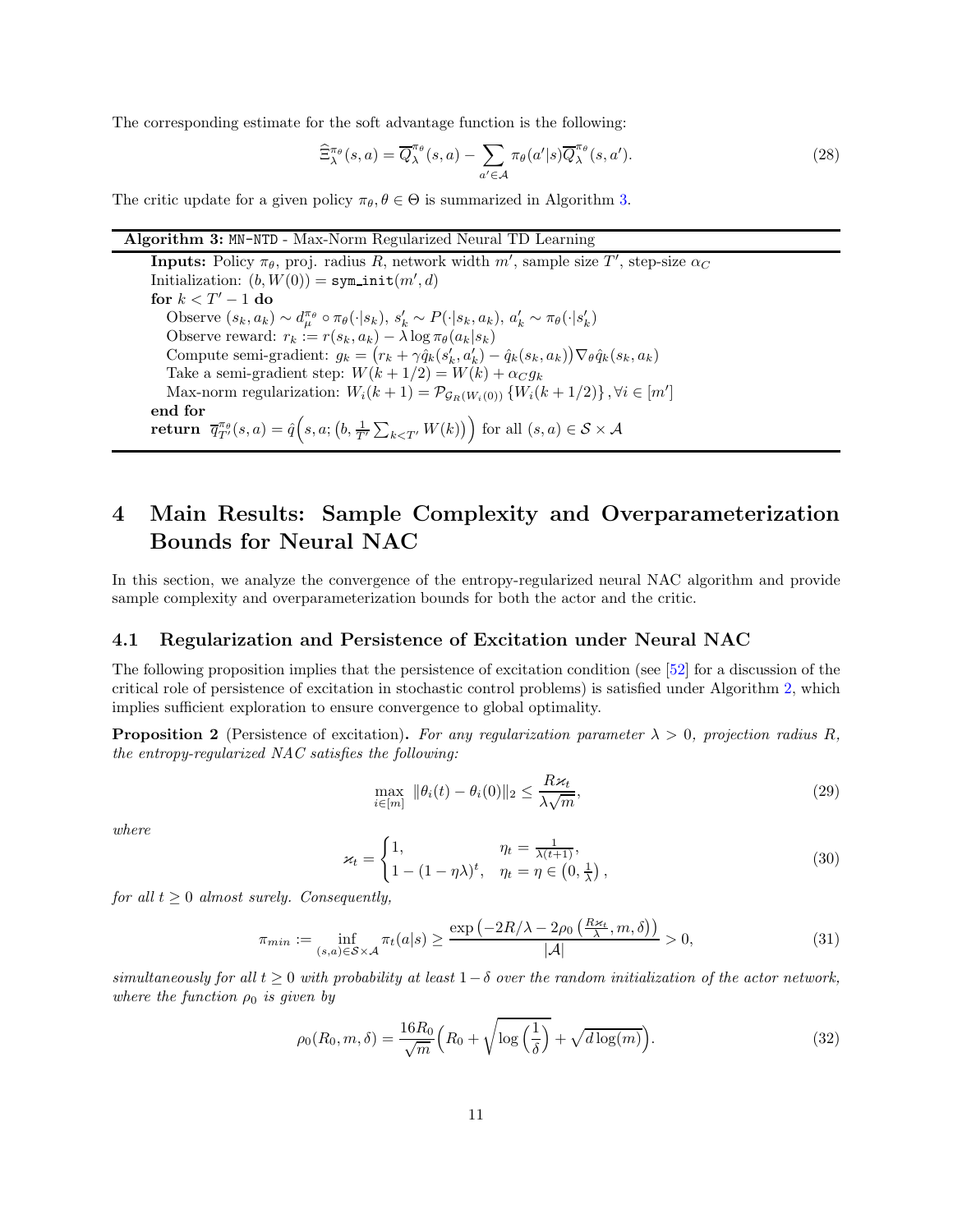Proposition [2](#page-10-3) has two critical implications:

- (i) The inequality in [\(29\)](#page-10-4) implies that any action  $a \in \mathcal{A}$  is explored with strictly positive probability at any given state  $s \in \mathcal{S}$ , which implies that all policies throughout the policy optimization steps satisfy the *"persistence of excitation"* condition with high probability over the random initialization. As we will see in the convergence analysis, this property implies sufficient exploration, which ensures that near-deterministic suboptimal policies are avoided. Sufficient exploration is achieved by entropy regularization, averaging, projection of  $u_t$ , and large network width m for the policy parameterization.
- (ii) The inequality [\(29\)](#page-10-4) implies that we can control the deviation of the actor network weights by  $R$ ,  $\lambda$  and m. This property is key for the neural network analysis in the lazy-training regime.

#### <span id="page-11-0"></span>4.2 Transportation Mappings and Function Classes

We first present a brief discussion on kernel approximations of neural networks, which will be useful to state our convergence results. Consider the following space of mappings:

$$
\mathcal{H}_{\bar{\nu}} = \{v : \mathbb{R}^d \to \mathbb{R}^d : \sup_{w \in \mathbb{R}^d} ||v(w)||_2 \le \bar{\nu}\},\tag{33}
$$

and the function class:

$$
\mathcal{F}_{\bar{\nu}} = \left\{ g(\cdot) = \mathbb{E}_{w_0 \sim \mathcal{N}(0, I_d)} [\langle v(w_0), \cdot \rangle \mathbb{1} \{ \langle w_0, \cdot \rangle > 0 \}] : v \in \mathcal{H}_{\bar{\nu}} \right\}.
$$
\n(34)

Note that  $\mathcal{F}_p$  is a provably rich subset of the reproducible kernel Hilbert space (RKHS) induced by the neural tangent kernel, which can approximate continuous functions over a compact space [\[43,](#page-29-6) [40,](#page-29-3) [53\]](#page-29-16). For a given class of transportation maps  $V = \{v_k \in \mathcal{H}_v : k \in [K]\}$  for  $K \geq 1$ , we also consider the following subspace of  $\mathcal{F}_{\bar{\nu}}$ :

$$
\mathcal{F}_{K,\bar{\nu},\mathcal{V}} = \left\{ g(\cdot) = \mathbb{E}_{w_0 \sim \mathcal{N}(0,I_d)} \left[ \langle \sum_{k \in [K]} \alpha_k v_k(w_0), \cdot \rangle \mathbb{1} \{ \langle w_0, \cdot \rangle > 0 \} \right] : ||\alpha||_1 \le 1 \right\}.
$$
\n(35)

Note that the above set depends on the choice of  $\{v_k\}_{k\in[K]}$  but these maps can be arbitrary, The space of continuously differentiable functions  $f : \mathbb{R}^d \to \mathbb{R}$  over a compact domain has a countable basis  $\{\varphi_k : k = 0, 1, ...\}$  [\[54\]](#page-29-17). By [\[43,](#page-29-6) Theorem 4.3], one can find transportation mappings  $v_k \in \mathcal{H}_{\bar{\nu}}$  such that  $g_k(s, a) = \mathbb{E}[\langle v_k(w_0), (s, a)^\top \cdot \mathbb{1}\{(s, a) \cdot w_0 \ge 0\}\rangle]$  approximates  $\varphi_k$  well. As such,  $\mathcal{F}_{K, \bar{\nu}, \mathcal{V}}$  is able to approximate a function class which contains continuously differentiable functions over a compact space as  $K \to \infty$  with appropriate  $V$ .

#### <span id="page-11-1"></span>4.3 Convergence of the Critic

We make the following realizability assumption for the Q-function.

<span id="page-11-2"></span>**Assumption 2** (Realizability of the Q-function). For any  $t \ge 0$ , we assume that  $q_{\lambda}^{\pi_t} \in \mathcal{F}_{\bar{\nu}}$  for some  $\bar{\nu} > 0$ .

Assumption [2](#page-11-2) is a smoothness condition on the class of realizable functions that can be approximated by the critic network, which is dense in the space of continuous functions over  $\Omega_d$  (see Section [4.2\)](#page-11-0).  $\bar{\nu}$ , which is an upper bound on the RKHS norm, is the measure of smoothness. One can also replace the above condition by a slightly stronger condition which states that  $q_{\lambda}^{\pi_{\theta}} \in \mathcal{F}_{\bar{\nu}}, \forall \theta \in \Theta$ . Note that the class of functions  $\mathcal{F}_{\bar{\nu}}$  is deterministic and its approximation properties are well-known [\[43\]](#page-29-6). In [\[22\]](#page-28-3), it was assumed that the state-action value functions lie in a *random* function class, which is obtained by shifting  $\mathcal{F}_{\bar{\nu}}$  with a Gaussian process. By employing a symmetric initialization, we eliminate this Gaussian process noise, and therefore the realizable class of functions is deterministic and provably rich.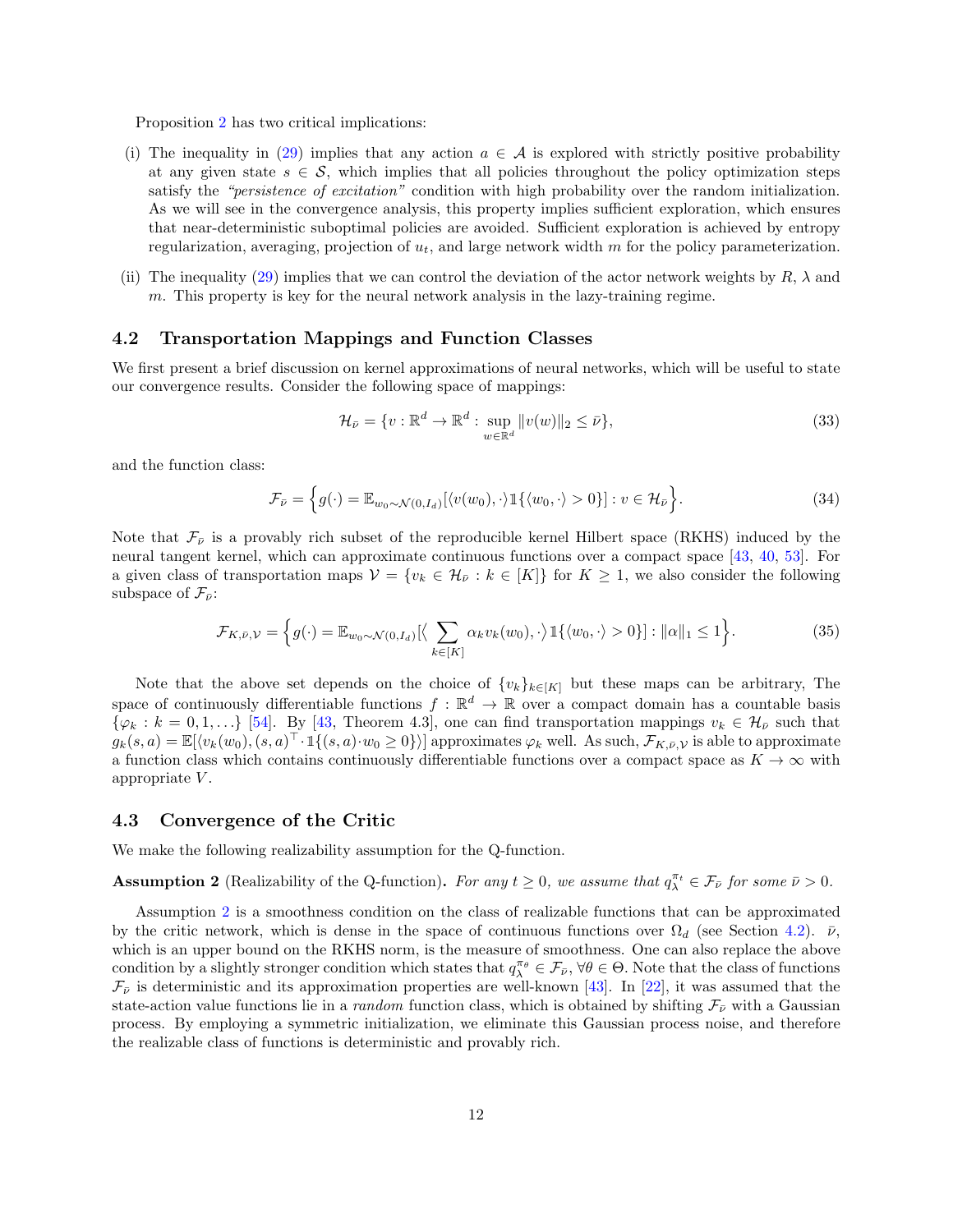<span id="page-12-4"></span>Theorem 1 (Convergence of the Critic, Theorem 2 in [\[49\]](#page-29-12)). *Under Assumption [2,](#page-11-2) for any error probability*  $\delta \in (0,1)$ *, let* 

$$
\ell(m',\delta) = 4\sqrt{\log(2m'+1)} + 4\sqrt{\log(T/\delta)},
$$

*and*  $R > \bar{\nu}$ . Then, for any target error  $\epsilon > 0$ , number of iterations  $T' \in \mathbb{N}$ , network width

$$
m' > \frac{16(\bar{\nu} + (R + \ell(m',\delta))(\bar{\nu} + R))^{2}}{(1 - \gamma)^{2} \varepsilon^{2}},
$$

*and step-size*

$$
\alpha_C = \frac{\varepsilon^2 (1 - \gamma)}{(1 + 2R)^2},
$$

*the critic yields the following bound:*

$$
\mathbb{E}\Big[\sqrt{\mathbb{E}_{s\sim d_\mu^{\pi_t},a\sim\pi_t(\cdot|s)}\Big[\big(\overline{q}_{T'}^{\pi_t}(s,a)-q_\lambda^{\pi_t}(s,a)\big)^2\Big]}\mathbbm{1}_{A_2}\Big]\leq \frac{(1+2R)\bar{\nu}}{\varepsilon(1-\gamma)\sqrt{T'}}+3\varepsilon,
$$

*where*  $A_2$  *holds with probability at least*  $1 - \delta$  *over the random initializations of the critic network.* 

Note that in order to achieve a target error less than  $\varepsilon > 0$ , a network width of  $m' = \widetilde{O}\left(\frac{\bar{\nu}^4}{\varepsilon^2}\right)$  $\frac{\bar{\nu}^4}{\varepsilon^2}$  and iteration complexity  $T' = O\left(\frac{(1+2\bar{\nu})^2\bar{\nu}^2}{\epsilon^4}\right)$  $\left(\frac{2\bar{\nu}}{\varepsilon^4}\right)^2$  suffice. The analysis of TD learning algorithm in [\[49\]](#page-29-12) uses results from [\[45\]](#page-29-8), which was given for classification (supervised learning) problems with logistic loss. On the other hand, TD learning requires a significantly more challenging analysis because of bootstrapping in the updates (i.e., using a stochastic semi-gradient instead of a true gradient) and quadratic loss function. Furthermore, for improved sample complexity and overparameterization bounds, max-norm regularization is employed instead of early stopping [\[49\]](#page-29-12).

#### <span id="page-12-0"></span>4.4 Global Optimality and Convergence of Neural NAC

In this section, we provide the main convergence result for the entropy-regularized NAC with neural network approximation.

<span id="page-12-2"></span>**Assumption 3** (Realizability). For  $K \geq 1$ , we assume that for all  $\theta \in \Theta$ ,  $Q_{\lambda}^{\pi_{\theta}} \in \mathcal{F}_{K,\bar{\nu},\mathcal{V}}$ , where the function *class*  $\mathcal{F}_{K,\bar{\nu},\mathcal{V}}$  *is defined in Section [4.2.](#page-11-0)* 

Note that  $\mathcal{F}_{K,\bar{\nu},\mathcal{V}}$  approximates a rich class of functions over a compact space well for large K (see Section [4.2\)](#page-11-0). Also, Assumption [3](#page-12-2) implies that there is a structure among the soft Q-functions in the policy class Θ since each  $Q_{\lambda}^{\pi_{\theta}}$  can be written as a linear combination of K functions that correspond to the transportation maps  $v_k$ . We consider this relatively restricted function class instead of  $\mathcal{F}_\nu$  to obtain uniform approximation error bounds to handle the dynamic structure of the policy optimization over time steps. Notably, the actor network features are expected to fit  $Q_{\lambda}^{\pi_t}$  over all iterations, thus an inherent structure in  $\{Q_{\lambda}^{\pi_{\theta}} : \theta \in \Theta\}$ appears to be necessary. For further discussion, see Section [5.4](#page-21-0) (particularly Remark [7\)](#page-24-0).

#### <span id="page-12-1"></span>4.4.1 Performance Bounds under a Weak Distribution Mismatch Condition

First, we establish sample complexity and overparameterization bounds under a weak distribution mismatch condition, which is provided below. This condition is significantly weaker compared to the existing literature (e.g., [\[22,](#page-28-3) [55,](#page-29-18) [17\]](#page-27-16)) as we proved that the policies achieve sufficient exploration by Proposition [2](#page-10-3) (see Remark [3](#page-13-0) for details).

<span id="page-12-3"></span>**Assumption 4** (Weak distribution mismatch condition). *There exists a constant*  $C_{\infty} < \infty$  such that

$$
\sup_{t\geq 0} \mathbb{E}_{s\sim d_\mu^{\pi_t}}\Big[\Big(\frac{d_\mu^{\pi^*}(s)}{d_\mu^{\pi_t}(s)}\Big)^2\Big] \leq C_\infty^2.
$$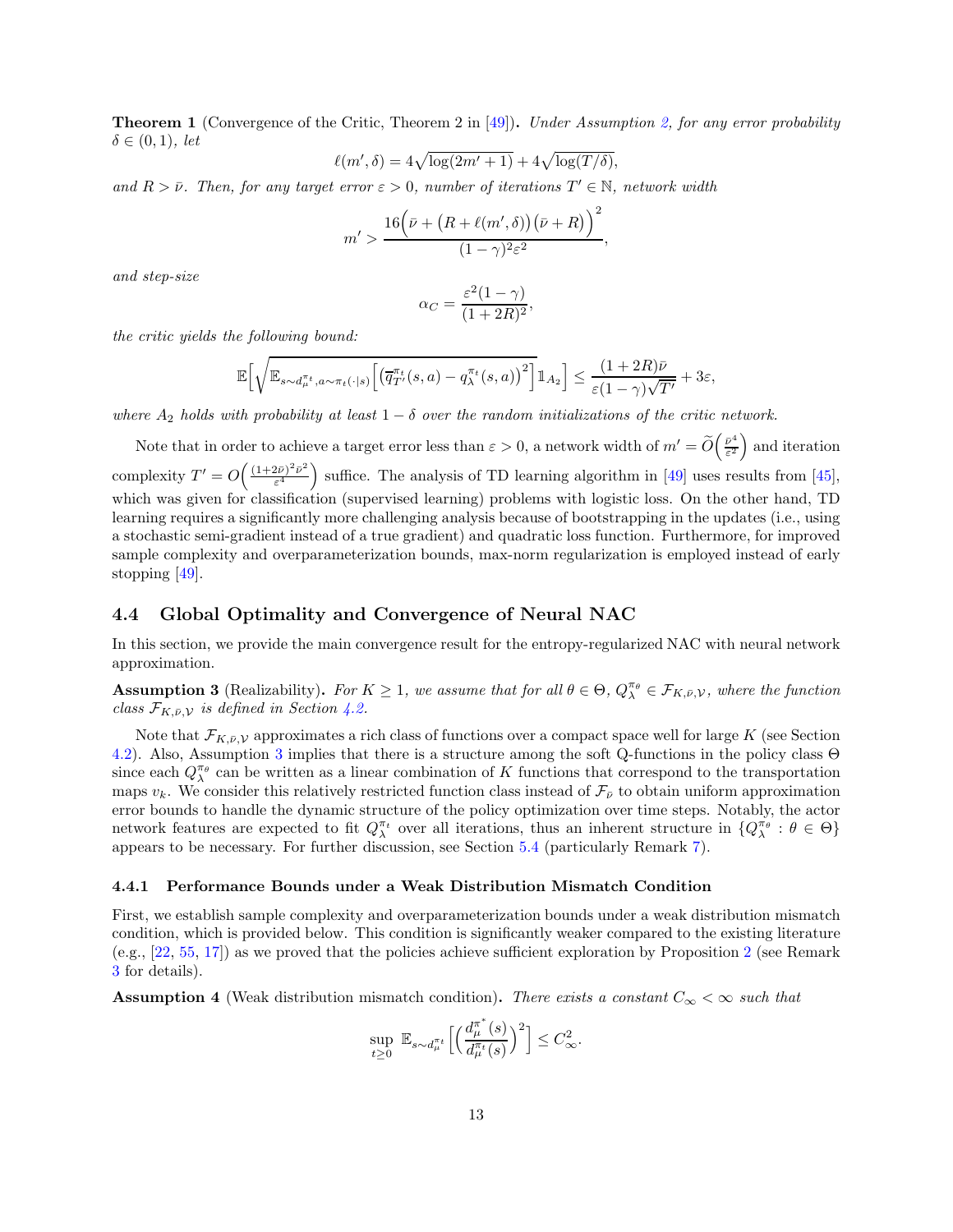Remark 3 (Weak distribution mismatch condition). Note that a sufficient condition for Assumption [4](#page-12-3) is an exploratory initial state distribution  $\mu$ , which covers the support of the state visitation distribution of  $d^{\pi^*}_{\mu}$ :

<span id="page-13-0"></span>
$$
\sup_{s \in \text{supp}(d_{\mu}^{\pi^*})} \frac{d_{\mu}^{\pi^*}(s)}{\mu(s)} < \infty,\tag{36}
$$

since  $\sqrt{\mathbb{E}_{s \sim d^{\pi_t}_{\mu}} \left[ \left( \frac{d^{\pi^*}_{\mu}(s)}{d^{\pi_t}_{\mu}(s)} \right) \right]}$  $d_{\mu}^{\pi_t}(s)$  $\binom{2}{1-\gamma}$  $\begin{tabular}{|c|c|c|c|} \hline \rule{0pt}{2ex} \rule{0pt}{2ex} \rule{0pt}{2ex} \rule{0pt}{2ex} \rule{0pt}{2ex} \rule{0pt}{2ex} \rule{0pt}{2ex} \rule{0pt}{2ex} \rule{0pt}{2ex} \rule{0pt}{2ex} \rule{0pt}{2ex} \rule{0pt}{2ex} \rule{0pt}{2ex} \rule{0pt}{2ex} \rule{0pt}{2ex} \rule{0pt}{2ex} \rule{0pt}{2ex} \rule{0pt}{2ex} \rule{0pt}{2ex} \rule{0pt}{2ex} \rule{0pt}{2ex} \rule{0pt}{2ex} \rule{$  $\frac{d^{\pi^*}_{\mu}}{\mu}$  $\bigg\|_\infty$ . Hence, if the initial distribution has a sufficiently large support set, then Assumption [4](#page-12-3) is satisfied without any assumptions on  $\{\pi_t : t \geq 0\}$ . Together with Proposition [2,](#page-10-3) it *ensures* stability of the policy optimization with minimal assumptions on  $\mu$ .

The following theorem is one of the main results in this paper, which establishes the convergence bounds of the NAC algorithm.

**Theorem [2](#page-9-0)** (Performance bounds). Under Assumptions [1-](#page-7-3)[4,](#page-12-3) Algorithm 2 with  $R > \bar{\nu}$  and regularization coefficient  $\lambda > 0$  satisfies the following bounds:

(1) with step-size  $\eta_t = \frac{1}{\lambda(t+1)}$ ,  $t \geq 0$ , we have

$$
(1-\gamma)\min_{t\in[T]} \mathbb{E}[(V_{\lambda}^{\pi^*}(\mu) - V_{\lambda}^{\pi_t}(\mu))1_A] \le \frac{2R^2(1+\log T)}{\lambda T} + 2R\sqrt{\rho_0} + 4\rho_0 T\lambda + M_{\infty}\left(\rho_1 + \varepsilon + \frac{Rq_{max}}{N^{1/4}}\right),
$$

(2) with step-size  $\eta_t = \eta \in (0, 1/\lambda)$ , we have

$$
(1-\gamma)\min_{t\in[T]} \mathbb{E}[(V_{\lambda}^{\pi^*}(\mu) - V_{\lambda}^{\pi_t}(\mu))\mathbb{1}_A] \le \frac{\lambda e^{-\eta\lambda T}\log|\mathcal{A}|}{1 - e^{-\eta\lambda T}} + 2R\sqrt{\rho_0} + 4\rho_0 T\lambda + M_\infty\left(\rho_1 + \varepsilon + \frac{Rq_{max}}{N^{1/4}}\right) + 2\eta R^2,
$$

for any  $\delta \in (0, 1/3)$  where  $\mathbb{P}(A) \geq 1-3\delta$  over the random initialization of the actor and critic networks,

<span id="page-13-1"></span>
$$
q_{max} = 4\left(R + \frac{r_{max}}{1-\gamma} + \frac{\lambda \log |\mathcal{A}|}{1-\gamma}\right),\tag{37}
$$

which is an upper bound on the gradient norm in  $(22)$ ,

$$
M_{\infty} = C_{\infty} (1 + \pi_{min}^{-1}),
$$
  
\n
$$
\rho_0 = \frac{16R}{\lambda \sqrt{m}} \left( \frac{R}{\lambda} + \sqrt{\log \left( \frac{1}{\delta} \right)} + \sqrt{d \log(m)} \right),
$$
  
\n
$$
\rho_1 = \frac{16\bar{\nu}}{\sqrt{m}} \left( (d \log(m))^{\frac{1}{4}} + \sqrt{\log \left( \frac{K}{\delta} \right)} \right),
$$

 $m' = \widetilde{O}\left(\frac{\bar{\nu}^4}{\varepsilon^2}\right)$  $\frac{\bar{\nu}^4}{\varepsilon^2}$  and  $T' = O\left(\frac{(1+2\bar{\nu})^2\bar{\nu}^2}{\varepsilon^4}\right)$  $\frac{(2\bar{\nu})^2\bar{\nu}^2}{\varepsilon^4}$  (as specified in Theorem [1\)](#page-12-4).

In the following, we characterize the sample complexity, iteration complexity and overparameterization bounds based on Theorem [2.](#page-13-1)

<span id="page-13-2"></span>**Corollary 1** (Sample Complexity and Overparameterization Bounds). For any  $\epsilon > 0$  and  $\delta \in (0, 1/3)$ , Algorithm [2](#page-9-0) with  $R > \bar{\nu}$  satisfies:

$$
\min_{t \in [T]} \mathbb{E}[(V_{\lambda}^{\pi^*}(\mu) - V_{\lambda}^{\pi_t}(\mu))1\!\!1_A] \leq \epsilon,
$$

where  $\mathbb{P}(A) \geq 1-3\delta$  over the random initialization of the actor-critic networks for the following parameters:

• *iteration complexity:*  $T = \tilde{O}\left(\frac{R^2}{(1-\gamma)\lambda\epsilon}\right)$ ,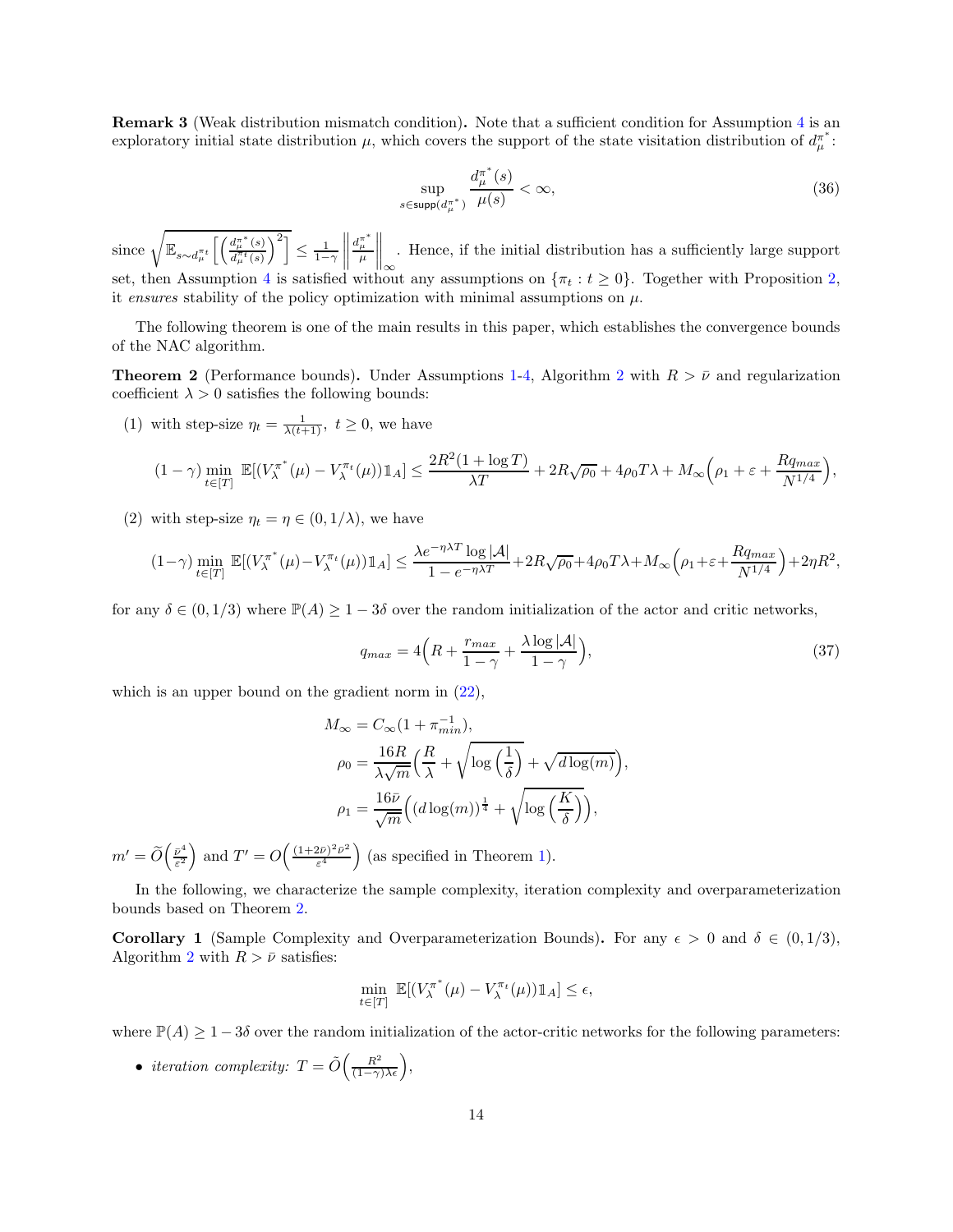- *actor network width:*  $m = \tilde{O}\left(\frac{R^8}{(1-\gamma)^4}\right)$  $\frac{R^8}{(1-\gamma)^4\lambda^4\epsilon^4} + \frac{R^6\log(1/\delta)}{\lambda^2(1-\gamma)^4\epsilon^4} + \frac{M_{\infty}\bar{\nu}^2\log(K/\delta)}{\epsilon^2(1-\gamma)^2}$  $\frac{\varepsilon^{\bar{\nu}^2} \log(K/\delta)}{\varepsilon^2 (1-\gamma)^2},$
- *critic sample complexity*:  $T' = O\left(\frac{M_{\infty}^2 R^4}{(1-\gamma)^2 \epsilon}\right)$  $\frac{M_{\infty}^2 R^4}{(1-\gamma)^2 \epsilon^4}$ ,
- *critic network width:*  $m' = \tilde{O}\left(\frac{M_{\infty}^2 R^4 \log(1/\delta)}{(1-\gamma)^2 \epsilon^2}\right)$  $\frac{R^4 \log(1/\delta)}{(1-\gamma)^2 \epsilon^2}$ ,
- *actor sample complexity:*  $N = O\left(\frac{M_{\infty}^4 R^4 q_{max}^4}{\epsilon^4 (1-\gamma)^4}\right)$ .

Hence, the overall sample complexity of the Neural NAC algorithm is  $\tilde{O}\left(\frac{1}{\epsilon^5}\right)$ .

Remark 4 (Bias-variance tradeoff in policy optimization). By Proposition [2,](#page-10-3) the network parameters evolve such that

$$
\sup_{t\geq 0} \max_{i\in[m]} \|\theta_i(0) - \theta_i(t)\|_2 \leq \frac{R}{\lambda \sqrt{m}},
$$

and  $\sup_{t\geq 0} \sup_{s,a} \pi_t(a|s) < 1$ . Hence, the NAC always performs a policy search within the class of randomized policies, which leads to fast and stable convergence under minimal regularity conditions. In particular, Assumption [4](#page-12-3) is the mildest distributional mismatch condition in on-policy NPG/NAC settings to the best of our knowledge, and it suffices to establish convergence results in Theorem [2.](#page-13-1) On the other hand, entropy regularization introduces a bias term controlled by  $\lambda$ , hence the convergence is in the regularized MDP. Another way to see this is that deterministic policies, which require  $\lim_{t} ||\theta(t)||_2 = \infty$ , may not be achieved for  $\lambda > 0$  since  $\theta(t)$  is always contained within a compact set. Letting  $\lambda \downarrow 0$  eliminates the bias, but at the same time reduces the convergence speed and may lead to instability due to lack of exploration. Hence, there is a bias-variance tradeoff in policy optimization, controlled by  $\lambda > 0$ .

Remark 5 (Different network widths for actor and critic). Corollary [1](#page-13-2) indicates that the actor network requires  $\tilde{O}(1/\epsilon^4)$  neurons while the critic network requires  $\tilde{O}(1/\epsilon^2)$  although both approximate (soft) stateaction value functions. This difference is because the actor network is required to uniformly approximate all state-action value functions over the trajectory, while the critic network approximates (pointwise) a single state-action value function at each iteration.

Remark 6 (Fast initial convergence rate under constant step-sizes). The second part of Theorem [2](#page-13-1) indicates that the convergence rate is  $e^{-\Omega(T)}$  under a constant step-size  $\eta \in (0, 1/\lambda)$ , while there is an additional error term  $2\eta R^2$ . This justifies the common practice of "halving the step-size" in optimization (see, e.g., [\[56\]](#page-30-1)) for the specific case of natural actor-critic that we investigate: one achieves a fast convergence rate with a constant step-size until the optimization stalls, then the process is repeated after halving the step-size.

#### <span id="page-14-0"></span>4.4.2 Performance Bounds under a Strong Distribution Mismatch Condition

In the following, we consider the standard distribution mismatch condition (e.g., in [\[55,](#page-29-18) [22\]](#page-28-3)) and establish sample complexity and overparameterization bounds based on Theorem [2,](#page-13-1) for the unregularized MDP.

**Assumption 4'** (Strong distribution mismatch condition). *There exists a constant*  $\tilde{C}_{\infty} < \infty$  *such that* 

<span id="page-14-1"></span>
$$
\sup_{t\geq 0} \mathbb{E}_{(s,a)\sim d_{\mu}^{\pi_{t}}\otimes\pi_{t}(\cdot|s)}\Big[\Big(\frac{d_{\mu}^{\pi^{*}}(s)\pi^{*}(a|s)}{d_{\mu}^{\pi_{t}}(s)\pi_{t}(a|s)}\Big)^{2}\Big] \leq \tilde{C}_{\infty}^{2}.
$$
\n(38)

Note that Assumption [4'](#page-14-1) implies Assumption [4,](#page-12-3) and it is a considerably stronger assumption that necessitates our policies  $\{\pi_t : t = 0, 1, \ldots, T-1\}$  being sufficiently exploratory throughout policy optimization.

**Corollary [2](#page-9-0).** Under Assumptions [1](#page-7-3)[-3](#page-12-2) and [4',](#page-14-1) for any  $\epsilon > 0$  and  $\delta \in (0, 1/3)$ , Algorithm 2 with  $R > \bar{\nu}$  and  $\lambda = O(1/\sqrt{T})$  satisfies:

$$
\min_{t \in [T]} \mathbb{E}[(\max_{\pi} V^{\pi}(\mu) - V^{\pi_t}(\mu)) \mathbb{1}_A] \le \epsilon,
$$

where  $\mathbb{P}(A) \geq 1-3\delta$  over the random initialization of the actor-critic networks for the following parameters: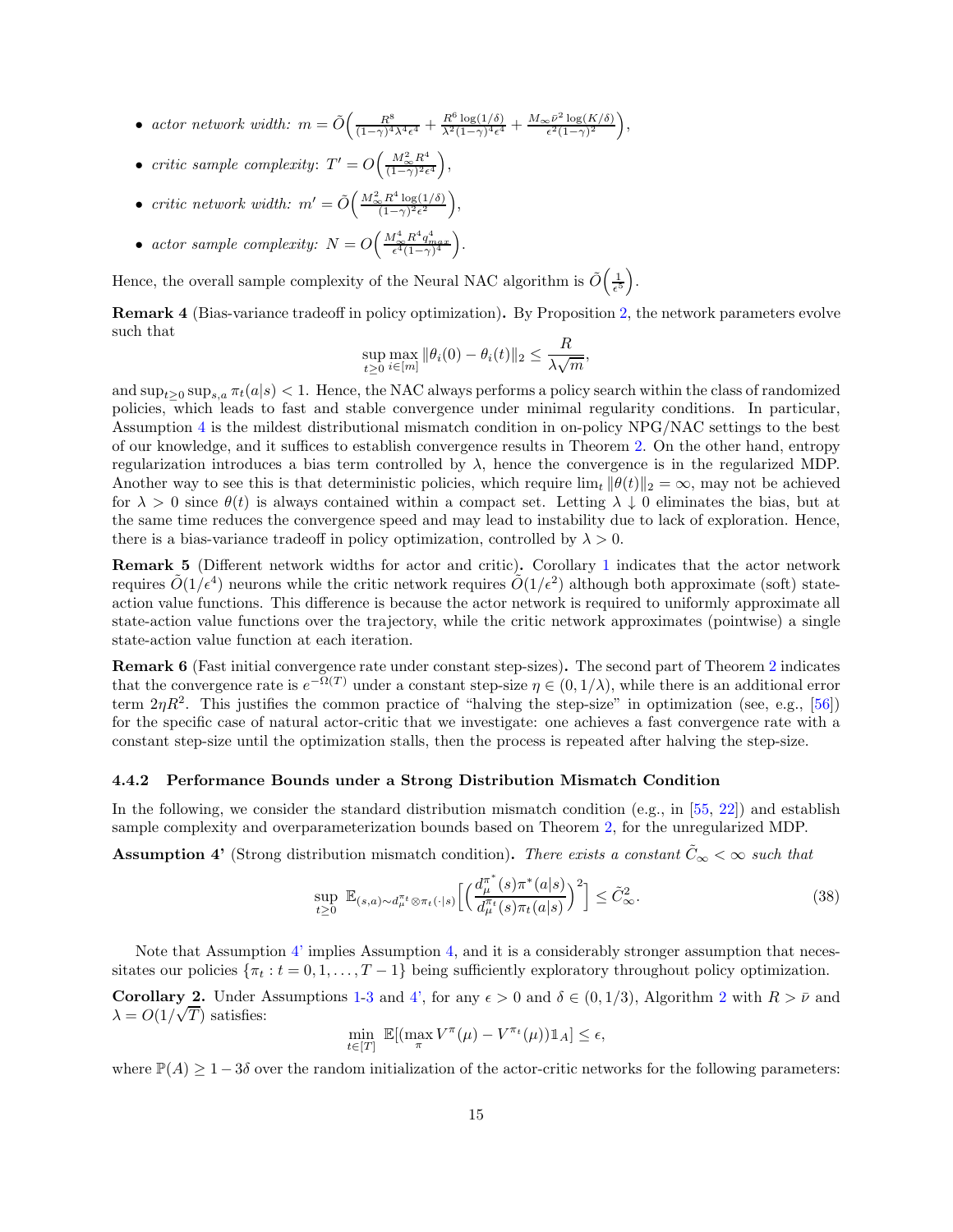| Paper              | Algorithm  | Width of actor, critic                                 | Sample                    | Error                   | Condition | Objective     |
|--------------------|------------|--------------------------------------------------------|---------------------------|-------------------------|-----------|---------------|
|                    |            |                                                        | comp.                     |                         |           |               |
| $\left[ 22\right]$ | Neural NPG | $\overline{O(1/\epsilon^{12})}, \, O(1/\epsilon^{12})$ | $O(1/\epsilon^{14})$      | $\epsilon + \epsilon_0$ | Strong    | Unregularized |
| Ours               | Neural NAC | $\tilde{O}(1/\epsilon^4), \tilde{O}(1/\epsilon^2)$     | $\tilde{O}(1/\epsilon^5)$ |                         | Weak      | Regularized   |
| Ours               | Neural NAC | $O(1/\epsilon^8)$<br>$\overline{O(1/\epsilon^2)}$      | $\tilde{O}(1/\epsilon^6)$ |                         | Strong    | Unregularized |

Table 1: The overparameterization and sample complexity bounds for variants of natural policy gradient with neural network approximation.

- <span id="page-15-2"></span>• *iteration complexity:*  $T = \tilde{O}\left(\frac{R^2}{1-\gamma}\right)$  $\frac{R^2}{(1-\gamma)\epsilon^2}\bigg),$
- *actor network width:*  $m = \tilde{O}\left(\frac{R^8}{(1-\gamma)^2}\right)$  $\frac{R^8}{(1-\gamma)^4\epsilon^8} + \frac{R^6\log(1/\delta)}{(1-\gamma)^4\epsilon^6}$  $\frac{\Omega^6 \log(1/\delta)}{(1-\gamma)^4 \epsilon^6} + \frac{\tilde{C}_{\infty} \bar{\nu}^2 \log(K/\delta)}{\epsilon^2 (1-\gamma)^2}$  $\frac{\bar{\nu}^2 \log(K/\delta)}{\epsilon^2 (1-\gamma)^2},$
- *critic sample complexity*:  $T' = O\left(\frac{\tilde{M}_{\infty}^2 R^4}{(1-\gamma)^2 \epsilon}\right)$  $\frac{\tilde{M}_{\infty}^2 R^4}{(1-\gamma)^2 \epsilon^4}\bigg),$
- *critic network width:*  $m' = \tilde{O}\Big(\frac{\tilde{M}_{\infty}^2 R^4 \log(1/\delta)}{(1-\gamma)^2 \epsilon^2}\Big)$  $\frac{R^4 \log(1/\delta)}{(1-\gamma)^2 \epsilon^2}$ ,
- *actor sample complexity:*  $N = O\left(\frac{\tilde{M}_{\infty}^4 R^4 q_{max}^4}{\epsilon^4 (1-\gamma)^4}\right),$

where  $\tilde{M}_{\infty} = \tilde{C}_{\infty} (1 + \pi_{min}^{-1}).$ 

Hence, the overall sample complexity of Neural NAC for finding an  $\epsilon$ -optimal policy of the *unregularized* MDP is  $\tilde{O}\left(\frac{1}{\epsilon^6}\right)$ .

#### <span id="page-15-0"></span>4.5 Comparison With Prior Works

Among the existing works that theoretically investigate policy gradient methods, the most related one is [\[22\]](#page-28-3), which considers Neural PG/NPG methods equipped with a two-layer neural network. We point key differences between our work and these previous works:

- Prior works do not incorporate entropy regularization. As a result, they need a stronger concentrability coefficient assumption like Assumption [4'](#page-14-1) instead of the weaker Assumption [4](#page-12-3) under which we are able to prove our main results.
- In the proofs in the subsequent section, it will become clear that one needs to uniformly bound the function approximation error in the actor part of our algorithm to address the dependencies in the parameter values between iterations and the NTRF features. We propose new techniques to address this point, which was not addressed in the prior work.
- While our algorithm is similar in spirit to the algorithms analyzed in the prior works, we also incorporate a number of important algorithmic ideas that are used in practice (e.g., entropy regularization, averaging, gradient clipping). As a result, we have to use different analysis techniques. As a consequence of these algorithmic and analytical techniques, we obtain considerably sharper sample complexity and overparameterization bounds (see Table [1\)](#page-15-2). Interestingly, all of these algorithmic improvements to the original NAC algorithms seem to be important to obtain the sharper bounds.
- <span id="page-15-1"></span>• We employ a symmetric initialization scheme proposed in [\[48\]](#page-29-11) to ensure that  $f_0(s, a) = 0$  for all s, a despite the random initialization. As a consequence of symmetric initialization, we eliminate the impact of  $f_0$  in the infinite width limit, which is effectively a noise term  $\epsilon_0$  in the performance bounds [\[57\]](#page-30-2).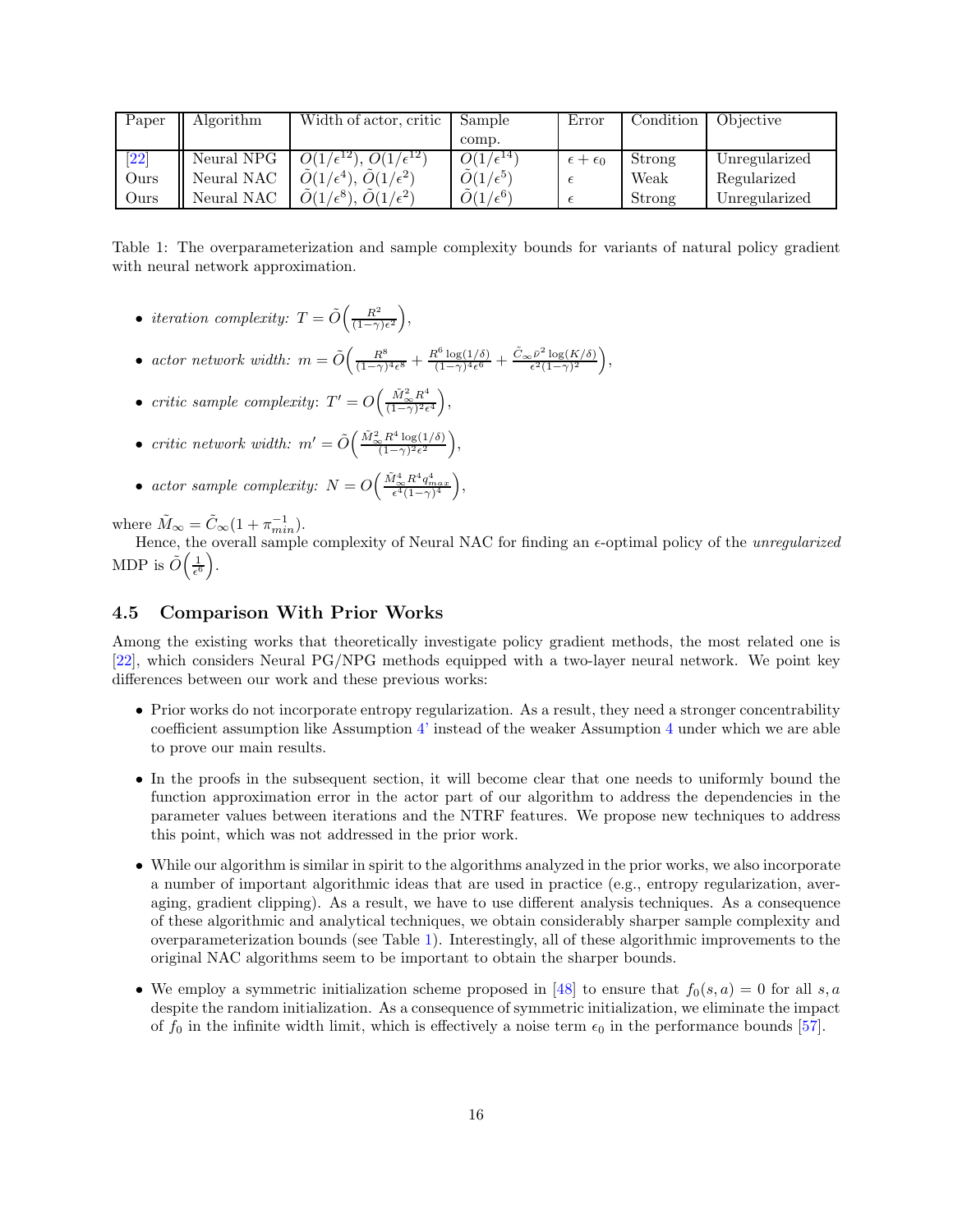## 5 Finite-Time Analysis of Neural NAC

<span id="page-16-0"></span>In this section, we provide the convergence analysis of the algorithm.

#### 5.1 Analysis of Neural Network at Initialization

For  $\delta \in (0,1)$  and any  $R_0 > 0$ , let

$$
\rho_0(R_0, m, \delta) = \frac{16R_0}{\sqrt{m}} \Big( R_0 + \sqrt{\log(1/\delta)} + \sqrt{d \log(m)} \Big), \tag{39}
$$

and define

<span id="page-16-1"></span>
$$
A_0 = \Big\{ \sup_{x: \|x\|_2 \le 1} \frac{R_0}{m} \sum_{i=1}^m \mathbb{1} \Big\{ |\theta_i^{\top}(0)x| \le \frac{R_0}{\sqrt{m}} \Big\} \le \rho_0(R_0, m, \delta) \Big\}.
$$
 (40)

The following lemma bounds the deviation of the neural network from its linear approximation around the initialization, and it will be used throughout the convergence analysis.

**Lemma 2.** Let  $\theta_i(0) \sim \mathcal{N}(0, I_d)$  for all  $i \in [m]$ ,  $\theta \in \mathcal{B}_{m,R_0}^d(\theta(0))$  and  $\theta' \in \mathcal{B}_{m,R_0}^d(0)$  for some  $R_0 > 0$ . Then,

$$
\sup_{x \in \mathbb{R}^d : \|x\|_2 \le 1} \frac{1}{\sqrt{m}} \sum_{i=1}^m \left| \left( \mathbb{1} \{ \theta_i^\top x \ge 0 \} - \mathbb{1} \{ \theta_i^\top (0) x \ge 0 \} \right) \theta_i^\top (0) x \right| \le \rho_0(R_0, m, \delta), \tag{41}
$$

$$
\sup_{x \in \mathbb{R}^d : \|x\|_2 \le 1} \frac{1}{\sqrt{m}} \sum_{i=1}^m \left| \left( \mathbb{1} \{ \theta_i^\top x \ge 0 \} - \mathbb{1} \{ \theta_i^\top (0) x \ge 0 \} \right) \theta_i^\top x \right| \le \rho_0(R_0, m, \delta), \tag{42}
$$

$$
\sup_{x \in \mathbb{R}^d : \|x\|_2 \le 1} \frac{1}{\sqrt{m}} \sum_{i=1}^m \left| \left( \mathbb{1} \{ \theta_i^\top x \ge 0 \} - \mathbb{1} \{ \theta_i^\top (0) x \ge 0 \} \right) x^\top \theta_i' \right| \le \rho_0(R_0, m, \delta), \tag{43}
$$

*under the event*  $A_0$  *defined in* [\(40\)](#page-16-1)*, which holds with probability at least*  $1 - \delta$  *over the random initialization of the actor.*

*Proof.* Let  $\Omega_d = \{x \in \mathbb{R}^d : ||x||_2 \le 1\}$ . For  $x \in \Omega_d$ , let

$$
S(x, \theta) = \{ i \in [m] : \mathbb{1}\{\theta_i^{\top} x \ge 0\} \ne \mathbb{1}\{\theta_i^{\top}(0) x \ge 0\} \}.
$$

For any  $i \in S(x, \theta)$ , the following is true:

<span id="page-16-4"></span><span id="page-16-3"></span><span id="page-16-2"></span>
$$
|\theta_i^{\top}(0)x| \le |\theta_i^{\top}(0)x - \theta_i^{\top}x| \le \|\theta_i - \theta_i(0)\|_2,
$$
\n(44)

where the first inequality is true since  $sign(\theta_i^+(0)x) \neq sign(\theta_i^+x)$  and the second inequality follows from Cauchy-Schwarz inequality and  $x \in \Omega_d$ . Therefore,

$$
S(x,\theta) \subset \{i \in [m] : |\theta_i^+(0)x| \le ||\theta_i - \theta_i(0)||_2\}.
$$

Since

$$
\frac{1}{\sqrt{m}} \sum_{i=1}^{m} \left| \left( \mathbb{1} \{ \theta_i^{\top} x \ge 0 \} - \mathbb{1} \{ \theta_i^{\top} (0) x \ge 0 \} \right) \theta_i^{\top} (0) x \right| = \frac{1}{\sqrt{m}} \sum_{i \in S(x, \theta)} | \theta_i^{\top} (0) x |,
$$

we have:

$$
\frac{1}{\sqrt{m}}\sum_{i=1}^{m}\left|\left(\mathbb{1}\{\theta_i^{\top}x\geq 0\} - \mathbb{1}\{\theta_i^{\top}(0)x\geq 0\}\right)\theta_i^{\top}(0)x\right| \leq \frac{1}{\sqrt{m}}\sum_{i=1}^{m}\mathbb{1}\{\theta_i^{\top}(0)x\} \leq \|\theta_i - \theta_i(0)\|_2\} \|\theta_i - \theta_i(0)\|_2.
$$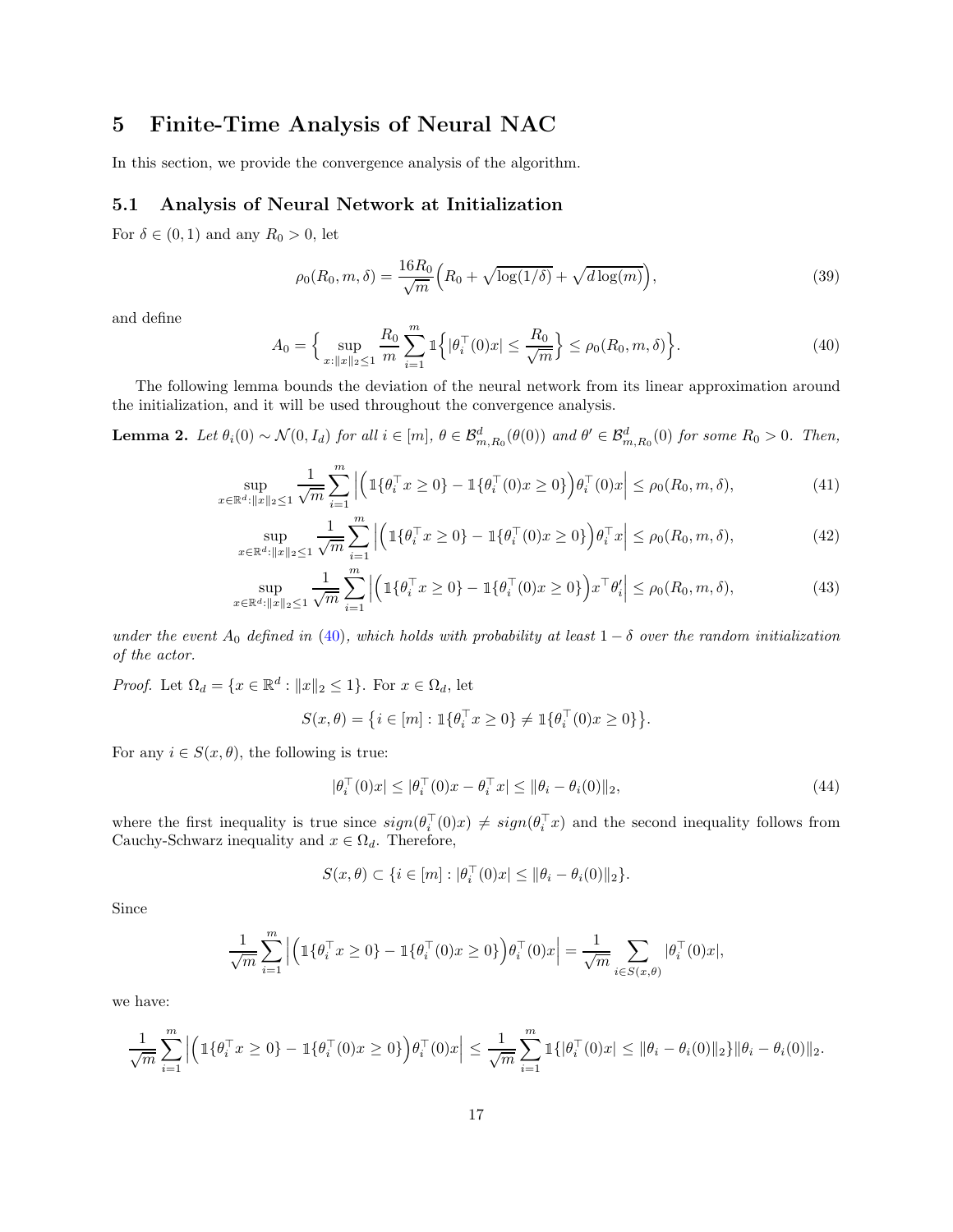Since  $\max_{i \in [m]} ||\theta_i - \theta_i(0)||_2 \leq \frac{R_0}{\sqrt{m}}$ , the above inequality leads to the following:

$$
\frac{1}{\sqrt{m}}\sum_{i=1}^{m}\left|\left(\mathbb{1}\{\theta_{i}^{\top}x\geq 0\} - \mathbb{1}\{\theta_{i}^{\top}(0)x\geq 0\}\right)\theta_{i}^{\top}(0)x\right| \leq \frac{R_{0}}{m}\sum_{i=1}^{m}\mathbb{1}\{\|\theta_{i}^{\top}(0)x\| \leq \frac{R_{0}}{\sqrt{m}}\}.
$$

Taking supremum over  $x \in \Omega_d$ , and using Lemma 4 in [\[58\]](#page-30-3) on the RHS of the above inequality concludes the proof.

In order to prove  $(42)$ , similar to  $(44)$ , we have the following inequality:

$$
|\theta_i^\top x| \le |\theta_i^\top x - \theta_i^\top(0)x| \le \|\theta_i - \theta_i(0)\|_2.
$$

Using this, the proof follows from exactly the same steps.

Note that Lemma [2](#page-16-4) is an extension of the concentration bounds in [\[45,](#page-29-8) [41,](#page-29-4) [58\]](#page-30-3) for neural networks. On the other hand, our concentration result provides uniform convergence over  $\Omega_d = \{x \in \mathbb{R}^d : ||x||_2 \le 1\}$  rather than finitely many points, thus it is a stronger concentration bound compared to the ones in the literature, which are used to analyze neural networks  $[45, 41]$  $[45, 41]$ . We need these uniform concentration inequalities to address the challenges due to the dynamics policy optimization, e.g., distributional shift.

#### <span id="page-17-0"></span>5.2 Impact of Entropy Regularization

First, we analyze the impact of entropy regularization, which will yield key results in the convergence analysis.

*Proof of Proposition* [2.](#page-10-3) Recall from Line [11](#page-9-1) in Algorithm [3](#page-10-2) that the policy update is as follows:

$$
\theta(t+1) = \theta(t) + \eta_t u_t - \eta_t \lambda(\theta(t) - \theta(0)).
$$

Let  $\overline{\theta}(t) = \theta(t) - \theta(0)$  for all  $t \geq 0$ . Then, the update rule can be written as:

$$
\overline{\theta}(t+1) = \overline{\theta}(t)(1 - \eta_t \lambda) + \eta_t u_t.
$$

Since the step-size is  $\eta_t \lambda = \frac{1}{t+1}$ , we have:

$$
\overline{\theta}(t+1) = \frac{1}{\lambda(t+1)} \sum_{k=0}^{t} u_k,
$$

by induction. Hence, by triangle inequality:

<span id="page-17-1"></span>
$$
\|\overline{\theta}_i(t+1)\|_2 = \|\theta_i(t+1) - \theta_i(0)\|_2 \le \frac{1}{\lambda(t+1)} \sum_{k=0}^t \|u_{i,k}\|_2,
$$
\n(45)

for any  $i \in [m]$ . Note that  $u_k \in \mathcal{B}_{m,R}^d(0)$  as a consequence of projection, therefore  $||u_{i,k}|| \leq R/\sqrt{m}$  for all  $i \in [m]$ . Hence, by [\(45\)](#page-17-1), we conclude that

<span id="page-17-2"></span>
$$
\max_{i \in [m]} \|\theta_i(t) - \theta_i(0)\|_2 \le \frac{R}{\lambda \sqrt{m}},\tag{46}
$$

for any  $t \geq 0$ . Also, since  $w_t = u_t - \lambda(\theta(t) - \theta(0))$ , we have:

<span id="page-17-3"></span>
$$
\sup_{t\geq 0} \|w_t\|_2 \leq \|u_t\|_2 + \lambda \|\theta(t) - \theta(0)\|_2 \leq 2R. \tag{47}
$$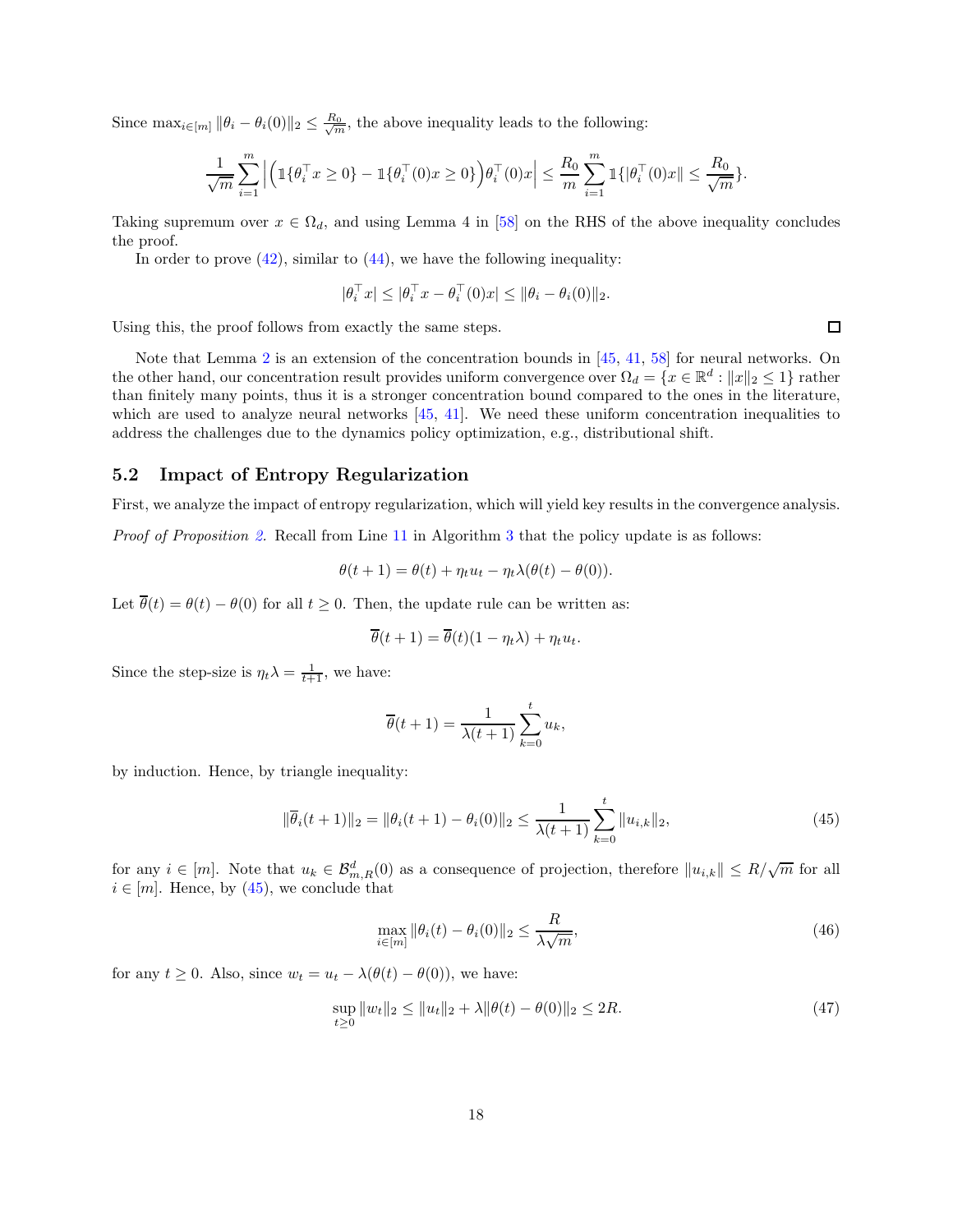Under a constant step-size  $\eta \in (0, 1/\lambda)$ , we can expand the parameter movement for any  $t \ge 1$  as follows:

$$
\overline{\theta}_{i}(t+1) = \overline{\theta}_{i}(t) \cdot (1 - \eta \lambda) + \eta \cdot u_{i,t},
$$
\n
$$
= \overline{\theta}_{i}(t-1) \cdot (1 - \eta \lambda)^{2} + \eta (1 - \lambda \eta) u_{i,t-1} + \eta u_{i,t},
$$
\n
$$
= \overline{\theta}_{i}(0)(1 - \eta \lambda)^{t} + \eta \sum_{k=0}^{t} (1 - \eta \lambda)^{k} u_{i,t-k} = \eta \sum_{k=0}^{t} (1 - \eta \lambda)^{k} u_{i,t-k},
$$
\n
$$
\vdots
$$

for any neuron  $i \in [m]$ . Then, we have:

$$
\|\theta_i(t+1) - \theta_i(0)\|_2 \le \eta \sum_{k=0}^t (1 - \eta \lambda)^k \|u_{i,k}\|_2 \le \frac{R}{\lambda \sqrt{m}} (1 - (1 - \eta \lambda)^{t+1}),
$$
  

$$
\le \frac{R}{\lambda \sqrt{m}},
$$
 (48)

which follows from triangle inequality,  $||u_{i,k}||_2 \leq R/\sqrt{m}$  due to the projection, and the fact that  $(1 - (1 (\eta \lambda)^t$   $\leq$  1 for any  $t \geq 0$ .

In order to prove the lower bound for  $\inf_{t\geq 0,(s,a)\in\mathcal{S}\times\mathcal{A}} \pi_t(a|s)$ , first recall that  $\pi_t(a|s) \propto \exp(f_t(s,a))$ . Hence, a uniform upper bound on  $|f_t(s, a)|$  over all  $t \ge 0$  and  $(s, a) \in S \times A$  suffices to lower bound  $\pi_t(a|s)$ . By symmetric initialization,  $f_0(s, a) = 0$  for all  $(s, a) \in S \times A$ . Hence,

$$
f_t(s, a) = \frac{1}{\sqrt{m}} \sum_{i=1}^m c_i \Big( [\theta_i(t) - \theta_i(0)]^\top (s, a) \mathbb{1} \{ \theta_i^\top (t)(s, a) \ge 0 \} \Big) + \frac{1}{\sqrt{m}} \sum_{i=1}^m c_i (\mathbb{1} \{ \theta_i^\top (s, a) \ge 0 \} - \mathbb{1} \{ \theta_i^\top (0)(s, a) \ge 0 \}) \theta_i^\top (t)(s, a).
$$
 (49)

First, we bound the first summand on the RHS of [\(49\)](#page-18-1) by using [\(46\)](#page-17-2) and triangle inequality:

$$
\sup_{s,a} \left| \frac{1}{\sqrt{m}} \sum_{i=1}^m c_i \left( [\theta_i(t) - \theta_i(0)]^\top (s, a) \mathbb{1} \{ \theta_i^\top (t)(s, a) \ge 0 \} \right) \right| \le \frac{R}{\lambda},\tag{50}
$$

 $\text{since } |c_i \mathbbm{1}\{\theta_i^+(t)(s,a) \geq 0\}(s,a)| \leq 1.$  For the last term in [\(49\)](#page-18-1), first note that  $\max_{i \in [m]} \|\theta_i(t) - \theta_i(0)\|_2 \leq$  $\frac{R}{\lambda\sqrt{m}}$ , so we can use Lemma [2.](#page-16-4) By using triangle inequality and Lemma [2:](#page-16-4)

$$
\frac{1}{\sqrt{m}}\sum_{i=1}^m\Big|\big(\mathbb{1}\{\theta_i^\top(s,a)\geq 0\}-\mathbb{1}\{\theta_i^\top(0)(s,a)\geq 0\}\big)\theta_i^\top(t)(s,a)\Big|\leq \rho_0\Big(\frac{R}{\lambda},m,\delta\Big),
$$

with probability at least  $1 - \delta$  over the random initialization of the actor network. Hence, with probability at least  $1 - \delta$ ,

<span id="page-18-1"></span>
$$
\sup_{s,a} |f_t(s,a)| \le R/\lambda + \rho_0\Big(\frac{R}{\lambda},m,\delta\Big),\,
$$

and  $\pi_t(a|s) \geq \frac{1}{|\mathcal{A}|} e^{\frac{-2R}{\lambda} - 2\rho_0\left(\frac{R}{\lambda}, m, \delta\right)}$ .

#### <span id="page-18-0"></span>5.3 Lyapunov Drift Analysis

First, we present a key lemma which will be used throughout the analysis.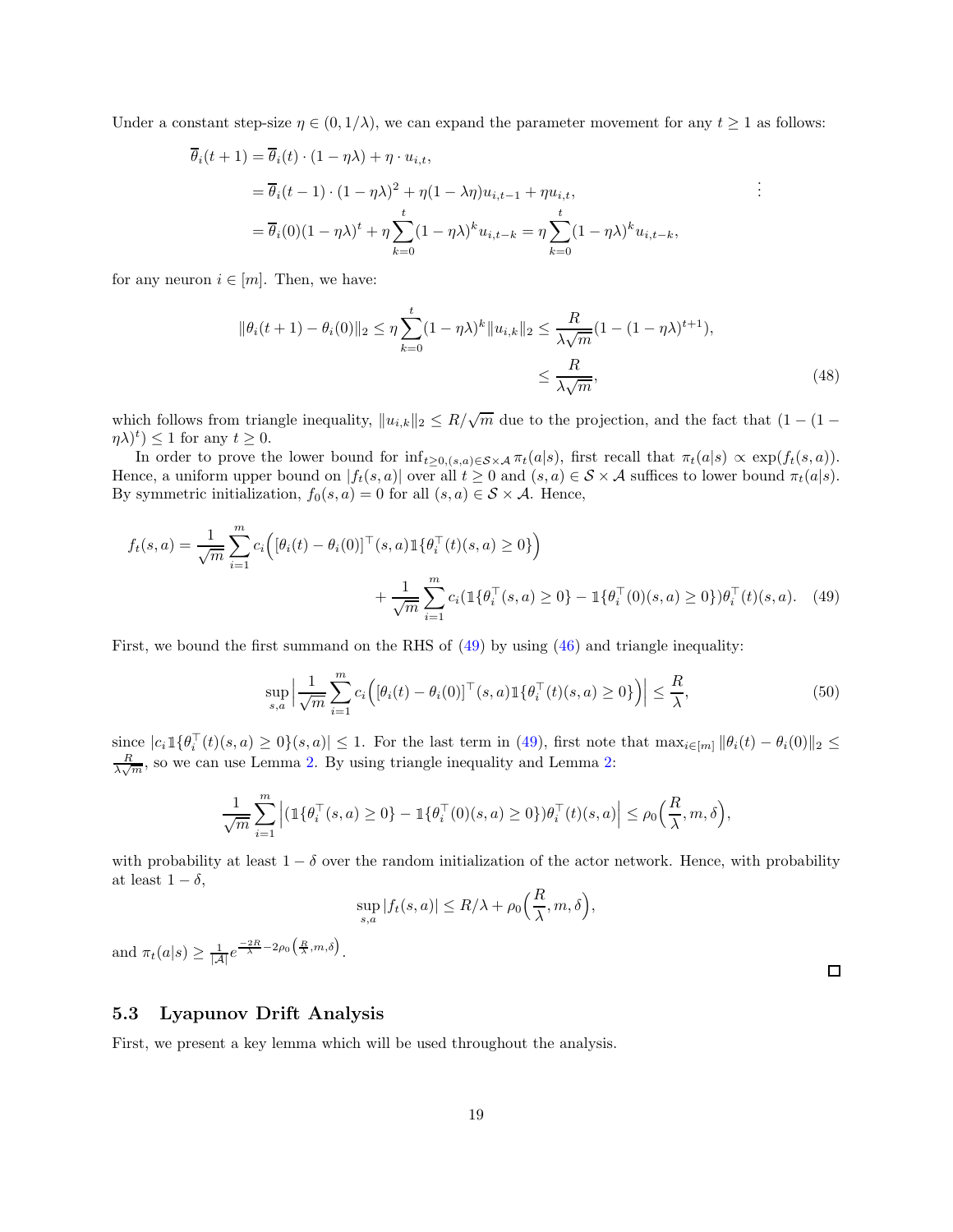Lemma 3 (Log-linear approximation error). *Let*

$$
\widetilde{\pi}_t(a|s) = \frac{\exp(\nabla_{\theta}^{\perp} f_0(s, a)\theta(t))}{\sum_{a' \in \mathcal{A}} \exp(\nabla_{\theta}^{\perp} f_0(s, a')\theta(t))},
$$

*be log-linear approximation of the policy*  $\pi_t(a|s)$ *. Then, for any*  $\delta \in (0,1)$ *, we have:* 

<span id="page-19-4"></span>
$$
\sup_{t \ge 0} \sup_{s,a} \left| \log \frac{\widetilde{\pi}_t(a|s)}{\pi_t(a|s)} \right| \le 3\rho_0\left(\frac{R}{\lambda}, m, \delta\right),\tag{51}
$$

*over*  $A_0$ *.* 

*Proof.* Note that  $f_t(s, a) = \nabla f_t(s, a) \theta(t)$  for a ReLU neural network. By using this, we can write the log-linear approximation error as follows:

<span id="page-19-2"></span>
$$
\left| \log \frac{\widetilde{\pi}_t(a|s)}{\pi_t(a|s)} \right| \le \left| (\nabla f_t(s, a) - \nabla f_0(s, a))^\top \theta(t) \right| + \left| \log \frac{\sum_{a'} e^{\nabla^\top f_0(s, a')\theta(t)} e^{(\nabla f_t(s, a') - \nabla f_0(s, a'))^\top \theta(t)}}{\sum_{a'} e^{\nabla^\top f_0(s, a')\theta(t)}} \right|.
$$
 (52)

By log-sum inequality (Theorem 2.7.1 in [\[59\]](#page-30-4)), for any  $x_a, y_a > 0$ ,

$$
\log \frac{\sum_{a} x_a}{\sum_{a} y_a} \le \sum_{a} \frac{x_a}{\sum_{a'} x_{a'}} \log \frac{x_a}{y_a}.
$$

Setting  $x_a = e^{\nabla^{\top} f_0(s,a)\theta(t)}$  and  $y_a = e^{\nabla^{\top} f_0(s,a)\theta(t)} e^{(\nabla f_t(s,a) - \nabla f_0(s,a))^{\top} \theta(t)}$ , we have:

<span id="page-19-0"></span>
$$
\log \frac{\sum_{a'} e^{\nabla^{\top} f_0(s, a')\theta(t)}}{\sum_{a'} e^{\nabla^{\top} f_t(s, a')\theta(t)}} \leq \sum_{a'} \widetilde{\pi}_t(a'|s) |(\nabla f_t(s, a') - \nabla f_0(s, a'))^{\top} \theta(t)|. \tag{53}
$$

Setting  $y_a = e^{\nabla^\top f_0(s,a)\theta(t)}$  and  $x_a = e^{\nabla^\top f_0(s,a)\theta(t)} e^{(\nabla f_t(s,a) - \nabla f_0(s,a))^\top \theta(t)}$ , we have:

<span id="page-19-1"></span>
$$
\log \frac{\sum_{a'} e^{\nabla^{\top} f_t(s, a')\theta(t)}}{\sum_{a'} e^{\nabla^{\top} f_0(s, a')\theta(t)}} \leq \sum_{a'} \pi_t(a'|s) |(\nabla f_t(s, a') - \nabla f_0(s, a'))^{\top} \theta(t)|. \tag{54}
$$

Using  $(53)$  and  $(54)$  to bound the last term in  $(52)$ , we obtain:

$$
\left| \log \frac{\widetilde{\pi}_t(a|s)}{\pi_t(a|s)} \right| \leq \left| (\nabla f_t(s, a) - \nabla f_0(s, a))^\top \theta(t) \right| + \sum_{a'} \left[ \pi_t(a'|s) + \widetilde{\pi}_t(a'|s) \right] \left| (\nabla f_t(s, a') - \nabla f_0(s, a'))^\top \theta(t) \right|.
$$
 (55)

By Lemma [2,](#page-16-4) under the event  $A_0$ ,  $|\nabla f_t(s, a) - \nabla f_0(s, a)|^{\top} \theta(t)| \leq \rho_0(R/\lambda, m, \delta)$  for all  $t \geq 0, s \in \mathcal{S}, a \in \mathcal{A}$ . Hence, under the event  $A_0$ , we have:

$$
\sup_{t\geq 0} \sup_{s,a} \left| \log \frac{\widetilde{\pi}_t(a|s)}{\pi_t(a|s)} \right| \leq 3\rho_0(R/\lambda, m, \delta),
$$

which concludes the proof.

The following result is standard in the analysis of policy gradient methods [\[60,](#page-30-5) [39\]](#page-29-2). **Lemma 4** (Lemma 5, [\[39\]](#page-29-2)). *For any*  $\theta, \theta' \in \mathbb{R}^d$  *and*  $\mu$ *, we have:* 

<span id="page-19-3"></span>
$$
V_{\lambda}^{\pi_{\theta}}(\mu) - V_{\lambda}^{\pi_{\theta'}}(\mu) = \frac{1}{1 - \gamma} \mathbb{E}_{s \sim d_{\mu}^{\pi_{\theta}}, a \sim \pi_{\theta}(\cdot | s)} \Big[ A_{\lambda}^{\pi_{\theta'}}(s, a) + \lambda \log \frac{\pi_{\theta'}(a|s)}{\pi_{\theta}(a|s)} \Big],\tag{56}
$$

where  $A_{\lambda}^{\pi_{\theta}}$  is the advantage function defined in [\(8\)](#page-5-4).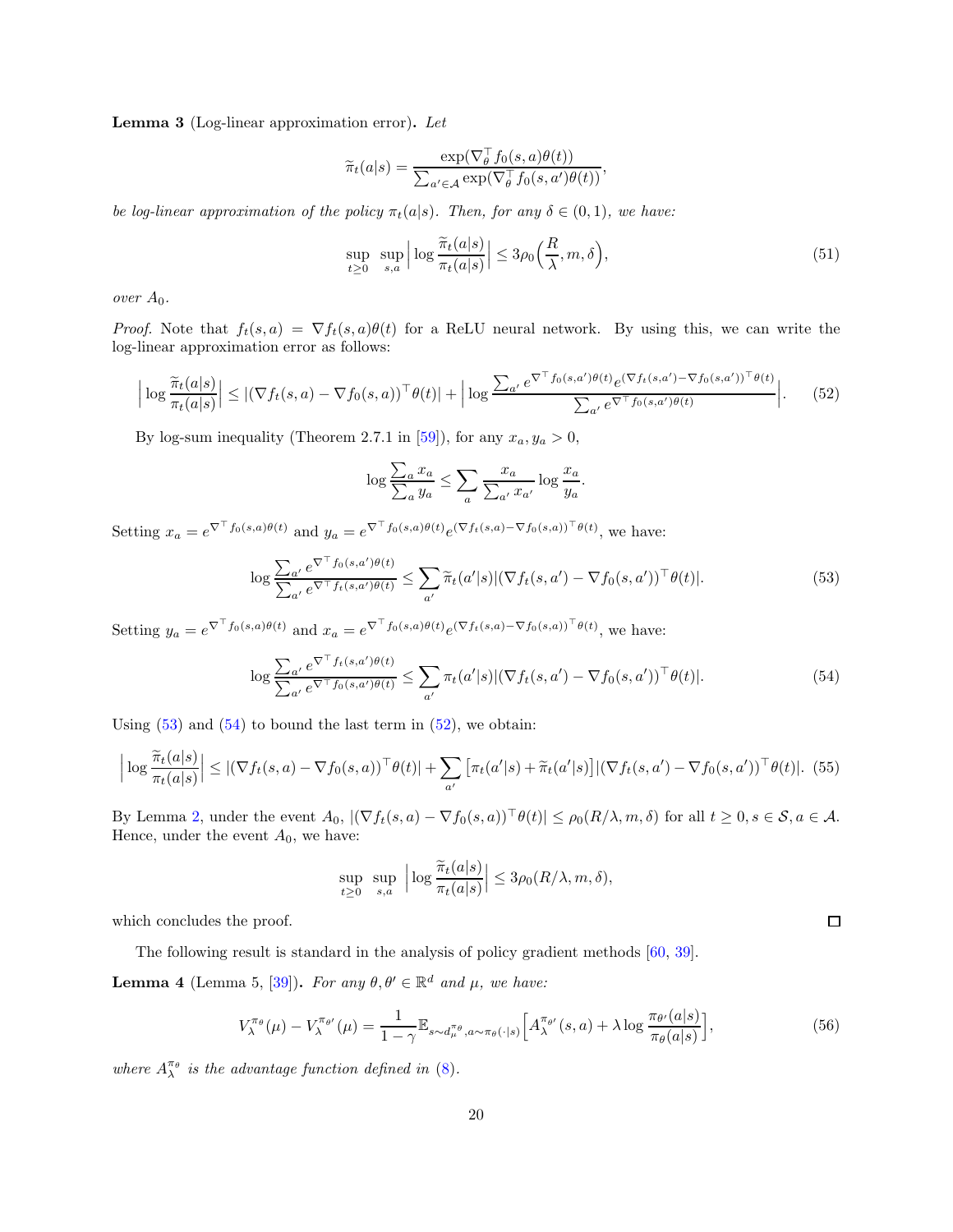Lemma [4](#page-19-3) is an extension of the performance difference lemma in [\[60\]](#page-30-5), and the proof can be found in [\[39\]](#page-29-2). In the following, we provide the main Lyapunov drift, which is central to the proof. This Lyapunov function is widely used in the analysis of natural gradient descent algorithms [\[14,](#page-27-13) [17,](#page-27-16) [22,](#page-28-3) [39\]](#page-29-2).

**Definition 1** (Potential function). *For any policy*  $\pi \in \Pi$ , the potential function  $\Psi$  is defined as follows:

<span id="page-20-0"></span>
$$
\Psi(\pi) = \mathbb{E}_{s \sim d_{\mu}^{\pi^*}} \left[ D_{KL} \big( \pi^*(\cdot | s) || \pi(\cdot | s) \big) \right]. \tag{57}
$$

**Lemma 5** (Lyapunov drift). *For any*  $t \geq 0$ , *let*  $\Delta_t = V_{\lambda}^{\pi^*}$  $V_{\lambda}^{\pi^*}(\mu) - V_{\lambda}^{\pi_t}(\mu)$ . Then,

$$
\Psi(\pi_{t+1}) - \Psi(\pi_t) \leq -\eta_t \lambda \Psi(\pi_t) - \eta_t (1 - \gamma) \Delta_t + 2\eta_t^2 R^2 \n+ \eta_t \mathbb{E}_{s \sim d_{\mu}^{\pi^*}, a \sim \pi_t(\cdot | s)} \Big[ \nabla^{\top} f_0(s, a) u_t - Q_{\lambda}^{\pi_t}(s, a) \Big] \n- \eta_t \mathbb{E}_{s \sim d_{\mu}^{\pi^*}, a \sim \pi^*(\cdot | s)} \Big[ \nabla^{\top} f_0(s, a) u_t - Q_{\lambda}^{\pi_t}(s, a) \Big] \n+ (\eta_t \lambda + 6) \rho_0(R/\lambda, m, \delta) + 2\eta_t R \sqrt{\rho_0(R/\lambda, m, \delta)},
$$
\n(58)

*in the event*  $A_0$  *which holds with probability at least*  $1 - \delta$  *over the random initialization of the actor.* 

*Proof.* First, note that the log-linear approximation of  $\pi_{\theta}$  is smooth [\[17\]](#page-27-16):

$$
\|\nabla \log \widetilde{\pi}_{\theta}(a|s) - \nabla \log \widetilde{\pi}_{\theta'}(a|s)\|_{2} \le \|\theta - \theta'\|_{2},\tag{59}
$$

for any s, a since  $\|\nabla f_0(s, a)\|_2 \leq 1$ . Also,

$$
\Psi(\pi_{t+1}) - \Psi(\pi_t) = \mathbb{E}_{s \sim d_\mu^{\pi^*}, a \sim \pi^*(\cdot | s)} \left[ \log \frac{\pi_t(a|s)}{\pi_{t+1}(a|s)} \right].
$$

To use the smoothness of log-linear approximation, we use a telescoping sum and obtain:

$$
\Psi(\pi_{t+1}) - \Psi(\pi_t) = \mathbb{E}_{s \sim d_{\mu}^{\pi^*}, a \sim \pi^*(\cdot | s)} \Big[ \log \frac{\widetilde{\pi}_t(a|s)}{\widetilde{\pi}_{t+1}(a|s)} + \log \frac{\pi_t(a|s)}{\widetilde{\pi}_t(a|s)} + \log \frac{\widetilde{\pi}_{t+1}(a|s)}{\pi_{t+1}(a|s)} \Big].
$$

By Lemma [3,](#page-19-4) the last two terms are bounded by  $\rho_0(R/\lambda, m, \delta)$ . Let

$$
D_t = \mathbb{E}_{s \sim d_\mu^{\pi^*}, a \sim \pi^*(\cdot | s)} \left[ \log \frac{\widetilde{\pi}_t(a|s)}{\widetilde{\pi}_{t+1}(a|s)} \right].
$$

Then, by the smoothness of the log-linear approximation, we have:

$$
D_t \leq -\eta_t \mathbb{E}_{s \sim d_\mu^{\pi^*}, a \sim \pi^*(\cdot | s)} \nabla_\theta^\top \log \widetilde{\pi}_t(a|s) w_t + \frac{\eta_t^2 \|w_t\|_2^2}{2},
$$

Recall  $\Delta_t = V_\lambda^{\pi^*}$  $V_{\lambda}^{\pi^*}(\mu) - V_{\lambda}^{\pi_t}(\mu)$ . Using Lemma [4](#page-19-3) and the definition of the advantage function, we obtain:

$$
D_t \le -\eta_t \lambda \Psi(\pi_t) - \eta_t (1 - \gamma) \Delta_t - \eta_t \mathbb{E}_{s \sim d_{\mu}^{\pi^*}(s), a \sim \pi_t(a|s)} [Q_{\lambda}^{\pi_t}(s, a) - \lambda \log \pi_t(a|s)] - \eta_t \mathbb{E}_{s \sim d_{\mu}^{\pi^*}, a \sim \pi^*(\cdot|s)} [\nabla^{\top} \log \tilde{\pi}_t(a|s) w_t - q_{\lambda}^{\pi_t}(s, a)] + \frac{\eta_t^2 ||w_t||_2^2}{2}.
$$
\n(60)

Since we have  $\nabla \log \tilde{\pi}_t(a|s) = \nabla f_0(s, a) - \mathbb{E}_{a' \sim \tilde{\pi}_t(\cdot|s)}[\nabla f_0(s, a')]$ , we have the following inequality:

$$
D_{t} \leq -\eta_{t} \lambda \Psi(\pi_{t}) - \eta_{t} (1 - \gamma) \Delta_{t} + \eta_{t} \mathbb{E}_{s \sim d_{\mu}^{\pi^{*}}(s), a \sim \pi_{t}(a|s)} [\nabla^{\top} f_{0}(s, a) w_{t} - Q_{\lambda}^{\pi_{t}}(s, a) + \lambda f_{t}(s, a)] - \eta_{t} \mathbb{E}_{s \sim d_{\mu}^{\pi^{*}}, a \sim \pi^{*}(\cdot|s)} [\nabla^{\top} f_{0}(s, a) w_{t} - Q_{\lambda}^{\pi_{t}}(s, a) + \lambda f_{t}(s, a)] + \eta_{t} \mathbb{E}_{s \sim d_{\mu}^{\pi^{*}}} [\sum_{a \in \mathcal{A}} (\tilde{\pi}_{t}(a|s) - \pi_{t}(a|s)) \nabla^{\top} f_{0}(s, a) w_{t}] + \frac{\eta_{t}^{2} ||w_{t}||_{2}^{2}}{2}.
$$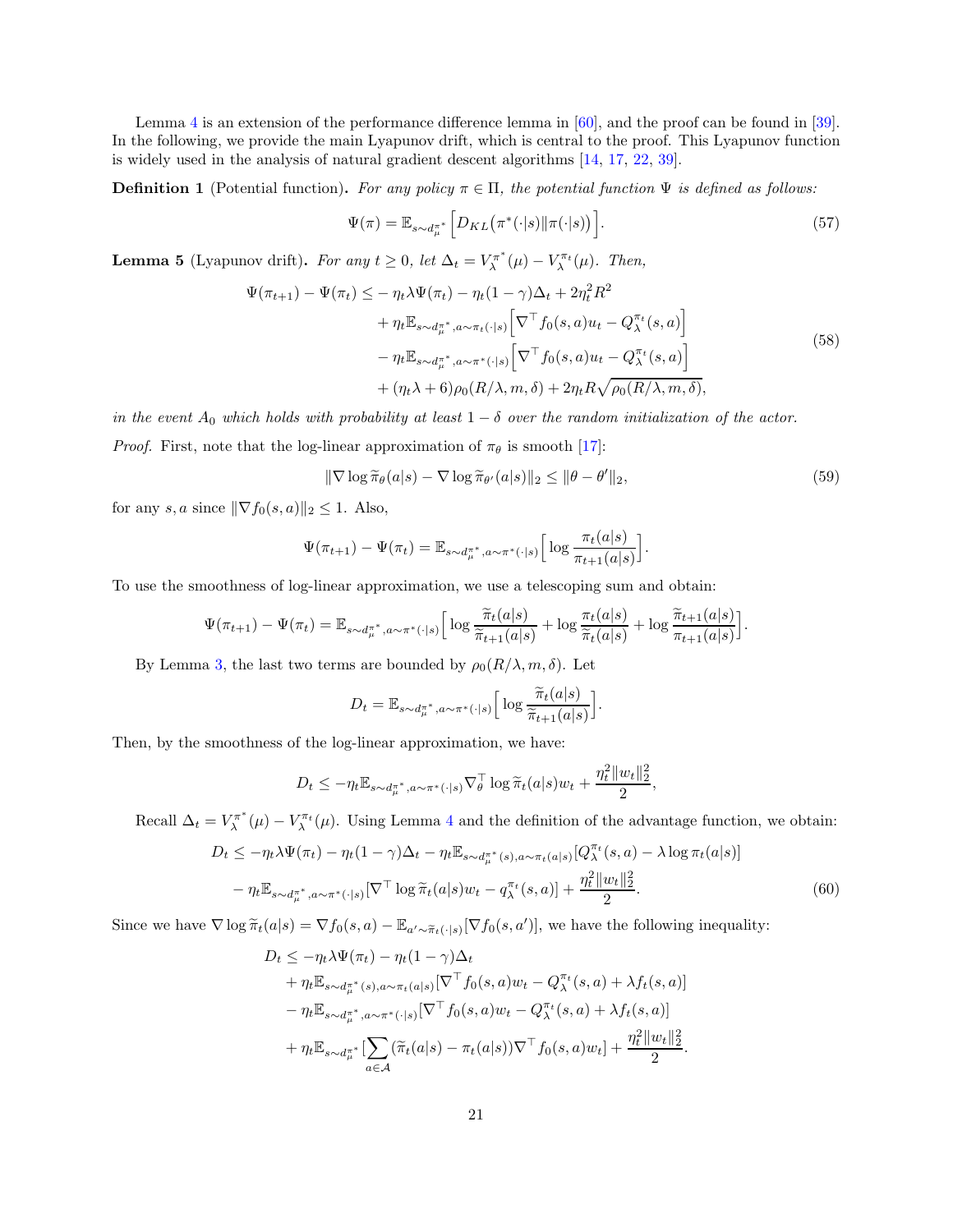By the definition of  $w_t = u_t - \lambda[\theta(t) - \theta(0)]$  and the fact that  $f_0(s, a) = 0$  due to the symmetric initialization, we have:

<span id="page-21-1"></span>
$$
\nabla^{\top} f_0(s, a) w_t = \nabla^{\top} f_0(s, a) u_t - \lambda \nabla^{\top} f_0(s, a) \theta(t).
$$

Substituting this identity to the above inequality, we have:

$$
D_t \leq -\eta_t \lambda \Psi(\pi_t) - \eta_t (1 - \gamma) \Delta_t + \eta_t \mathbb{E}_{s \sim d_{\mu}^{\pi^*}(s), a \sim \pi_t(a|s)} [\nabla^{\top} f_0(s, a) u_t - Q_{\lambda}^{\pi_t}(s, a)] - \eta_t \mathbb{E}_{s \sim d_{\mu}^{\pi^*}, a \sim \pi^*(\cdot|s)} [\nabla^{\top} f_0(s, a) u_t - Q_{\lambda}^{\pi_t}(s, a)] + 2\eta_t R \mathbb{E}_{s \sim d_{\mu}^{\pi^*}} \Big[ \sum_a |\tilde{\pi}_t(a|s) - \pi_t(a|s)| \Big] + \eta_t \lambda \mathbb{E}_{s \sim d_{\mu}^{\pi^*}} \Big[ \sum_{a \in \mathcal{A}} |\pi_t(a|s) - \pi^*(a|s)| \cdot (\nabla f_t(s, a) - \nabla f_0(s, a))^{\top} \theta(t) \Big] + 2\eta_t^2 R^2,
$$
\n
$$
(61)
$$

where we used [\(47\)](#page-17-3) to bound  $||w_t||_2$ . Furthermore, note that

$$
|(\nabla f_t(s, a) - \nabla f_0(s, a))^\top \theta(t)| \leq \frac{1}{\sqrt{m}} \sum_{i=1}^m \left| \left( \mathbb{1} \{ \theta_i^\top x \geq 0 \} - \mathbb{1} \{ \theta_i^\top (0) x \geq 0 \} \right) \theta_i^\top (t) x \right|,
$$

for any  $x = (s, a)^\top \in \mathbb{R}^d$ . Thus, by Lemma [2,](#page-16-4)

$$
\sup_{s,a} |(\nabla f_t(s,a) - \nabla f_0(s,a))^\top \theta(t)| \leq \rho_0(R/\lambda, m, \delta).
$$

This bounds the penultimate term in [\(61\)](#page-21-1). Finally, in order to bound the fifth term in [\(61\)](#page-21-1), we use Pinsker's inequality and then Lemma [3:](#page-19-4)

$$
\sup_{s \in \mathcal{S}} \|\widetilde{\pi}_t(\cdot|s) - \pi_t(\cdot|s)\|_1 \leq \sup_{s \in \mathcal{S}} \sqrt{\sum_a \pi_t(a|s) \log \frac{\pi_t(a|s)}{\widetilde{\pi}_t(a|s)}} \leq \sqrt{\rho_0(R/\lambda, m, \delta)}.
$$

<span id="page-21-0"></span>Substituting these into  $(61)$  and then into  $(58)$ , the desired result follows.

## 5.4 Analysis of the Function Approximation Error: How Do Neural Networks Address Distributional Shift in Policy Optimization?

As a specific feature of reinforcement learning, policy optimization in particular, the probability distribution of the underlying system changes over time as a function of the control policy. Consequently, the function approximator (i.e., the actor network in our case) needs to adapt to this distributional shift throughout the policy optimization steps. In this subsection, we analyze the function approximation error, which sheds light on how neural networks in the NTK regime address the distributional shift challenge.

Now we focus on the approximation error in Lemma [5:](#page-20-0)

$$
\epsilon_{bias}^{\pi_t} = \mathbb{E}_{s \sim d_{\mu}^*} \Big[ \sum_{a \in \mathcal{A}} \left( \pi_t(a|s) - \pi^*(a|s) \right) \left( \nabla^{\top} f_0(s, a) u_t - Q_{\lambda}^{\pi_t}(s, a) \right) \Big]. \tag{62}
$$

Note that  $\epsilon_{bias}^{\pi_t}$  can be equally expressed as follows:

$$
\epsilon_{bias}^{\pi_t} = \mathbb{E}_{s \sim d_{\mu}^*} \Big[ \sum_{a \in \mathcal{A}} \left( \pi_t(a|s) - \pi^*(a|s) \right) \left( \nabla^{\top} \log \pi_t(s, a) u_t - \Xi_{\lambda}^{\pi_t}(s, a) \right) \Big] + \mathbb{E}_{s \sim d_{\mu}^{\pi^*}} \Big[ \sum_{a \in \mathcal{A}} \left( \pi_t(a|s) - \pi^*(a|s) \right) \left( \left[ \nabla f_0(s, a) - \nabla f_t(s, a) \right]^\top u_t \right) \Big],
$$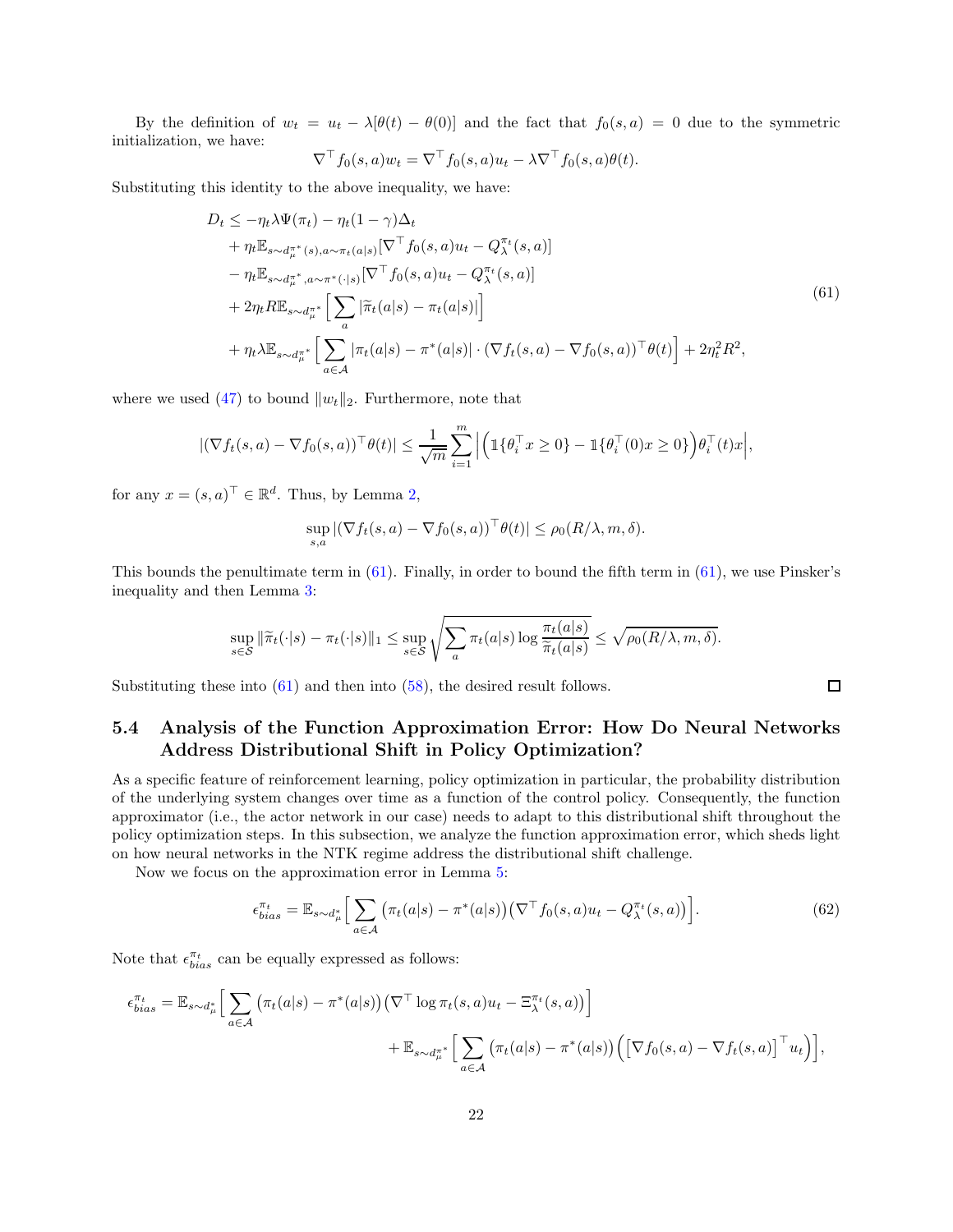where  $\Xi_{\lambda}^{\pi}$  is the soft advantage function. The above identity provides intuition about the choice of samplebased gradient update  $u_t$  in Algorithm [2,](#page-9-0) which we will investigate in detail later.

Let

$$
L_0(u, \theta) = \mathbb{E}[(\nabla^\top f_0(s, a)u - Q_\lambda^{\pi_\theta}(s, a))^2].
$$

In the following, we answer the following question: *given the perfect knowledge of the soft Q-function*  $Q_{\lambda}^{\pi_{\theta}}$ , *what is the minimum approximation error*  $\min_u L_0(u, \theta(t))$ ?

Proposition 3 (Approximation Error). *Under symmetric initialization of the actor network, we have the following results:*

• Pointwise approximation error: For any  $\theta \in \Theta$  and  $Q_{\lambda}^{\pi_{\theta}} \in \mathcal{F}_{\bar{\nu}},$ 

$$
\mathbb{E}\left[\min_{u \in \mathbb{R}^{m \times d}} L_0(u, \theta)\right] \le \frac{4\bar{\nu}^2}{m},\tag{63}
$$

*where the expectation is over the random initialization of the actor network.*

• Uniform approximation error: *Let*

$$
A_1 = \Big\{ \sup_{\substack{s,a \\ \theta \in \Theta}} \min_u |\nabla^{\top} f_0(s, a)u - Q_{\lambda}^{\pi_{\theta}}(s, a)| \leq \frac{2\bar{\nu}}{\sqrt{m}} \Big( (d \log(m))^{\frac{1}{4}} + \sqrt{\log\left(\frac{K}{\delta}\right)} \Big) \Big\}.
$$

*Then, under Assumption* [3,](#page-12-2)  $A_1$  *holds with probability at least*  $1-\delta$  *over the random initialization of the actor network. Furthermore,*

<span id="page-22-4"></span>
$$
\mathbb{E}\Big[\mathbbm{1}_{A_0 \cap A_1} \sup_{\theta} \min_{u} L_0(u,\theta)\Big] \le \frac{4\bar{\nu}^2}{m} \Big((d\log(m))^{\frac{1}{4}} + \sqrt{\log\left(\frac{K}{\delta}\right)}\Big)^2. \tag{64}
$$

*Proof.* For a given policy parameter  $\theta \in \Theta$ , let the transportation mapping of  $Q_{\lambda}^{\pi_{\theta}}$  be  $v_{\theta}$  and let

$$
Y_i^{\theta}(s, a) = v_{\theta}^{\top}(\theta_i(0))(s, a) \cdot \mathbb{1}\{\theta_i^{\top}(0)(s, a) \ge 0\}, \ i \in [m].
$$

Note that  $\mathbb{E}[Y_i^{\theta}(s, a)] = Q_{\lambda}^{\pi_{\theta}}(s, a)$  for any  $(s, a) \in \mathcal{S} \times \mathcal{A}$ . Also, let

$$
u_{\theta}^* = \left[\frac{1}{\sqrt{m}} c_i v_{\theta}(\theta_i(0))\right]_{i \in [m]}.
$$

Since  $u^*_{\theta} \in \mathcal{B}^d_{m,\bar{\nu}}(0)$  for all  $\theta \in \Theta$ , projected risk minimization within  $\mathcal{B}^d_{m,R}(0)$  for  $R \geq \bar{\nu}$  suffices for optimality. We have

<span id="page-22-1"></span>
$$
\nabla^{\top} f_0(s, a) u_{\theta}^* = \frac{1}{m} \sum_{i=1}^m Y_i^{\theta}(s, a),
$$

and

<span id="page-22-0"></span>
$$
\min_{u} L_0(u,\theta) \leq \mathbb{E}_{s \sim d_{\mu}^{\pi_{\theta}}, a \sim \pi_{\theta}(\cdot | s)} \Big[ \Big( \frac{1}{m} \sum_{i=1}^m Y_i^{\theta}(s, a) - \mathbb{E}[Y_1^{\theta}(s, a)] \Big)^2 \Big]. \tag{65}
$$

1. Pointwise approximation error: First we consider a given fixed  $\theta \in \Theta$ . Taking the expectation in [\(65\)](#page-22-0) and using Fubini's theorem,

$$
\mathbb{E}[\min_{u} L_{0}(u,\theta)] \leq \mathbb{E}_{s,a} \mathbb{E}\Big[\Big(\frac{1}{m}\sum_{i=1}^{m} Y_{i}^{\theta}(s,a) - \mathbb{E}[Y_{1}^{\theta}(s,a)]\Big)^{2}\Big],
$$
  
=  $2\mathbb{E}_{s,a} \Big[\frac{4}{m^{2}} \sum_{i=1}^{m/2} Var(Y_{i}^{\theta}(s,a)) + \frac{4}{m^{2}} \sum_{\substack{i,j=1 \ i \neq j}}^{m/2} Cov(Y_{i}^{\theta}(s,a), Y_{j}^{\theta}(s,a))\Big],$  (66)

<span id="page-22-2"></span>
$$
=4\mathbb{E}_{s,a}\left[\frac{Var(Y_1^{\theta}(s,a))}{m^2}\right],\tag{67}
$$

<span id="page-22-3"></span>
$$
\leq \frac{4}{m^2} \mathbb{E}_{s,a} \mathbb{E}[(Y_1^{\theta}(s,a))^2],\tag{68}
$$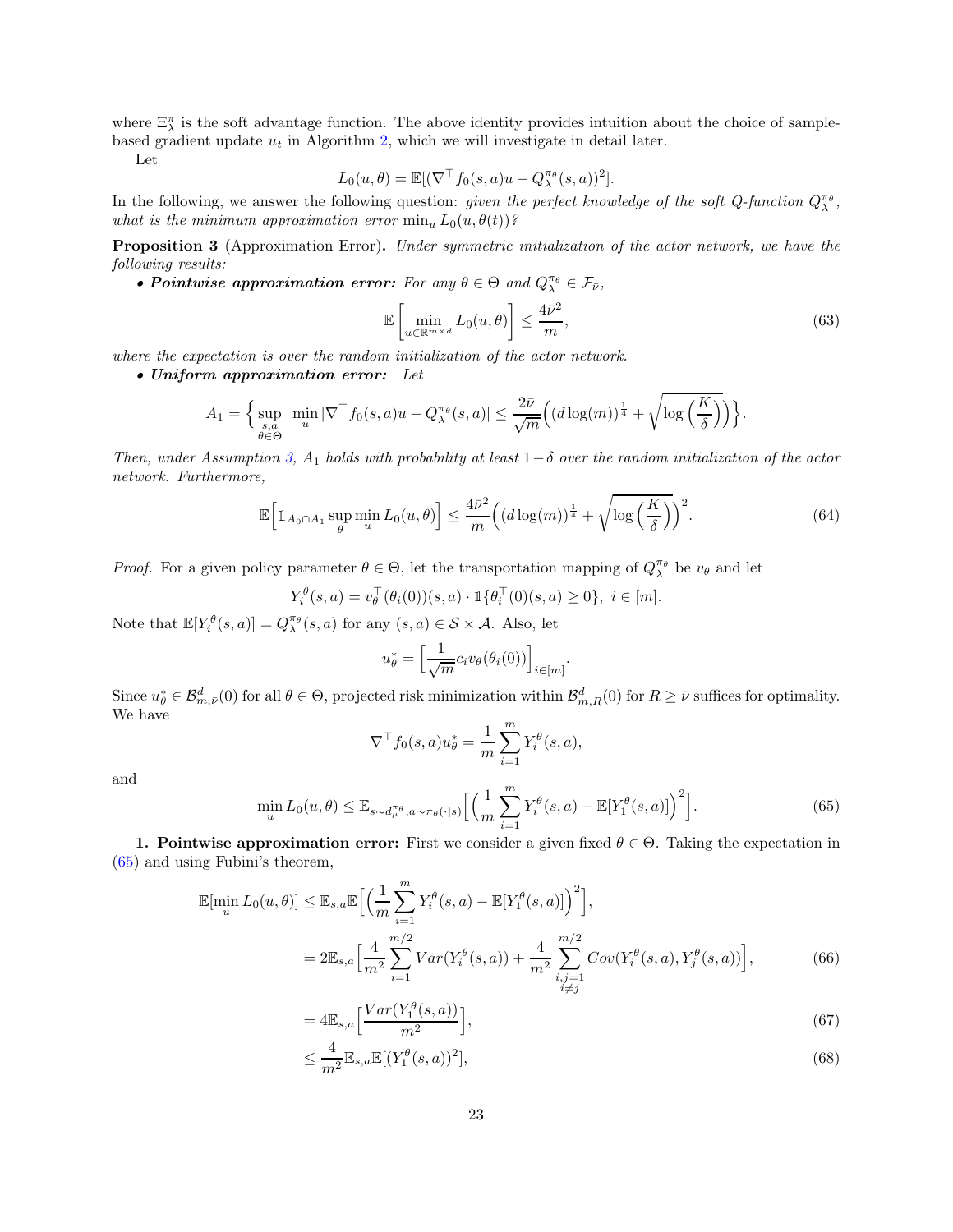where the identity [\(66\)](#page-22-1) is due to the symmetric initialization, [\(67\)](#page-22-2) holds because  $\{Y_i^{\theta}(s, a) : i = 1, 2, ..., m/2\}$ is independent (since  $\{\theta_i(0): i \in [m/2]\}$  is independent). By Cauchy-Schwarz inequality and the fact that  $v_{\theta} \in \mathcal{H}_{\bar{\nu}},$  we have:

$$
|Y_i^{\theta}(s, a)| \leq ||v_{\theta}(\theta_i(0))||_2 \leq \bar{\nu}.
$$

Hence, using this in  $(68)$ , we obtain:

$$
\mathbb{E}\min_{u} L_0(u,\theta) \le \frac{4\bar{\nu}^2}{m^2}.\tag{69}
$$

**2. Uniform approximation error:** For any  $\theta \in \Theta$ , since  $Q_{\lambda}^{\pi_{\theta}} \in \mathcal{F}_{K,\bar{\nu},\mathcal{V}}$  there exists  $\alpha^{\theta} = (\alpha_1^{\theta}, \alpha_2^{\theta}, \dots, \alpha_K^{\theta}) \in \mathbb{R}^K$  such that  $\|\alpha^{\theta}\|_1 \leq 1$  and  $v_{\theta} = \sum_k \alpha_k^{\theta} v_k$ . We consider the

$$
R_m(\Theta) = \sup_{(s,a)\in\mathcal{S}\times\mathcal{A}} \sup_{\theta\in\Theta} \Big|\frac{1}{m} \sum_{i=1}^m Y_i^{\theta}(s,a) - \mathbb{E}[Y_1^{\theta}(s,a)]\Big|.\tag{70}
$$

Then, we have the following identity from the definition of  $v_{\theta}$ :

$$
R_m(\Theta) = \sup_{s,a} \sup_{\theta} \Big| \sum_{k=1}^K \alpha_k^{\theta} \cdot \Big( \frac{1}{m} \sum_{i=1}^m Z_i^k(s, a) - \mathbb{E}[Z_1^k(s, a)] \Big) \Big|, \tag{71}
$$

where  $Z_i^k(s, a) = v_k^{\top}(\theta_i(0))(s, a) \mathbb{1}\{\theta_i^{\top}(0)(s, a) \ge 0\}$ . Then, by triangle inequality,

$$
R_m(\Theta) \le \sup_{s,a} \sup_{\theta} \max_{k \in [K]} \left| \frac{1}{m} \sum_{i=1}^m Z_i^k(s, a) - \mathbb{E}[Z_1^k(s, a)] \right| \cdot ||\alpha^{\theta}||_1,
$$
  

$$
\le \max_{k \in [K]} \sup_{s,a} \left| \frac{1}{m} \sum_{i=1}^m Z_i^k(s, a) - \mathbb{E}[Z_1^k(s, a)] \right|.
$$
 (72)

By using union bound and  $(72)$ , for any  $z > 0$ , we have the following:

<span id="page-23-2"></span>
$$
\mathbb{P}(R_m(\Theta) > z) \le \sum_{k=1}^K \mathbb{P}\Big(\sup_{s,a} \Big|\frac{1}{m} \sum_{i=1}^m Z_i^k(s,a) - \mathbb{E}[Z_1^k(s,a)]\Big| > z\Big). \tag{73}
$$

We utilize the following to obtain a uniform bound for  $\left|\frac{1}{m}\sum_{i=1}^{m}Z_i^k(s,a)-\mathbb{E}[Z_1^k(s,a)]\right|$  over all  $(s,a)\in\mathcal{S}\times\mathcal{A}$ . **Lemma 6.** For any  $k \in [K]$ *, for any*  $\delta \in (0,1)$ *, the following holds:* 

<span id="page-23-0"></span>
$$
\sup_{s,a} \left| \frac{1}{m} \sum_{i=1}^m Z_i^k(s,a) - \mathbb{E}[Z_1^k(s,a)] \right| \le \frac{4\bar{\nu}(d \log m)^{1/4}}{\sqrt{m}} + \frac{4\bar{\nu}\sqrt{\log(1/\delta)}}{\sqrt{m}},\tag{74}
$$

<span id="page-23-1"></span> $\Box$ 

*with probability at least*  $1 - \delta$ *.* 

Hence, using Lemma 6 and (73) with 
$$
z = \frac{4\bar{\nu}(d \log m)^{1/4}}{\sqrt{m}} + \frac{4\bar{\nu}\sqrt{\log(K/\delta)}}{\sqrt{m}}
$$
, we conclude that

$$
R_m(\Theta) \le \frac{4\bar{\nu} (d \log m)^{1/4}}{\sqrt{m}} + \frac{4\bar{\nu} \sqrt{\log(K/\delta)}}{\sqrt{m}},
$$

with probability at least  $1 - \delta$ . The expectation result follows from this inequality.

Now, we have the following result for the approximation error under  $\pi_t$ .

<span id="page-23-3"></span>Corollary 3. *Under Assumption [3,](#page-12-2) we have:*

$$
\mathbb{E}[\mathbb{1}_{A_0 \cap A_1} \min_u L_0(u, \theta(t))] \le \frac{16\bar{\nu}^2}{m} \Big((d \log(m))^{\frac{1}{4}} + \sqrt{\log\left(\frac{K}{\delta}\right)}\Big)^2,
$$

*where the event*  $A_1$ , defined in Proposition [3,](#page-22-4) holds with probability at least  $1-\delta$  *over the random initialization of the actor.*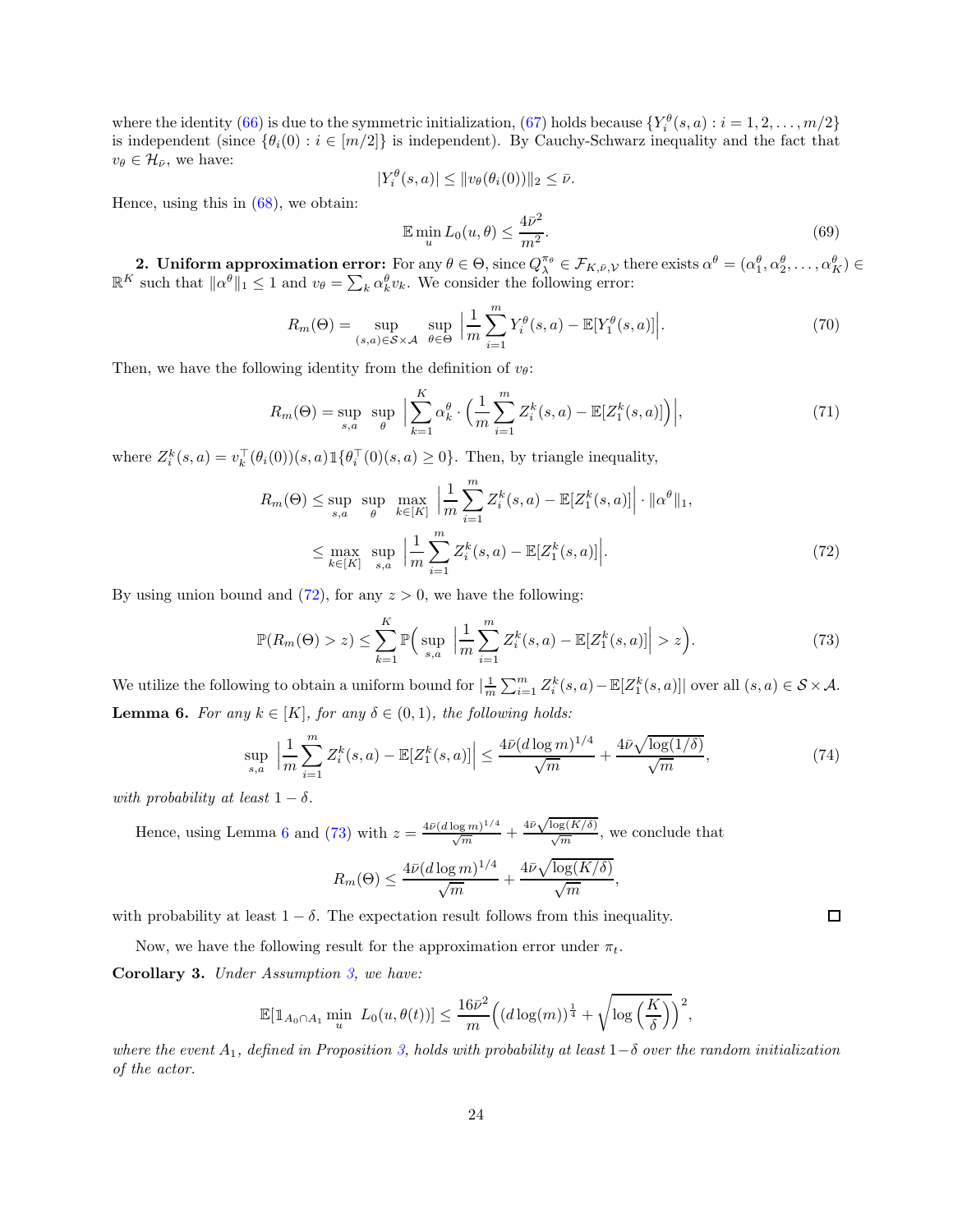<span id="page-24-0"></span>Remark 7 (Why do we need a uniform approximation error bound?). Note that for a given fixed policy  $\pi_{\theta}, \theta \in \Theta$ , Proposition [3](#page-22-4) provides a sharp pointwise approximation error bound as long as  $Q_{\lambda}^{\pi_{\theta}} \in \mathcal{F}_{\bar{\nu}}$ with a corresponding transportation map  $v_{\theta}$ . In order for this result to hold,  $v_{\theta}^{\perp}(\theta_i(0))(s, a) \mathbb{1}\{\theta_i^{\perp}(0)(s, a) \geq 0\}$ is required to be iid for  $i \in [m/2]$ , which is the main idea behind the random initialization schemes for the NTK analysis. On the other hand, in policy optimization,  $\theta(t)$  depends on the initialization  $\theta(0)$ , therefore  $v_{\theta(t)}^{\top}(\theta_i(0))(s,a) \mathbb{1}\{\theta_i^{\top}(0)(s,a) \geq 0\}$  is *not* independent – hence,  $Cov(Y_i^{\theta}(s,a), Y_j^{\theta}(s,a)) \neq 0$  for  $i \neq j$  in [\(66\)](#page-22-1). Furthermore, the distribution of  $(s, a)$  at time  $t > 0$  also depends on  $\pi_0$ . Therefore, the pointwise approximation error cannot be used to provide an approximation bound for  $Q_\lambda^{\pi_t}$  under the entropy-regularized NAC. In the existing works, this important issue regarding the temporal correlation and its impact on the NTK analysis was not addressed. In this work, we utilize the uniform approximation error bound provided in Proposition [3](#page-22-4) to address this issue.

In the absence of  $Q_{\lambda}^{\pi_{\theta}}$ , the critic yields a noisy estimate  $\overline{Q}_{\lambda}^{\pi_{\theta}}$  $\lambda^{\pi_{\theta}}$ . Additionally, since  $d_{\mu}^{\pi_{\theta}}$  is not known a priori, samples  $\{(s_n, a_n) \sim d_\mu^{\pi_\theta} \circ \pi_\theta(\cdot | s) : n \geq 0\}$  are used to obtain the update  $u_t$ . These two factors are the sources of error in the natural actor-critic method:  $\min_u L_0(u, \theta(t)) \leq L_0(u_t, \theta(t))$ . In the following, we quantify this error and show that:

- 1. Increasing number of SGD iterations, N,
- 2. Increasing representation power of the actor network in terms of the width  $m$ ,
- 3. Low mean-squared Bellman error in the critic (by large  $m', T'$ ),

lead to vanishing error.

First, we study the error introduced by using SGD for solving:

$$
\widehat{L}_t(u,\theta(t)) = \mathbb{E}_{s \sim d_{\mu}^{\pi_t}, a \sim \pi_t(\cdot|s)} \left[ \left( \nabla_{\theta}^{\top} \log \pi_t(s, a) u - \widehat{\Xi}_{\lambda}^{\pi_t}(s, a) \right)^2 \right]. \tag{75}
$$

**Proposition 4** (Theorem 14.8 in [\[61\]](#page-30-6)). *Algorithm [2](#page-9-0) (Lines [3-](#page-9-2)[9\)](#page-9-3)* with step-size  $\alpha_A = R/\sqrt{q_{max}N}$  yields the *following result:*

<span id="page-24-1"></span>
$$
\mathbb{E}[\widehat{L}_t(u_t, \theta(t))] - \min_u \widehat{L}_t(u, \theta(t)) \le \frac{Rq_{max}}{\sqrt{N}},\tag{76}
$$

*for any*  $R \geq \bar{\nu}$  *where the expectation is over the random samples*  $\{(s_n, a_n) : n \in [N]\}.$ 

The following proposition provides an error bound in terms of the statistical error for finding the optimum  $u_t$  via SGD as well as TD-learning error in estimating the soft Q-function. Let

<span id="page-24-2"></span>
$$
L_t(u, \theta(t)) = \mathbb{E}_{s \sim d_\mu^{\pi_t}, a \sim \pi_t(\cdot | s)} \left[ \left( \nabla_\theta^\top \log \pi_t(s, a) u - \Xi_\lambda^{\pi_t}(s, a) \right)^2 \right]. \tag{77}
$$

**Proposition 5.** Let  $A = A_0 \cap A_1 \cap A_2$ , hence  $\mathbb{P}(A) \geq 1 - 3\delta$ . We have the following inequality:

$$
\mathbb{E}[\mathbb{1}_A L_t(u_t, \theta(t))] \le 8 \min_u \left\{ \mathbb{1}_A L_0(u, \theta(t)) + \mathbb{E}[\mathbb{1}_A | [\nabla f_0(s, a) - \nabla f_t(s, a)]^\top u|^2] \right\} + \frac{2Rq_{max}}{\sqrt{N}} + 6 \mathbb{E}[\mathbb{1}_A | Q_\lambda^{\pi_t}(s, a) - \overline{Q}_\lambda^{\pi_t}(s, a)|^2], \tag{78}
$$

*where the expectation is over the samples for critic (TD learning) and actor (SGD) updates. Consequently, we have:*

$$
\mathbb{E}[\sqrt{L_t(u_t, \theta(t))}] \le 3\sqrt{\mathbb{E}[\min_{u \in \mathcal{B}_{m,R}^d(0)} L_0(u, \theta(t))] + \frac{2\sqrt{Rq_{max}}}{N^{\frac{1}{4}}} + 3\rho_0(R/\lambda, m, \delta) + 3\mathbb{E}\sqrt{\mathbb{E}_{s,a}[\left|Q_{\lambda}^{\pi_t}(s, a) - \overline{Q}_{\lambda}^{\pi_t}(s, a)\right|^2]},
$$
(79)

*under the event* A*.*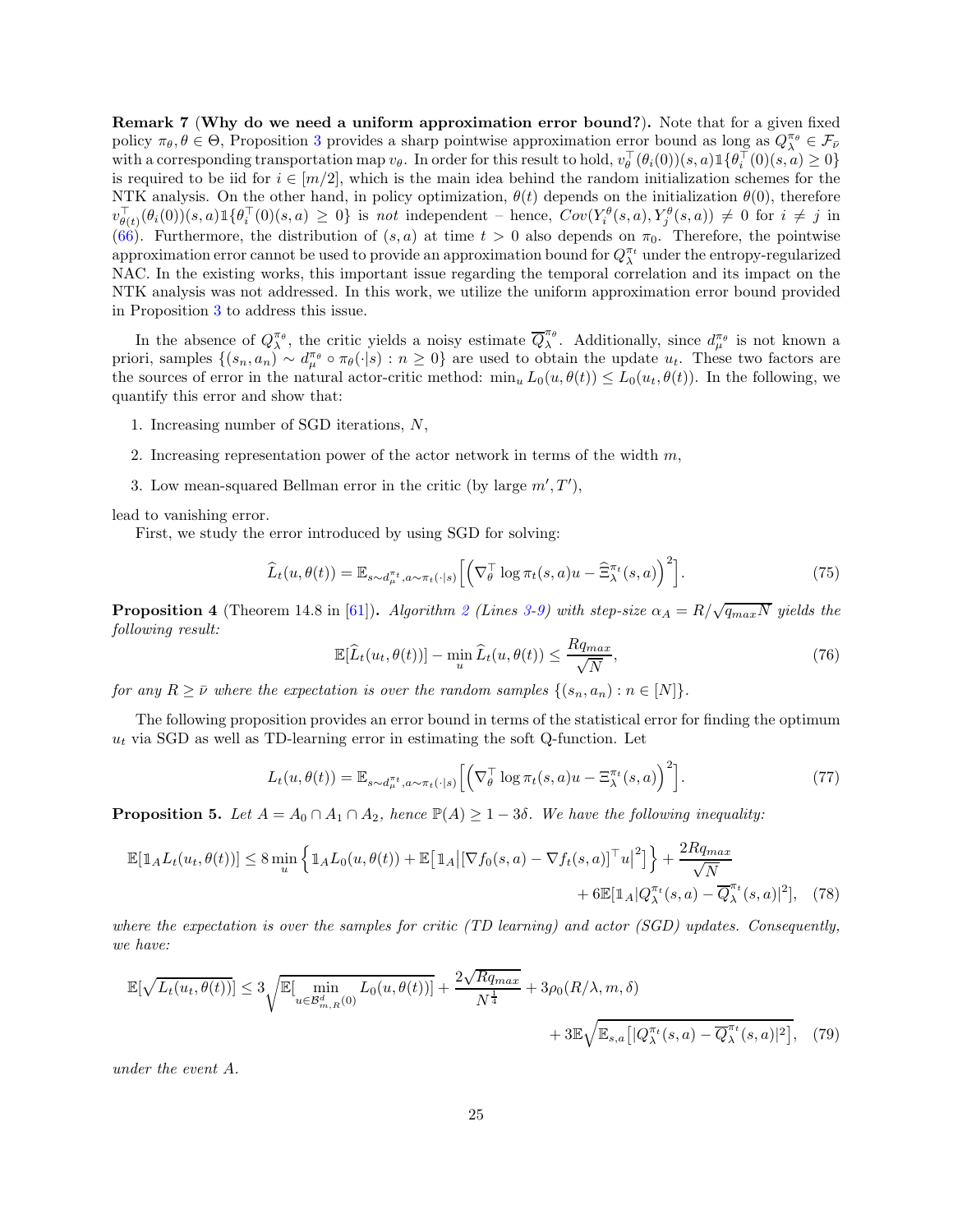*Proof.* We extensively use the inequality  $(x + y) \le 2x^2 + 2y^2$  for  $x, y \in \mathbb{R}$ . First, note that

<span id="page-25-1"></span>
$$
\widehat{L}_t(u,\theta(t)) \le 2L_t(u,\theta(t)) + 2\mathbb{E}_{s,a \sim d_t} \left[ |Q^{\pi_t}_{\lambda}(s,a) - \overline{Q}^{\pi_t}_{\lambda}(s,a)|^2 \right],\tag{80}
$$

for any  $u \in \mathcal{B}_{m,R}^d(0)$ . Hence, under  $A = A_0 \cap A_1 \cap A_2$ , we have:

$$
\mathbb{E}[L_t(u_t, \theta(t))] \le 2\mathbb{E}[\widehat{L}_t(u_t, \theta(t))] + 2\mathbb{E}\big[|Q_{\lambda}^{\pi_t}(s, a) - \overline{Q}_{\lambda}^{\pi_t}(s, a)|^2\big],\tag{81}
$$

$$
\leq 2 \min_{u \in \mathcal{B}_{m,R}^d(0)} \widehat{L}_t(u, \theta(t)) + 2 \mathbb{E}_{s,a} \left[ |Q^{\pi_t}_\lambda(s, a) - \overline{Q}^{\pi_t}_\lambda(s, a)|^2 \right] + \frac{2Rq_{max}}{N^{1/2}},\tag{82}
$$

<span id="page-25-2"></span>
$$
\leq 4 \min_{u \in \mathcal{B}_{m,R}^d(0)} L_t(u, \theta(t)) + 6 \mathbb{E}_{s,a} \left[ |Q_{\lambda}^{\pi_t}(s, a) - \overline{Q}_{\lambda}^{\pi_t}(s, a)|^2 \right] + \frac{2Rq_{max}}{N^{1/2}},
$$
\n(83)

where the second line follows from Prop. [4](#page-24-1) and the last line follows from  $(80)$ . Consequently, we have:

$$
\mathbb{E}[L_t(u_t, \theta(t))] \leq 8 \min_{u \in \mathcal{B}_{m,R}^d(0)} \left\{ \mathbb{E}[(\nabla^{\top} f_0(s, a)u - Q_{\lambda}^{\pi_t}(s, a))^2] + \mathbb{E}[|(\nabla f_t(s, a) - \nabla f_0(s, a))^{\top}u|^2] \right\}
$$

$$
+ 6\mathbb{E}_{s,a} [|Q_{\lambda}^{\pi_t}(s, a) - \overline{Q}_{\lambda}^{\pi_t}(s, a)|^2] + \frac{2Rq_{max}}{N^{1/2}}, \quad (84)
$$

where we use  $(x+y)^2 \leq 2x^2 + 2y^2$  and the following inequality:

$$
\mathbb{E}[(\nabla^{\top} \log \pi_t(a|s)u - \Xi_{\lambda}^{\pi_t}(s,a))^2] = \mathbb{E}_{s \sim d_{\mu}^{\pi_t}} Var(\nabla^{\top} f_t(s,a)u - Q_{\lambda}^{\pi_t}(s,a)),
$$
  
\n
$$
\leq \mathbb{E}[(\nabla^{\top} f_t(s,a)u - Q_{\lambda}^{\pi_t}(s,a))^2].
$$

Using [\(84\)](#page-25-2) and Theorem 2 in [\[49\]](#page-29-12) together with the inequality  $\sqrt{x+y+z} \leq \sqrt{x} + \sqrt{y} + \sqrt{z}$  for  $x, y, z > 0$ , we obtain  $(79)$ .  $\Box$ 

Hence, we obtain the following bound on the approximation error  $\epsilon_{bias}^{\pi_t}.$ 

<span id="page-25-3"></span>Corollary 4 (Approximation Error). *Under Assumption [1](#page-7-3)[-4,](#page-12-3) we have the following bound on the approximation error:*

$$
\mathbb{E}[\mathbb{1}_A \cdot \epsilon_{bias}^{\pi_t}] \le M_{\infty} \Big[ \frac{8\bar{\nu}}{\sqrt{m}} \Big( (d \log(m))^{\frac{1}{4}} + \sqrt{\log\Big(\frac{K}{\delta}\Big)} \Big) + \frac{2\sqrt{Rq_{max}}}{N^{\frac{1}{4}}} + 4\varepsilon \Big],
$$
  
where  $A = A_0 \cap A_1 \cap A_2$ ,  $m' = \widetilde{O}\Big(\frac{\bar{\nu}^4}{(1-\gamma)^2\varepsilon^2}\Big)$  and  $T' = O\Big(\frac{(1+2\bar{\nu})^2\bar{\nu}^2}{\varepsilon^4}\Big)$  and  $\mathbb{P}(A) \ge 1 - 3\delta$ .

*Proof.* In order to prove Corollary [4,](#page-25-3) we substitute the results of Corollary [3](#page-23-3) and Theorem [1](#page-12-4) into [\(79\)](#page-24-2).  $\Box$ 

The main message of Corollary [4](#page-25-3) is as follows: in order to eliminate the bias introduced by using (i) function approximation, (ii) sample-based estimation for actor and critic, one should employ more representation power in both actor and critic networks (via  $m$  and  $m'$ ), and also use more samples in actor and critic updates (via N and  $T'$ ). Furthermore, Corollary [4](#page-25-3) quantifies the required network widths and sample complexities to achieve a desired bias  $\epsilon > 0$ .

<span id="page-25-0"></span>In the following subsection, we finally prove Theorem [2](#page-13-1) by using the Lyapunov drift result (Lemma [5\)](#page-20-0) and the approximation error bound (Corollary [4\)](#page-25-3).

#### 5.5 Convergence of Entropy-Regularized Natural Actor-Critic

*Proof of Theorem [2.](#page-13-1)* In the following, we prove the first part of Theorem [2,](#page-13-1) where the second part follows identical steps with a constant step size  $\eta \in (0, 1/\lambda)$ . First, note that Lemma [5](#page-20-0) implies the following bound:

$$
\mathbb{1}_{A}\left[\Psi(\pi_{t+1})-\Psi(\pi_{t})\right] \leq -\eta_{t}\lambda\Psi(\pi_{t})\mathbb{1}_{A} - \eta_{t}(1-\gamma)\Delta_{t}\mathbb{1}_{A} + 2\eta_{t}^{2}R^{2} + \eta_{t}\mathbb{1}_{A}\epsilon_{bias}^{\pi_{t}} + (\eta_{t}\lambda + 6)\rho_{0}(R/\lambda, m, \delta) + 2\eta_{t}R\sqrt{\rho_{0}(R/\lambda, m, \delta)}.
$$
\n(85)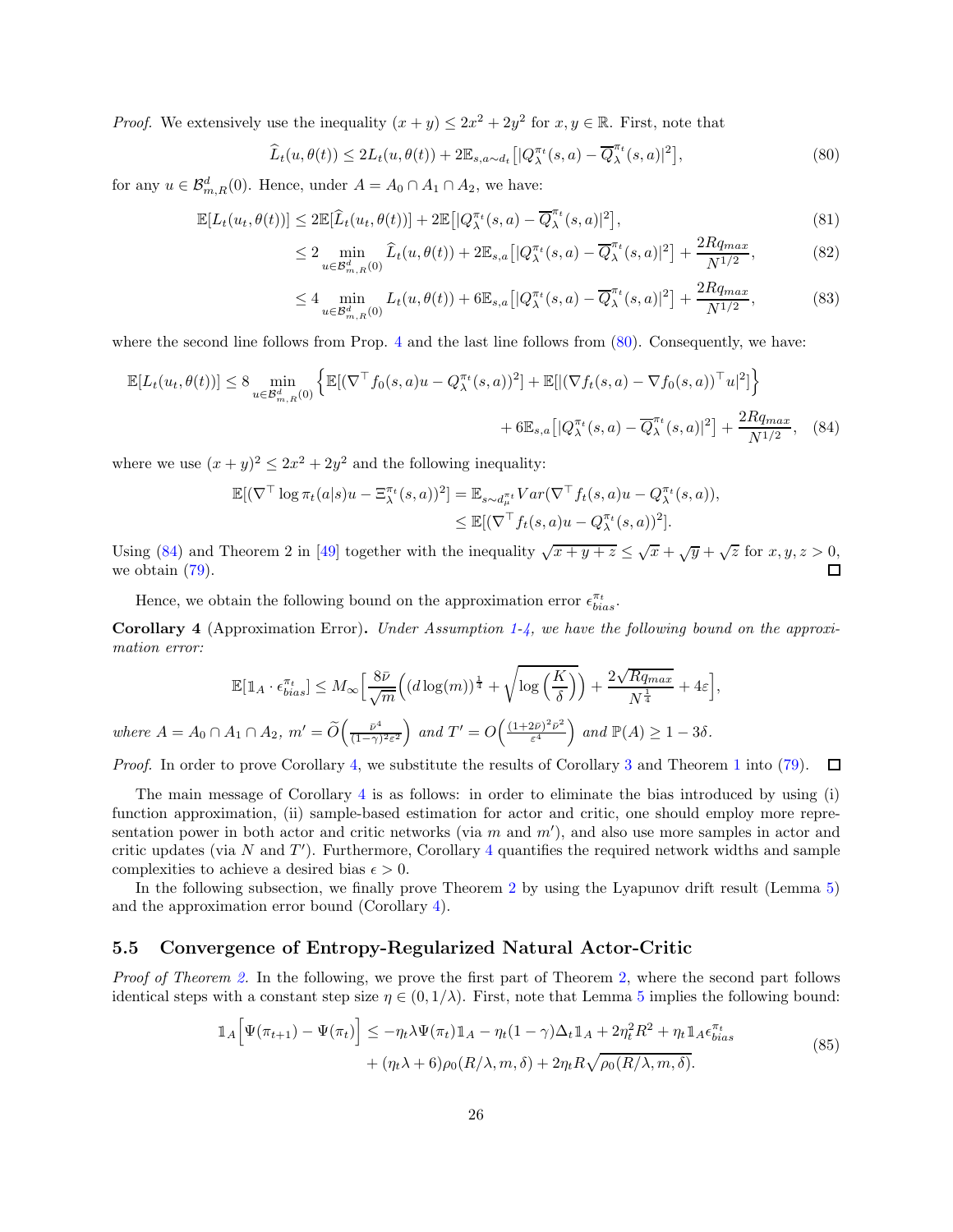By Corollary [4,](#page-25-3)

$$
\mathbb{E}[\mathbb{1}_A \epsilon_{bias}^{\pi_t}] \le M_{\infty} \Big[ \rho_1 + \frac{2\sqrt{Rq_{max}}}{N^{1/4}} + 4\varepsilon \Big] =: \epsilon_{bias},
$$

where

$$
\rho_1 = \frac{16\bar{\nu}}{\sqrt{m}} \Big( (d\log(m))^{\frac{1}{4}} + \sqrt{\log(K/\delta)} \Big).
$$

Let  $\overline{\Psi}_t := \mathbb{E}[\Psi(\pi_t) \mathbbm{1}_A]$ . Then,

$$
\overline{\Psi}_{t+1} - \overline{\Psi}_t \le -\eta_t \lambda \overline{\Psi}_t - \eta_t (1 - \gamma) \mathbb{E}[\mathbb{1}_A \Delta_t] + 2\eta_t^2 R^2 + \eta_t \epsilon_{bias} + 7\rho_0 (R/\lambda, m, \delta) + 2\eta_t R \sqrt{\rho_0 (R/\lambda, m, \delta)}.
$$

Since  $\eta_t = \frac{1}{\lambda(t+1)}$ , by induction,

$$
\overline{\Psi}_{t+1} \leq (1 - \eta_t \lambda) \overline{\Psi}_t + \eta_t (1 - \gamma) \mathbb{E} [\mathbb{1}_A \Delta_t] + 2 \eta_t^2 R^2 \n+ \eta_t \Big( \epsilon_{bias} + 2R \sqrt{\rho_0(R/\lambda, m, \delta)} \Big) + 7 \rho_0(R/\lambda, m, \delta), \n\leq -\frac{(1 - \gamma)}{\lambda(t+1)} \sum_{k \leq t} \mathbb{E} [\mathbb{1}_A \Delta_t] + \frac{1}{\lambda} \Big( \epsilon_{bias} + 2R \sqrt{\rho_0(R/\lambda, m, \delta)} \Big) + \frac{2R^2 \log(t+1)}{\lambda^2(t+1)} \n+ 4(t+1)\rho_0(R/\lambda, m, \delta).
$$

Hence,

$$
\min_{0 \le t < T} \mathbb{E}[\mathbb{1}_A \Delta_t] \le \frac{1}{1 - \gamma} \Big( \epsilon_{bias} + 2R \sqrt{\rho_0(R/\lambda, m, \delta)} \Big) + \frac{2R^2(1 + \log T)}{\lambda(1 - \gamma)T} + \frac{4T\lambda}{(1 - \gamma)} \rho_0(R/\lambda, m, \delta),\tag{86}
$$

<span id="page-26-0"></span>which concludes the proof.

## 6 Conclusion

In this paper, we established global convergence of the two-timescale entropy-regularized NAC algorithm with neural network approximation. We observed that entropy regularization led to significantly improved sample complexity and overparameterization bounds under weaker conditions since it (i) encourages exploration, (ii) controls the movement of the neural network parameters. We characterized the bias due to function approximation and sample-based estimation, and showed that overparameterization and increasing samplesize eliminates bias.

In practice, single-timescale natural policy gradient methods are predominantly used in conjunction with entropy regularization and off-policy sampling [\[15\]](#page-27-14). The analysis techniques that we develop in this paper can be used to analyze these algorithms.

In supervised learning, softmax parameterization is predominantly used for multiclass classification problems, where natural gradient descent is employed for a better adjustment to the problem geometry [\[50,](#page-29-13) [62,](#page-30-7) [63\]](#page-30-8). The techniques that we developed in this paper can be useful in establishing convergence results and understanding the role of entropy regularization as well.

## Acknowledgements

S. Ç. would like to thank Siddhartha Satpathi for his help in the proof of Lemma [6.](#page-23-0) This work is supported in part by NSF TRIPODS grant CCF-1934986.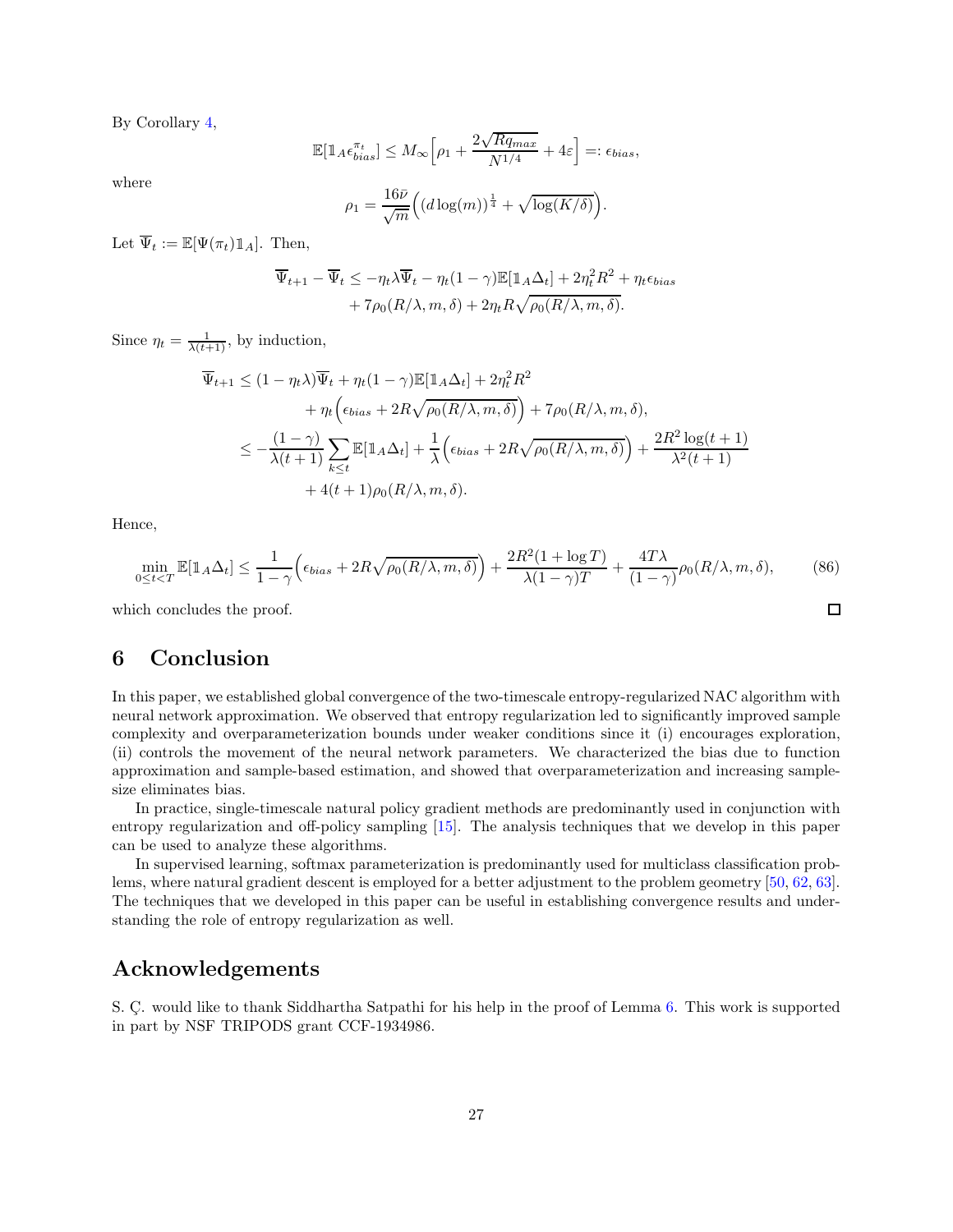## <span id="page-27-0"></span>References

- <span id="page-27-1"></span>[1] R. S. Sutton and A. G. Barto, *Reinforcement learning: An introduction*. MIT press, 2018.
- <span id="page-27-2"></span>[2] C. Szepesv´ari, "Algorithms for reinforcement learning," *Synthesis lectures on artificial intelligence and machine learning*, vol. 4, no. 1, pp. 1–103, 2010.
- <span id="page-27-3"></span>[3] D. P. Bertsekas and J. N. Tsitsiklis, *Neuro-dynamic programming*. Athena Scientific, 1996.
- <span id="page-27-4"></span>[4] R. J. Williams, "Simple statistical gradient-following algorithms for connectionist reinforcement learning," *Machine learning*, vol. 8, no. 3-4, pp. 229–256, 1992.
- <span id="page-27-5"></span>[5] R. S. Sutton, D. A. McAllester, S. P. Singh, Y. Mansour *et al.*, "Policy gradient methods for reinforcement learning with function approximation." in *NIPs*, vol. 99. Citeseer, 1999, pp. 1057–1063.
- <span id="page-27-6"></span>[6] V. R. Konda and J. N. Tsitsiklis, "Actor-critic algorithms," in *Advances in neural information processing systems*. Citeseer, 2000, pp. 1008–1014.
- [7] V. Mnih, A. P. Badia, M. Mirza, A. Graves, T. Lillicrap, T. Harley, D. Silver, and K. Kavukcuoglu, "Asynchronous methods for deep reinforcement learning," in *International conference on machine learning*. PMLR, 2016, pp. 1928–1937.
- <span id="page-27-7"></span>[8] D. Silver, A. Huang, C. J. Maddison, A. Guez, L. Sifre, G. Van Den Driessche, J. Schrittwieser, I. Antonoglou, V. Panneershelvam, M. Lanctot *et al.*, "Mastering the game of go with deep neural networks and tree search," *nature*, vol. 529, no. 7587, pp. 484–489, 2016.
- <span id="page-27-8"></span>[9] O. Nachum, M. Norouzi, K. Xu, and D. Schuurmans, "Trust-pcl: An off-policy trust region method for continuous control," *arXiv preprint arXiv:1707.01891*, 2017.
- <span id="page-27-9"></span>[10] Y. Duan, X. Chen, R. Houthooft, J. Schulman, and P. Abbeel, "Benchmarking deep reinforcement learning for continuous control," in *International conference on machine learning*. PMLR, 2016, pp. 1329–1338.
- <span id="page-27-10"></span>[11] S.-I. Amari, "Natural gradient works efficiently in learning," *Neural computation*, vol. 10, no. 2, pp. 251–276, 1998.
- <span id="page-27-12"></span><span id="page-27-11"></span>[12] S. M. Kakade, "A natural policy gradient," *Advances in neural information processing systems*, vol. 14, 2001.
- [13] S. Bhatnagar, M. Ghavamzadeh, M. Lee, and R. S. Sutton, "Incremental natural actor-critic algorithms," *Advances in neural information processing systems*, vol. 20, pp. 105–112, 2007.
- <span id="page-27-14"></span><span id="page-27-13"></span>[14] J. Peters and S. Schaal, "Natural actor-critic," *Neurocomputing*, vol. 71, no. 7-9, pp. 1180–1190, 2008.
- [15] T. Haarnoja, A. Zhou, P. Abbeel, and S. Levine, "Soft actor-critic: Off-policy maximum entropy deep reinforcement learning with a stochastic actor," in *International Conference on Machine Learning*. PMLR, 2018, pp. 1861–1870.
- <span id="page-27-15"></span>[16] Z. Ahmed, N. Le Roux, M. Norouzi, and D. Schuurmans, "Understanding the impact of entropy on policy optimization," in *International Conference on Machine Learning*. PMLR, 2019, pp. 151–160.
- <span id="page-27-16"></span>[17] A. Agarwal, S. M. Kakade, J. D. Lee, and G. Mahajan, "Optimality and approximation with policy gradient methods in markov decision processes," in *Conference on Learning Theory*. PMLR, 2020, pp. 64–66.
- <span id="page-27-17"></span>[18] J. Bhandari and D. Russo, "Global optimality guarantees for policy gradient methods," *arXiv preprint arXiv:1906.01786*, 2019.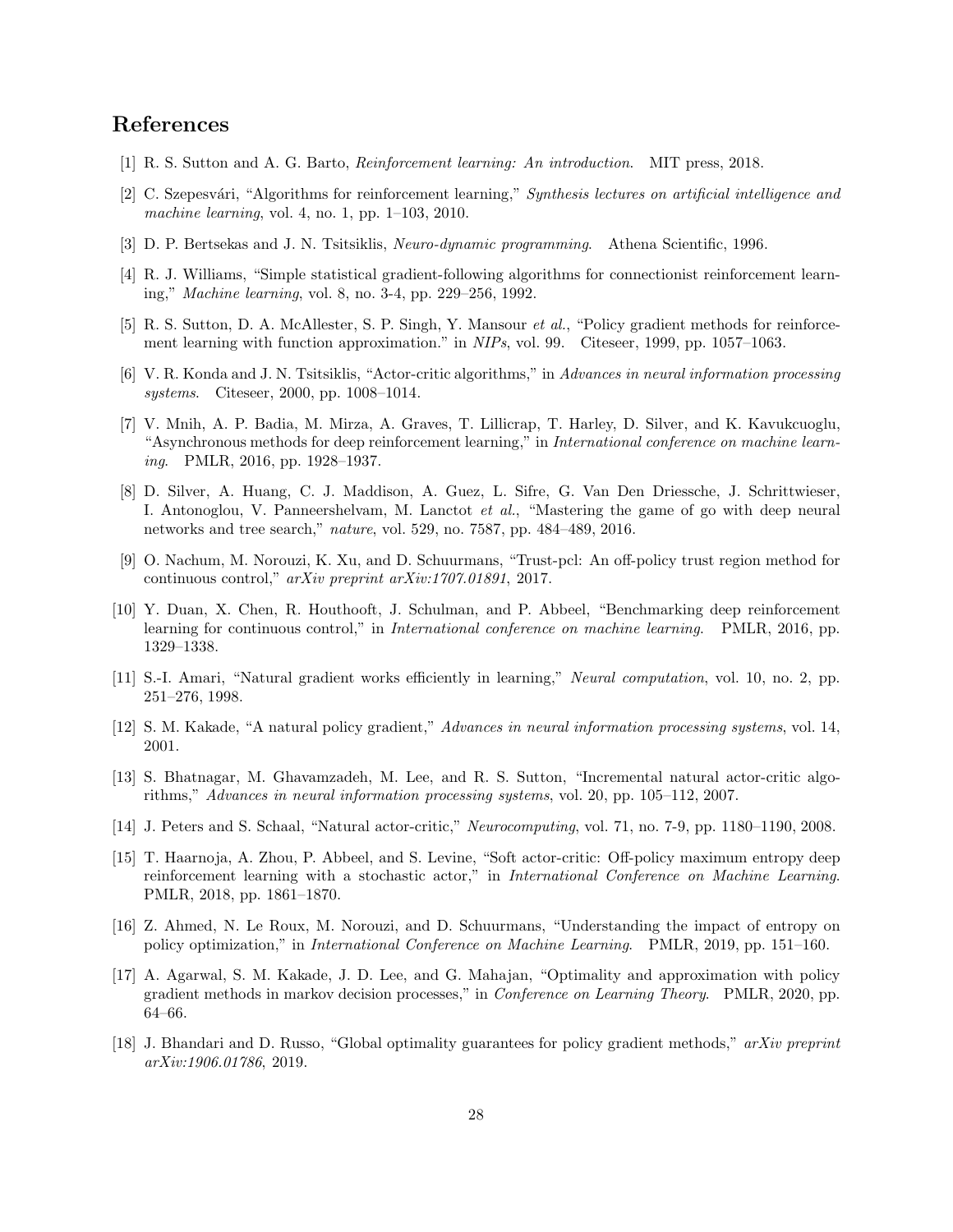- <span id="page-28-1"></span><span id="page-28-0"></span>[19] G. Lan, "Policy mirror descent for reinforcement learning: Linear convergence, new sampling complexity, and generalized problem classes," *arXiv preprint arXiv:2102.00135*, 2021.
- <span id="page-28-2"></span>[20] S. Cen, C. Cheng, Y. Chen, Y. Wei, and Y. Chi, "Fast global convergence of natural policy gradient methods with entropy regularization," *arXiv preprint arXiv:2007.06558*, 2020.
- <span id="page-28-3"></span>[21] J. Mei, C. Xiao, C. Szepesvari, and D. Schuurmans, "On the global convergence rates of softmax policy gradient methods," in *International Conference on Machine Learning*. PMLR, 2020, pp. 6820–6829.
- <span id="page-28-4"></span>[22] L. Wang, Q. Cai, Z. Yang, and Z. Wang, "Neural policy gradient methods: Global optimality and rates of convergence," *arXiv preprint arXiv:1909.01150*, 2019.
- <span id="page-28-5"></span>[23] D. Silver, G. Lever, N. Heess, T. Degris, D. Wierstra, and M. Riedmiller, "Deterministic policy gradient algorithms," in *International conference on machine learning*. PMLR, 2014, pp. 387–395.
- <span id="page-28-6"></span>[24] J. Schulman, S. Levine, P. Abbeel, M. Jordan, and P. Moritz, "Trust region policy optimization," in *International conference on machine learning*. PMLR, 2015, pp. 1889–1897.
- [25] J. Schulman, F. Wolski, P. Dhariwal, A. Radford, and O. Klimov, "Proximal policy optimization algorithms," *arXiv preprint arXiv:1707.06347*, 2017.
- <span id="page-28-7"></span>[26] A. X. Lee, A. Nagabandi, P. Abbeel, and S. Levine, "Stochastic latent actor-critic: Deep reinforcement learning with a latent variable model," *Advances in Neural Information Processing Systems*, vol. 33, pp. 741–752, 2020.
- <span id="page-28-8"></span>[27] S. Khodadadian, P. R. Jhunjhunwala, S. M. Varma, and S. T. Maguluri, "On the linear convergence of natural policy gradient algorithm," *arXiv preprint arXiv:2105.01424*, 2021.
- <span id="page-28-9"></span>[28] L. Shani, Y. Efroni, and S. Mannor, "Adaptive trust region policy optimization: Global convergence and faster rates for regularized mdps," in *Proceedings of the AAAI Conference on Artificial Intelligence*, vol. 34, no. 04, 2020, pp. 5668–5675.
- <span id="page-28-10"></span>[29] W. Zhan, S. Cen, B. Huang, Y. Chen, J. D. Lee, and Y. Chi, "Policy mirror descent for regularized reinforcement learning: A generalized framework with linear convergence," *arXiv preprint arXiv:2105.11066*, 2021.
- <span id="page-28-11"></span>[30] W. Yang, X. Li, G. Xie, and Z. Zhang, "Finding the near optimal policy via adaptive reduced regularization in mdps," *arXiv preprint arXiv:2011.00213*, 2020.
- <span id="page-28-12"></span>[31] S. Khodadadian, Z. Chen, and S. T. Maguluri, "Finite-sample analysis of off-policy natural actor-critic algorithm," in *International Conference on Machine Learning*. PMLR, 2021, pp. 5420–5431.
- <span id="page-28-13"></span>[32] Z. Chen, S. Khodadadian, and S. T. Maguluri, "Finite-sample analysis of off-policy natural actor-critic with linear function approximation," *IEEE Control Systems Letters*, 2022.
- <span id="page-28-14"></span>[33] ——, "Finite-sample analysis of off-policy natural actor-critic with linear function approximation," *arXiv preprint arXiv:2105.12540*, 2021.
- <span id="page-28-15"></span>[34] T. Xu, Z. Wang, and Y. Liang, "Improving sample complexity bounds for actor-critic algorithms," *arXiv preprint arXiv:2004.12956*, 2020.
- <span id="page-28-16"></span>[35] J. Zhang, C. Ni, C. Szepesvari, M. Wang *et al.*, "On the convergence and sample efficiency of variancereduced policy gradient method," *Advances in Neural Information Processing Systems*, vol. 34, 2021.
- <span id="page-28-17"></span>[36] H. Kumar, A. Koppel, and A. Ribeiro, "On the sample complexity of actor-critic method for reinforcement learning with function approximation," *arXiv preprint arXiv:1910.08412*, 2019.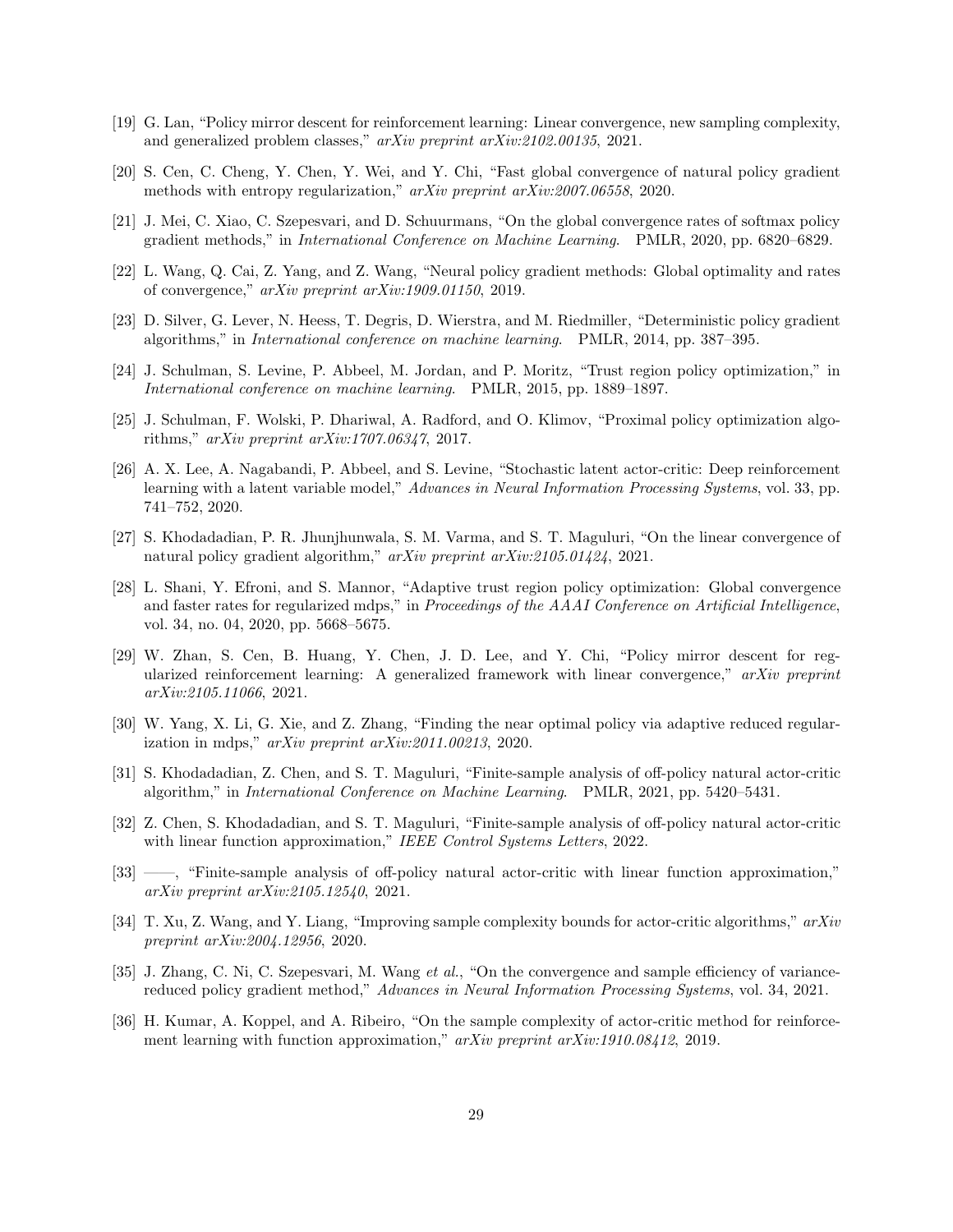- <span id="page-29-1"></span><span id="page-29-0"></span>[37] Y. F. Wu, W. Zhang, P. Xu, and Q. Gu, "A finite-time analysis of two time-scale actor-critic methods," *Advances in Neural Information Processing Systems*, vol. 33, pp. 17 617–17 628, 2020.
- <span id="page-29-2"></span>[38] S. Qiu, Z. Yang, J. Ye, and Z. Wang, "On finite-time convergence of actor-critic algorithm," *IEEE Journal on Selected Areas in Information Theory*, vol. 2, no. 2, pp. 652–664, 2021.
- <span id="page-29-3"></span>[39] S. Cayci, N. He, and R. Srikant, "Linear convergence of entropy-regularized natural policy gradient with linear function approximation," *arXiv preprint arXiv:2106.04096*, 2021.
- <span id="page-29-4"></span>[40] A. Jacot, F. Gabriel, and C. Hongler, "Neural tangent kernel: Convergence and generalization in neural networks," *arXiv preprint arXiv:1806.07572*, 2018.
- <span id="page-29-5"></span>[41] S. S. Du, X. Zhai, B. Poczos, and A. Singh, "Gradient descent provably optimizes over-parameterized neural networks," in *International Conference on Learning Representations*, 2018.
- [42] S. Arora, S. Du, W. Hu, Z. Li, and R. Wang, "Fine-grained analysis of optimization and generalization for overparameterized two-layer neural networks," in *International Conference on Machine Learning*. PMLR, 2019, pp. 322–332.
- <span id="page-29-7"></span><span id="page-29-6"></span>[43] Z. Ji, M. Telgarsky, and R. Xian, "Neural tangent kernels, transportation mappings, and universal approximation," in *International Conference on Learning Representations*, 2019.
- [44] S. Oymak and M. Soltanolkotabi, "Toward moderate overparameterization: Global convergence guarantees for training shallow neural networks," *IEEE Journal on Selected Areas in Information Theory*, vol. 1, no. 1, pp. 84–105, 2020.
- <span id="page-29-8"></span>[45] Z. Ji and M. Telgarsky, "Polylogarithmic width suffices for gradient descent to achieve arbitrarily small test error with shallow relu networks," *arXiv preprint arXiv:1909.12292*, 2019.
- <span id="page-29-9"></span>[46] Z. Fu, Z. Yang, and Z. Wang, "Single-timescale actor-critic provably finds globally optimal policy," in *International Conference on Learning Representations*, 2020.
- <span id="page-29-10"></span>[47] V. R. Konda and J. N. Tsitsiklis, "Onactor-critic algorithms," *SIAM journal on Control and Optimization*, vol. 42, no. 4, pp. 1143–1166, 2003.
- <span id="page-29-11"></span>[48] Y. Bai and J. D. Lee, "Beyond linearization: On quadratic and higher-order approximation of wide neural networks," *arXiv preprint arXiv:1910.01619*, 2019.
- <span id="page-29-12"></span>[49] S. Cayci, S. Satpathi, N. He, and R. Srikant, "Sample complexity and overparameterization bounds for temporal difference learning with neural network approximation," *arXiv preprint arXiv:2103.01391*, 2021.
- <span id="page-29-14"></span><span id="page-29-13"></span>[50] I. Goodfellow, Y. Bengio, and A. Courville, *Deep learning*. MIT press, 2016.
- [51] R. Srikant and L. Ying, "Finite-time error bounds for linear stochastic approximation andtd learning," in *Conference on Learning Theory*. PMLR, 2019, pp. 2803–2830.
- <span id="page-29-15"></span>[52] P. R. Kumar and P. Varaiya, *Stochastic systems: Estimation, identification, and adaptive control*. SIAM, 2015.
- <span id="page-29-16"></span>[53] L. Chizat, E. Oyallon, and F. Bach, "On lazy training in differentiable programming," *Advances in Neural Information Processing Systems*, vol. 32, 2019.
- <span id="page-29-18"></span><span id="page-29-17"></span>[54] E. Kreyszig, *Introductory functional analysis with applications*. John Wiley & Sons, 1991, vol. 17.
- [55] B. Liu, Q. Cai, Z. Yang, and Z. Wang, "Neural proximal/trust region policy optimization attains globally optimal policy," *arXiv preprint arXiv:1906.10306*, 2019.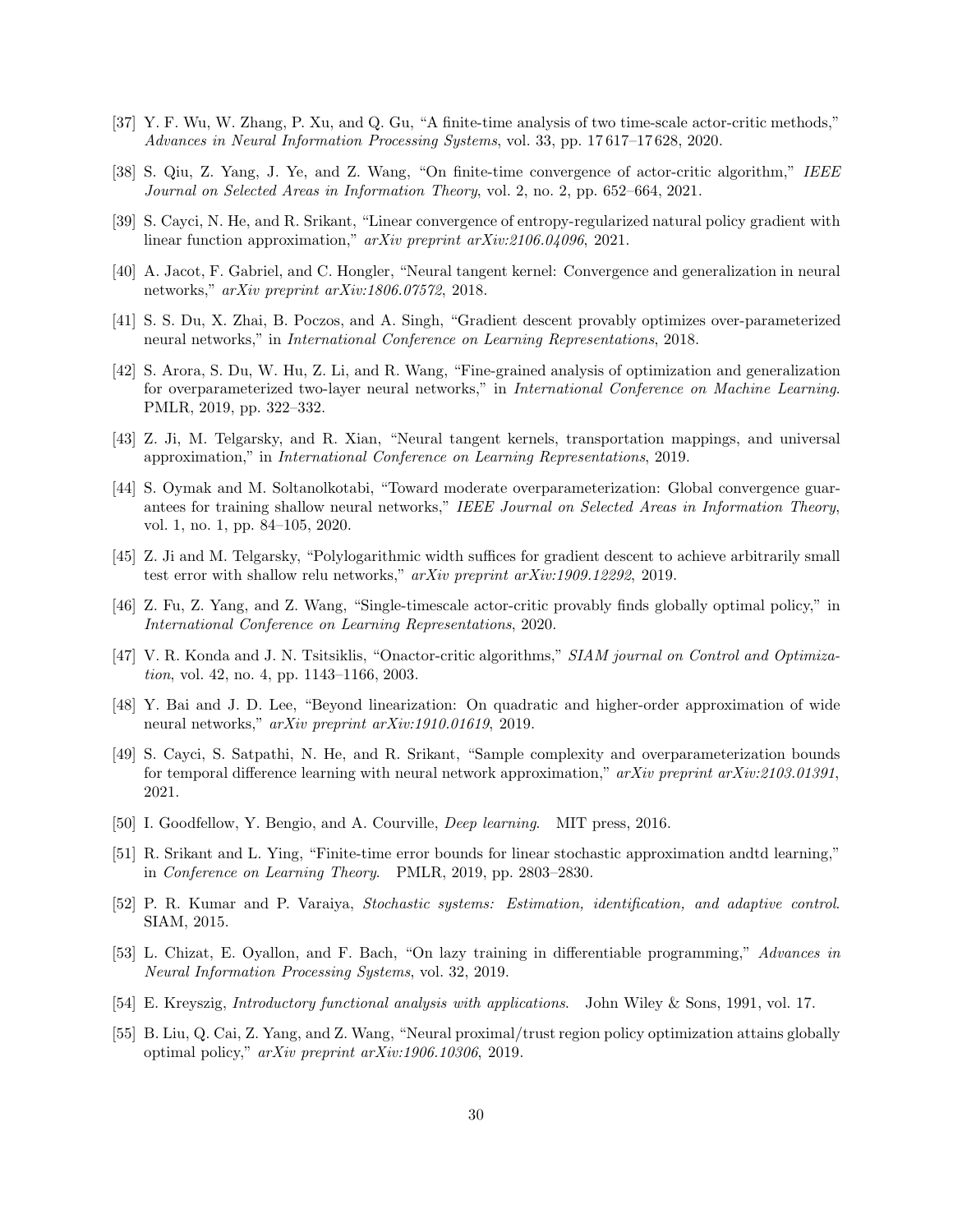- <span id="page-30-1"></span>[56] H. Karimi, J. Nutini, and M. Schmidt, "Linear convergence of gradient and proximal-gradient methods under the polyak- lojasiewicz condition," in *Joint European Conference on Machine Learning and Knowledge Discovery in Databases*. Springer, 2016, pp. 795–811.
- <span id="page-30-2"></span>[57] M. Telgarsky, "Deep learning theory lecture notes," [https://mjt.cs.illinois.edu/dlt/,](https://mjt.cs.illinois.edu/dlt/) 2021, version: 2021- 10-27 v0.0-e7150f2d (alpha).
- <span id="page-30-3"></span>[58] S. Satpathi, H. Gupta, S. Liang, and R. Srikant, "The role of regularization in overparameterized neural networks," in *2020 59th IEEE Conference on Decision and Control (CDC)*. IEEE, 2020, pp. 4683–4688.
- <span id="page-30-5"></span><span id="page-30-4"></span>[59] T. M. Cover and J. A. Thomas, "Elements of information theory (wiley series in telecommunications and signal processing)," 2006.
- <span id="page-30-6"></span>[60] S. Kakade and J. Langford, "Approximately optimal approximate reinforcement learning," in *In Proc. 19th International Conference on Machine Learning*. Citeseer, 2002.
- <span id="page-30-7"></span>[61] S. Shalev-Shwartz and S. Ben-David, *Understanding machine learning: From theory to algorithms*. Cambridge university press, 2014.
- [62] R. Pascanu and Y. Bengio, "Revisiting natural gradient for deep networks," *arXiv preprint arXiv:1301.3584*, 2013.
- <span id="page-30-8"></span>[63] G. Zhang, J. Martens, and R. Grosse, "Fast convergence of natural gradient descent for overparameterized neural networks," *arXiv preprint arXiv:1905.10961*, 2019.
- <span id="page-30-9"></span>[64] V. Vapnik and A. Y. Chervonenkis, "On the uniform convergence of relative frequencies of events to their probabilities," *Measures of Complexity*, vol. 16, no. 2, p. 11, 1971.

## <span id="page-30-0"></span>A Proof of Lemma [6](#page-23-0)

Consider  $g \in \mathcal{F}_{\bar{\nu}}$  with a corresponding transportation map  $v \in \mathcal{H}_{\bar{\nu}}$ . Using Cauchy-Schwarz inequality,

$$
\mathbb{E} \sup_{x:||x||_2 \le 1} \left| g(x) - \frac{1}{m} \sum_{i=1}^m v^\top (\theta_i(0)) x \mathbb{1} \{ \theta_i^\top (0) x \ge 0 \} \right|^2
$$
\n
$$
\le \mathbb{E} \sup_{x:||x||_2 \le 1} \left\| \frac{1}{m} \sum_{i=1}^m v(\theta_i(0)) \mathbb{1} \{ \theta_i^\top (0) x \ge 0 \} - \mathbb{E} v(\theta_i(0)) \mathbb{1} \{ \theta_i^\top (0) x \ge 0 \} \right\|^2
$$

.

Define  $b_i := v(\theta_i(0)) \mathbb{1}\{\theta_i^{\top}(0)x \geq 0\}$ . Define a class B containing all possible values taken by  $b := \{b_i\}_{i=1}^m$ over  $\{x : ||x||_2 \leq 1\}$  for a fixed  $\theta(0)$ . Further, using Cauchy-Schwarz inequality,

$$
\mathbb{E} \sup_{x: \|x\|_2 \le 1} \left| g(x) - \frac{1}{m} \sum_{i=1}^m v^\top (\theta_i(0)) x \mathbb{1} \{ \theta_i^\top (0) x \ge 0 \} \right|^2
$$
  

$$
\le \mathbb{E} \sup_{b \in B} \frac{1}{m^2} \sum_{i \ne j}^m (b_i - \mathbb{E} b_i)^\top (b_j - \mathbb{E} b_j) + \frac{4\bar{\nu}^2}{m}.
$$

Using the symmetrization argument with Rademacher random variables  $\sigma_{ij}$ 's,

$$
\mathbb{E} \sup_{x: \|x\|_2 \le 1} \left| g(x) - \frac{1}{m} \sum_{i=1}^m v^\top (\theta_i(0)) x \mathbb{1}\{\theta_i^\top (0) x \ge 0\} \right|^2 \le 4 \mathbb{E}_{\theta(0)} \mathbb{E}_r \sup_{b \in B} \frac{1}{m^2} \sum_{i \ne j}^m \sigma_{ij} b_i^\top b_j + \frac{4\bar{\nu}^2}{m}.
$$